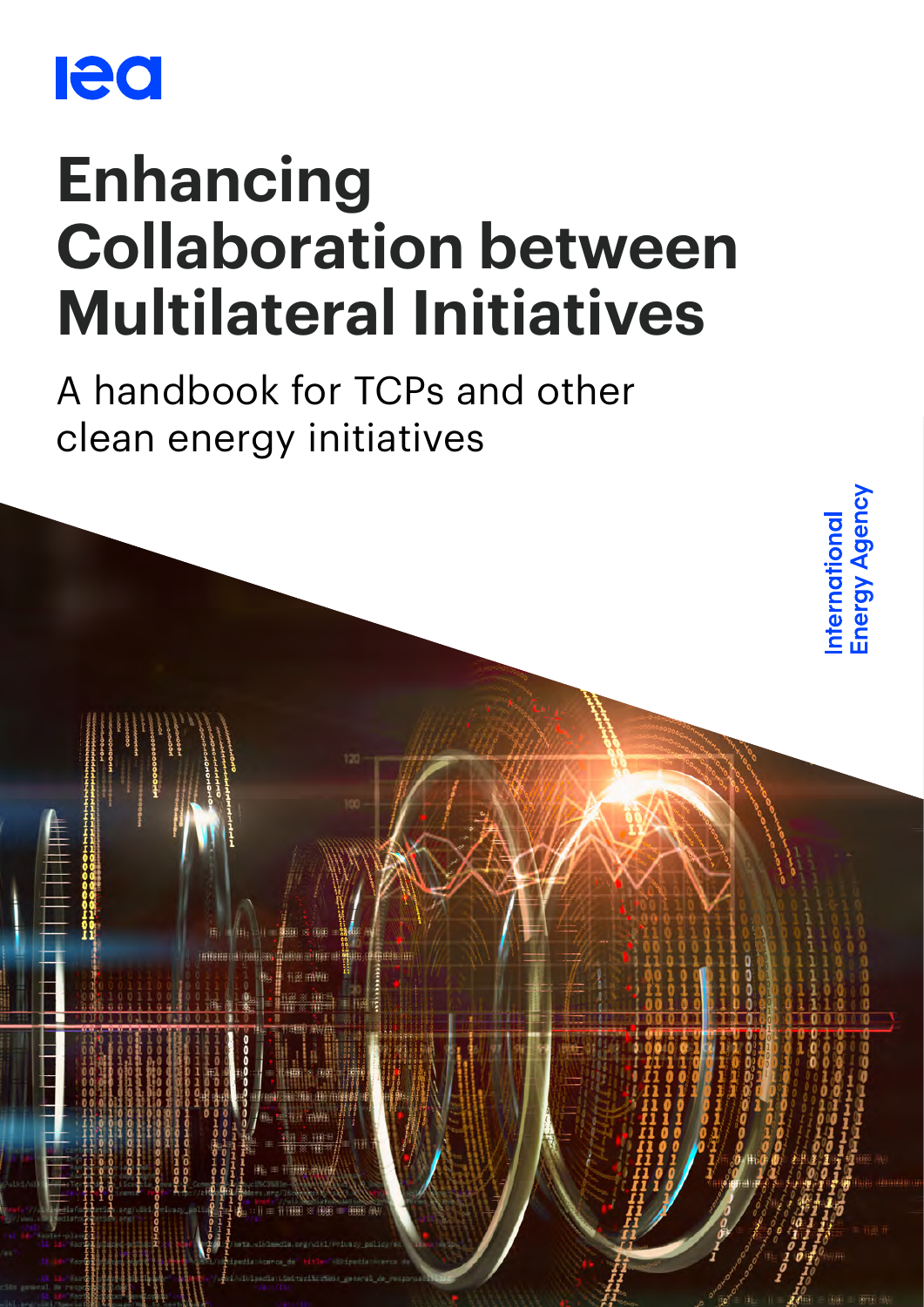## **INTERNATIONAL ENERGY AGENCY**

The IEA examines the full spectrum of energy issues including oil, gas and coal supply and demand, renewable energy technologies, electricity markets, energy efficiency, access to energy, demand side management and much more. Through its work, the IEA advocates policies that will enhance the reliability, affordability and sustainability of energy in its 30 member countries. 8 association countries and beyond.

Please note that this publication is subject to specific restrictions that limit its use and distribution. The terms and conditions are available online at www.iea.org/t&c/

This publication and any map included herein are without prejudice to the status of or sovereignty over any territory, to the delimitation of international frontiers and boundaries and to the name of any territory, city or area.

Source: IEA. All rights reserved. International Energy Agency Website: www.iea.org

#### **IEA** member countries:

Australia Austria Belgium Canada Czech Republic Denmark Estonia Finland France Germany Greece Hungary Ireland Italy Japan Korea Luxembourg Mexico Netherlands New Zealand Norway Poland Portugal Slovak Republic Spain Sweden Switzerland Turkey United Kingdom **United States** 

The European Commission also participates in the work of the IEA

#### **IEA** association countries:

**Brazil** China India Indonesia Morocco Singapore South Africa Thailand

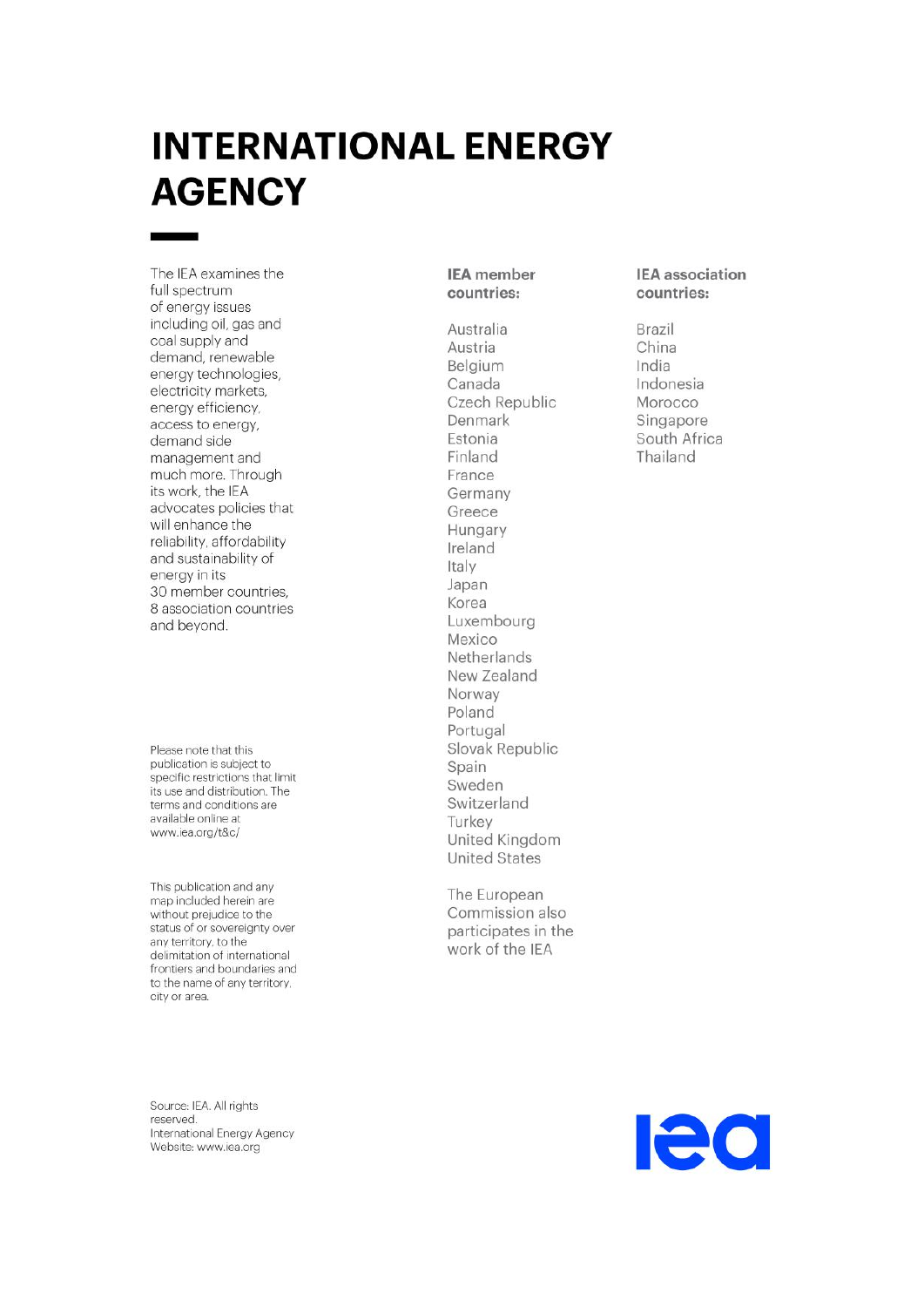IEA. All rights reserved.

## **Acknowledgements**

This report was prepared as a collaborative effort between the International Energy Agency (IEA) Energy Technology Policy (ETP) Division in the Directorate for Sustainability, Technology and Outlooks (STO) and the Office of Legal Counsel (OLC). The report's principal authors were Jean-Baptiste Le Marois (STO/ETP) and K.C. Michaels (OLC). Mechthild Wörsdörfer (STO) and Timur Gül (ETP) provided invaluable guidance, comments and feedback. Ruben Davis and Sakeena Moeen carried out interviews and research and provided significant contributions to support the preparation and drafting of this handbook.

We are indebted to the high calibre of advice, information and support provided by delegates to the IEA Committee on Energy Research and Technology and its Working Parties, and to participants of the IEA Technology Collaboration Programmes (TCPs) and other multilateral initiatives, including: the Bioenergy TCP, the Hydrogen TCP, the Hydropower TCP, the Solar Heating and Cooling TCP, the Solar Power and Chemical Energy Systems (SolarPACES) TCP, the Photovoltaic Power Systems TCP, the Wind Energy Systems TCP, the International Partnership for Hydrogen and Fuel Cells in the Economy, and the MI Clean Hydrogen Mission. This handbook is based on interviews with representatives from these initiatives and institutions, but the recommendations below do not necessarily reflect the views of any of the referenced groups.

Colleagues at the IEA provided inputs throughout the research and reviews, including those in: the Energy Supply and Investment Division (Simon Bennett); the Energy Technology Policy Division (Jose Bermudez Menendez, Diana Louis, Jacopo Tattini and Per Anders Widell); the Energy Efficiency Division (Ghislaine Kieffer and Vida Rozite); and the Strategic Initiatives Office (Simone Landolina). Thanks also to Astrid Dumond and Therese Walsh from the Communications and Digital Office. Justin French-Brooks edited the manuscript.



The Clean Energy Transitions in Emerging Economies programme has received funding from the European Union's Horizon 2020 research and innovation programme under grant agreement No. 952363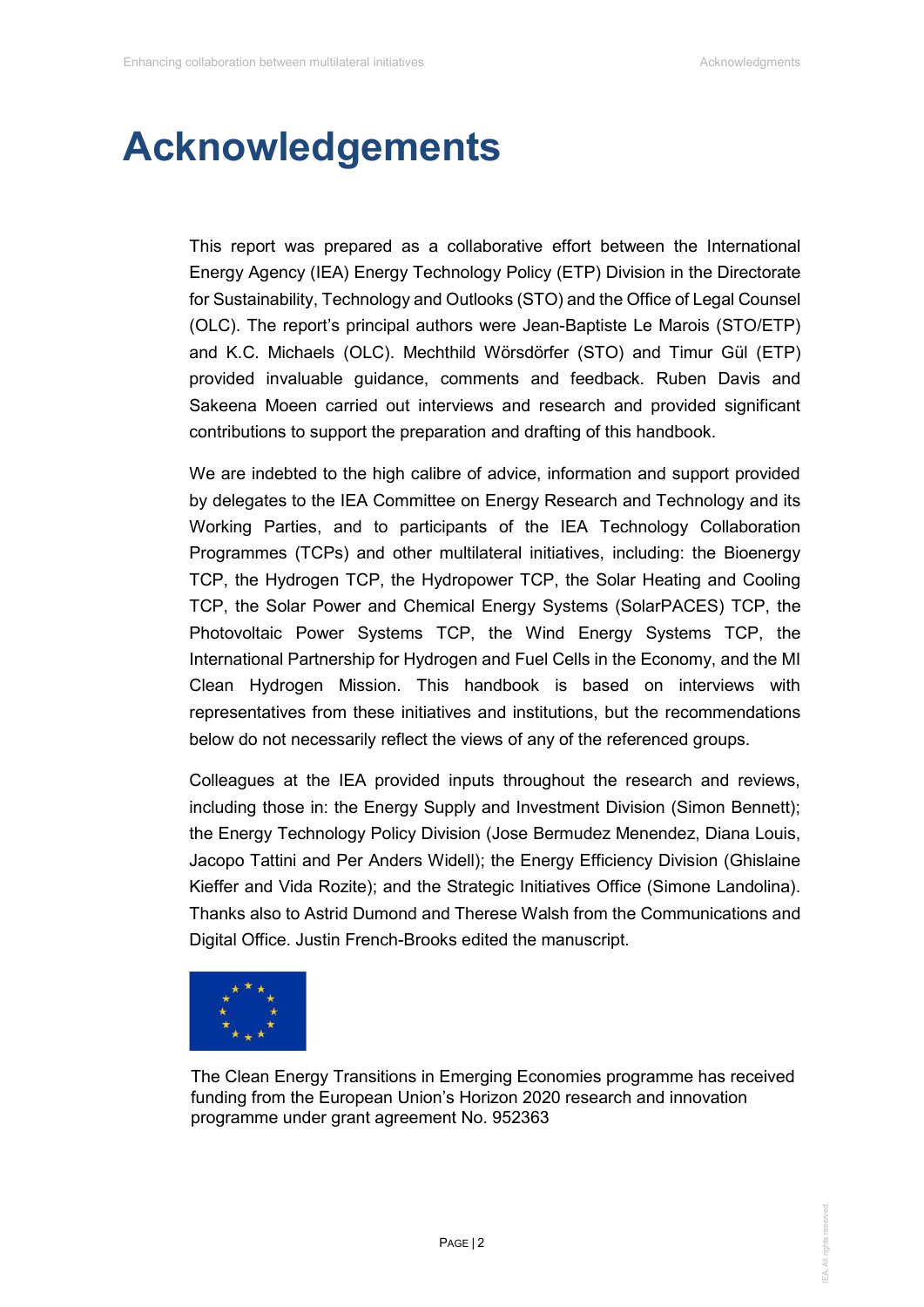## **Table of contents**

| International collaboration will be critical to meeting global energy and climate goals 5 |
|-------------------------------------------------------------------------------------------|
| Co-ordination between multilateral initiatives can enhance impact and save resources 5    |
| The TCP modernisation strategy puts cross-initiative collaboration at the centre  6       |
| There is enormous scope for the TCPs to work with complementary platforms to accelerate   |
|                                                                                           |
|                                                                                           |
| While personal or individual ties can facilitate collaboration, these arrangements can    |
| New procedures that normalise collaboration can reinforce and complement ad hoc           |
| 2. Create meaningful opportunities for exchange between initiatives 17                    |
| Informal and unstructured exchanges are an important, but limited, avenue for developing  |
| Careful and deliberate planning can ensure that meetings create meaningful opportunities  |
|                                                                                           |
| Mismatches in legal structure between initiatives can make it difficult to develop joint  |
| Initiatives can overcome these challenges by focusing on common ground with potential     |
|                                                                                           |
|                                                                                           |
| Developing a joint task from scratch can be complicated and time-consuming  30            |
| Making use of streamlined templates can simplify the formalisation process  31            |
| 5. Consider the existing landscape before developing new initiatives 34                   |
| Whenever a new initiative is introduced, there is an opportunity to explore synergies  34 |
| A comprehensive map of the landscape of existing initiatives can reveal possible gaps 35  |
| Focusing on the added value of new initiatives helps position them in the existing        |
|                                                                                           |
| Governments are central to the success of international collaboration efforts 41          |
| A co-ordinated, whole-of-government approach can help save resources and foster           |
|                                                                                           |
|                                                                                           |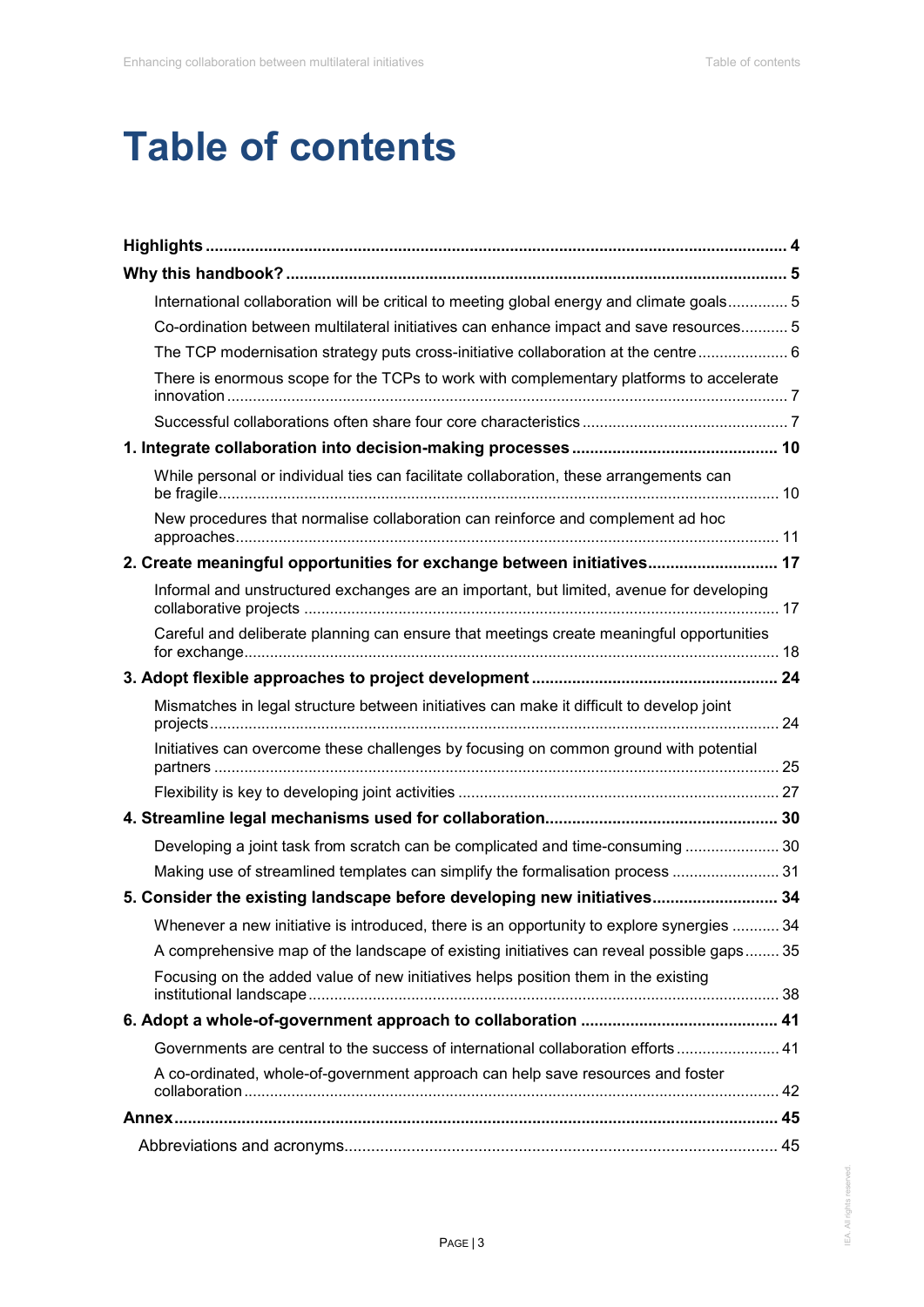## <span id="page-4-0"></span>**Highlights**

### **Enhancing collaboration between multilateral initiatives on energy technology innovation is a great opportunity to support global efforts towards net zero emissions**

International collaboration has a critical role to play in supporting global efforts to accelerate clean energy technology innovation and meet global energy and climate policy goals. Collaboration typically takes place through country-driven multilateral platforms such as the IEA Technology Collaboration Programmes (TCPs), the Clean Energy Ministerial (CEM) and Mission Innovation (MI). The number of new initiatives has been increasing rapidly in recent years, including sectoral or technology-specific collaborative platforms in areas such as bioenergy, hydrogen and electric mobility.

Governments have an opportunity to enhance co-ordination and foster collaboration *between* multilateral initiatives – both existing and new ones – to broaden their reach and increase their impact while ensuring the optimal allocation of resources for international co-operation.

This handbook is based on conversations with key actors from the TCPs and other multilateral platforms relevant to energy technology innovation, as well as decision makers from IEA family countries, who have shared their experience and good practice on ways that policy makers within initiatives or government can enhance cross-initiative collaboration.

Six recommended actions for decision makers:

- 1. Integrate collaboration into decision-making processes.
- 2. Create meaningful opportunities for exchange between initiatives.
- 3. Adopt flexible approaches to project development.
- 4. Streamline legal mechanisms used for collaboration.
- 5. Consider the existing landscape before developing new initiatives.
- 6. Adopt a whole-of-government approach to collaboration.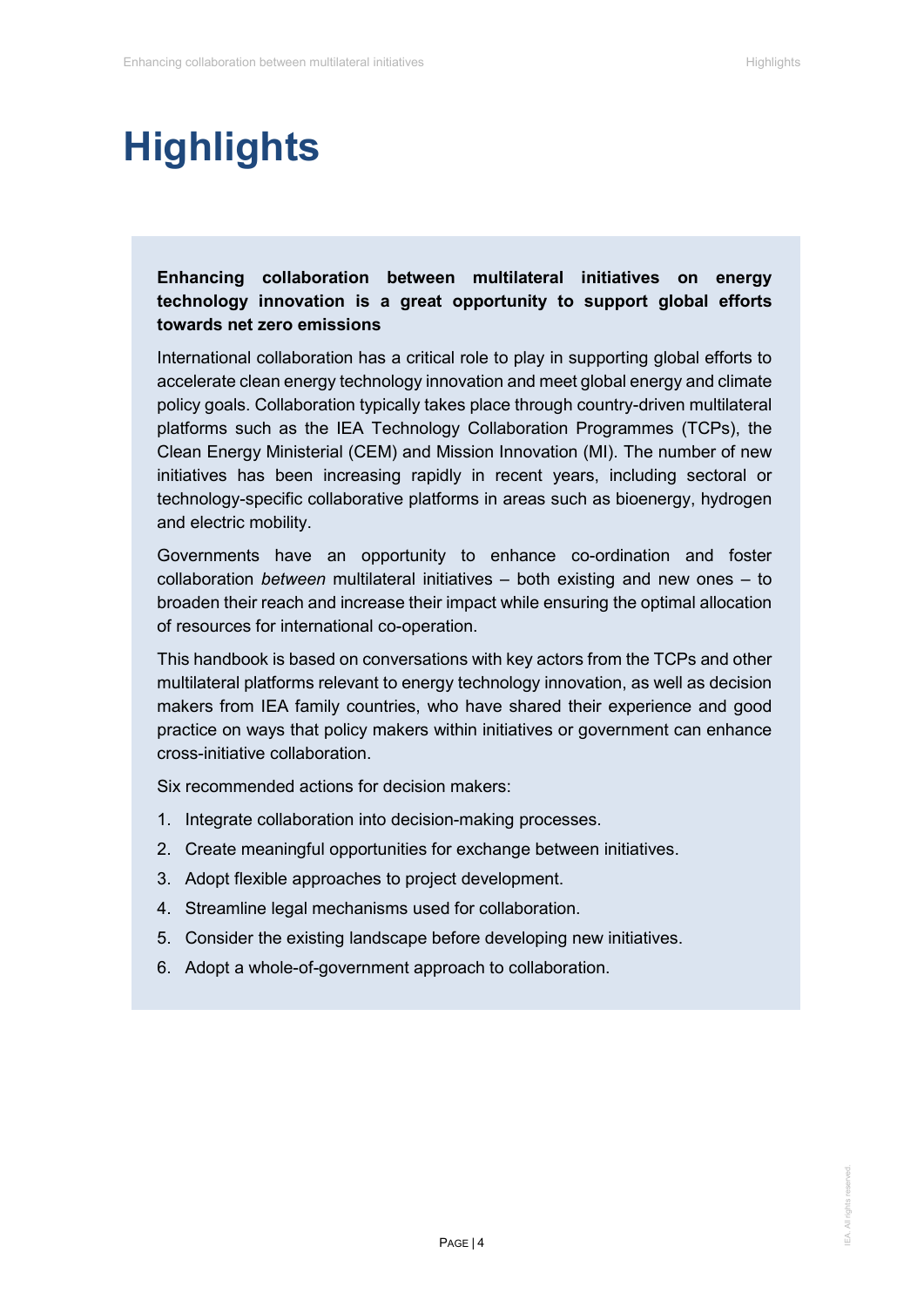## <span id="page-5-0"></span>**Why this handbook?**

## <span id="page-5-1"></span>**International collaboration will be critical to meeting global energy and climate goals**

The IEA [Net Zero by 2050 Roadmap](https://www.iea.org/reports/net-zero-by-2050) shows that innovation is critical to meet global climate and clean energy goals. In 2050 almost half of the  $CO<sub>2</sub>$  emission reductions required for net zero come from technologies that are currently at the demonstration or prototype phase. In certain hard-to-decarbonise sectors, such as heavy industry and long-distance transport, this share is even higher.

At the same time, international co-operation has a central role to play in tackling the many global challenges associated with clean energy transitions. In the area of [energy technology innovation,](https://www.iea.org/reports/clean-energy-innovation) multilateral platforms can distribute the cost and risk of innovation across many actors, facilitate the exchange of ideas between sectors and across borders, enable the exchange of good policy practice among policy makers, and support market deployment by harmonising performance standards and codes.

In many areas, multilateral platforms are already working to accelerate innovation and co-ordinate deployment to scale up clean energy technologies. Within the framework of the IEA, [the Technology Collaboration Programmes](https://www.iea.org/areas-of-work/technology-collaboration) (TCPs) provide a platform for governments to work together to advance research, development and commercialisation of energy technologies. As of 2021 there are 38 TCPs, each focusing on specific energy technology areas.

Even with the many success stories among existing international initiatives, governments need to redouble their efforts to meet net zero ambitions. To reach the targets of the IEA Net Zero Emissions by 2050 Scenario, international collaboration needs to accelerate across the board. Without effective co-operation on technology innovation, deployment and standardisation, the transition could be delayed by decades.

## <span id="page-5-2"></span>**Co-ordination between multilateral initiatives can enhance impact and save resources**

To maximise the impact of international collaboration efforts in addressing global energy and climate challenges, governments have the opportunity to **[pursue](https://www.iea.org/reports/energy-technology-innovation-partnerships)** [synergies between multilateral initiatives.](https://www.iea.org/reports/energy-technology-innovation-partnerships) Multilateral initiatives stand to benefit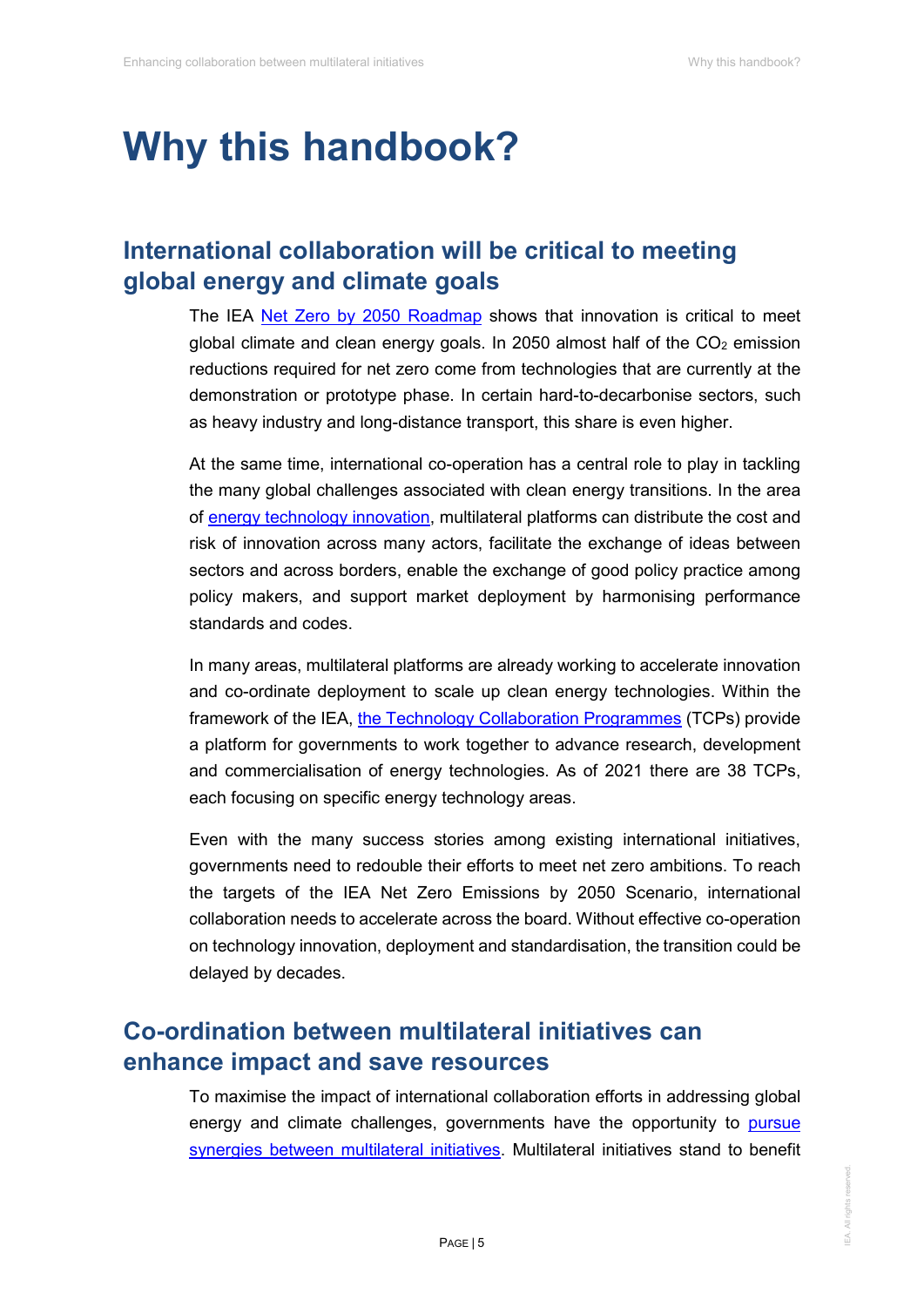from the sharing of information, data and ideas, as well as the exchange of good practice and experience of other initiatives (e.g. in their organisation, structure, processes and even funding).

In recent decades there has been growing recognition of the need to consider individual technologies within the context of the entire energy system. Individual technologies may compete with each other across different contexts, or by contrast act as a mutual enabler (e.g. utility-scale energy storage enabling the integration of high shares of renewables). Developments in one sector or technology area may spill over and have a positive impact on opportunities elsewhere (e.g. electrochemical approaches to carbon capture based on learnings from battery technology development). Co-operation between multilateral initiatives focusing on specific technology areas can help overcome the danger of individual technologies developing in a vacuum.

In the particular instances where multiple initiatives address overlapping [technology areas,](https://www.iea.org/commentaries/three-priorities-for-energy-technology-innovation-partnerships) governments may need to regularly review the purpose and priorities of the existing landscape of multilateral platforms. Such a review can ensure that activities complement and build on each other, and continuously add value to global efforts. This is particularly important when new initiatives are proposed. These early stages provide a prime opportunity to adapt the scope so that new initiatives complement the work of existing platforms, identify avenues for collaboration and avoid the risk of duplication.

## <span id="page-6-0"></span>**The TCP modernisation strategy puts cross-initiative collaboration at the centre**

The IEA has been working to modernise and enhance the TCP mechanism to ensure that the TCPs are well equipped to respond to future innovation challenges. Encouraging and supporting cross-initiative collaboration is central to this effort.

In April 2020 the IEA Governing Board approved a new legal framework for the TCPs, which provides new engagement tools and encourages creative approaches to co-operating with other multilateral initiatives. In parallel, the IEA Secretariat has expanded its support for TCPs seeking to develop cross-initiative collaborations and has deepened its own engagement with other multilateral initiatives beyond the TCP network. This includes providing support for co-ordination activities between initiatives and facilitating connections with the aim of identifying new opportunities to work together.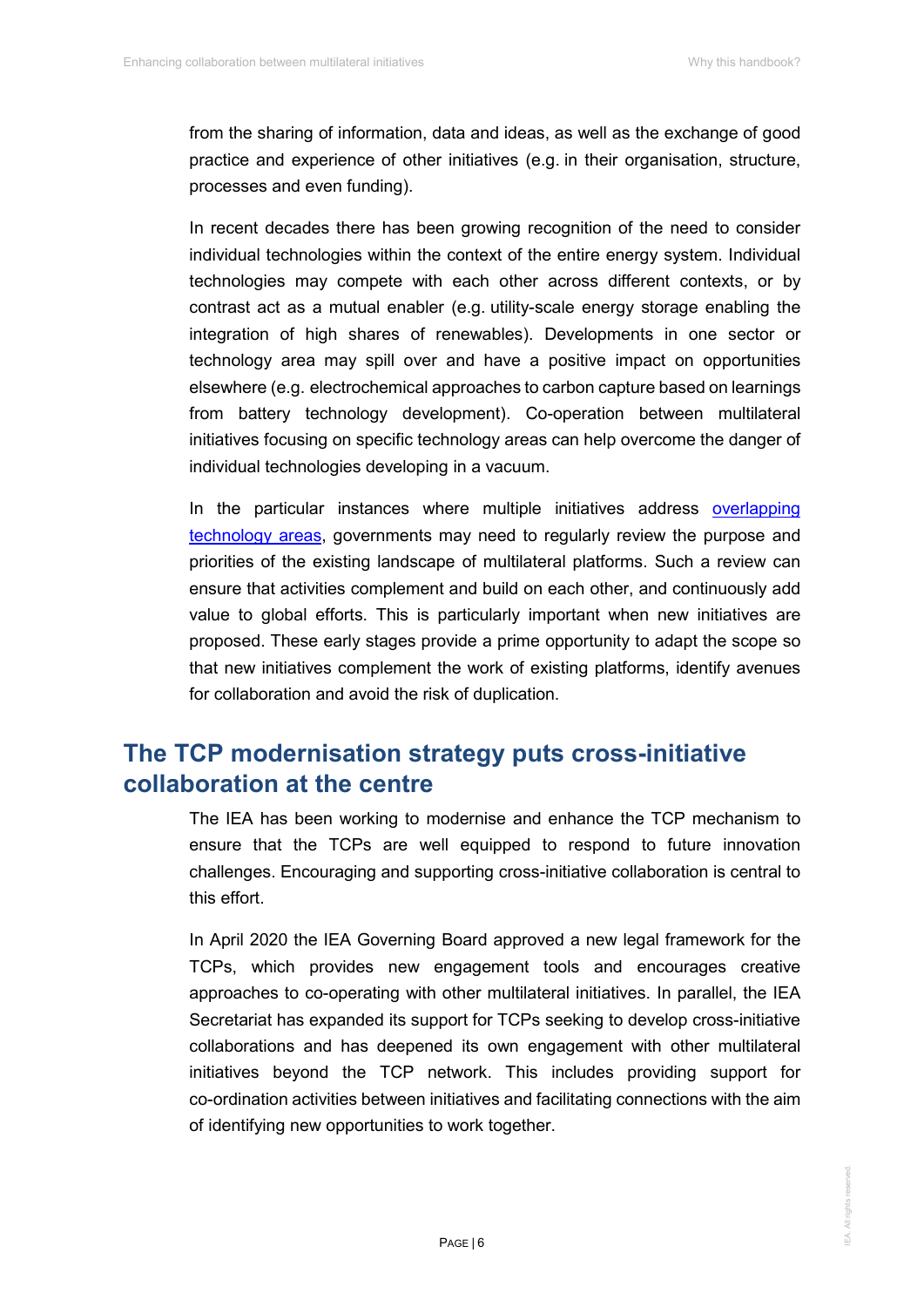## <span id="page-7-0"></span>**There is enormous scope for the TCPs to work with complementary platforms to accelerate innovation**

In addition to the TCPs, there are other collaborative platforms on clean energy technology under the umbrellas of [Mission Innovation](https://www.iea.org/areas-of-work/international-collaborations/mission-innovation) (MI) and the [Clean Energy](https://www.iea.org/areas-of-work/programmes-and-partnerships/clean-energy-ministerial)  [Ministerial](https://www.iea.org/areas-of-work/programmes-and-partnerships/clean-energy-ministerial) (CEM). These two platforms can complement each other and the TCPs by bringing together slightly different groups of stakeholders and focusing on clean energy technology challenges in a way that drives synergies.

MI Missions are government-led collaborations gathering different national research teams – and private-sector actors in some instances – to focus on a selection of research, development and demonstration (RD&D) challenges and foster the sharing of knowledge and good practice. CEM Initiatives area also government-led collaborations, seeking to expand the demonstration and deployment of clean energy technologies, policies and practices, but are aimed primarily at policy makers. There are already examples of collaboration between different platforms, such as the International Smart Grid Action Network (ISGAN) TCP, which is also a CEM Initiative. Some of these examples feature in this report and allow us to draw lessons from their success stories to inform future efforts.

## <span id="page-7-1"></span>**Successful collaborations often share four core characteristics**

In developing this handbook we relied on a series of interviews with representatives from multilateral collaboration platforms that draw from the TCPs, CEM Initiatives and MI Missions, among others. From these discussions we identified four core characteristics that are commonly shared by successful collaborations between multilateral platforms:

- **1. Strong common interest in the specific topic across key stakeholders.** Collaboration is more likely if multiple initiatives assign a high priority to a common topic, clear goal and strong aim to make difference. Collaborative activities compete with other priorities and it can be difficult to allocate resources to a new project without strong commitment to the topic.
- **2. A "champion" or core group to shepherd an idea through the development stage.** Whenever multiple groups are involved in a project, there is often a risk that competing priorities will make it difficult for all participants to fully commit to carrying out the necessary development and administrative tasks. It can be useful in these contexts to have a single individual, organisation or core group of several actors that is truly committed to developing the collaboration and willing to carry out the administrative tasks while encouraging others to provide input along the way. Notably, however, in these cases there is a risk that other participants take a step back or seek the free-riding advantages of being part of a collaborative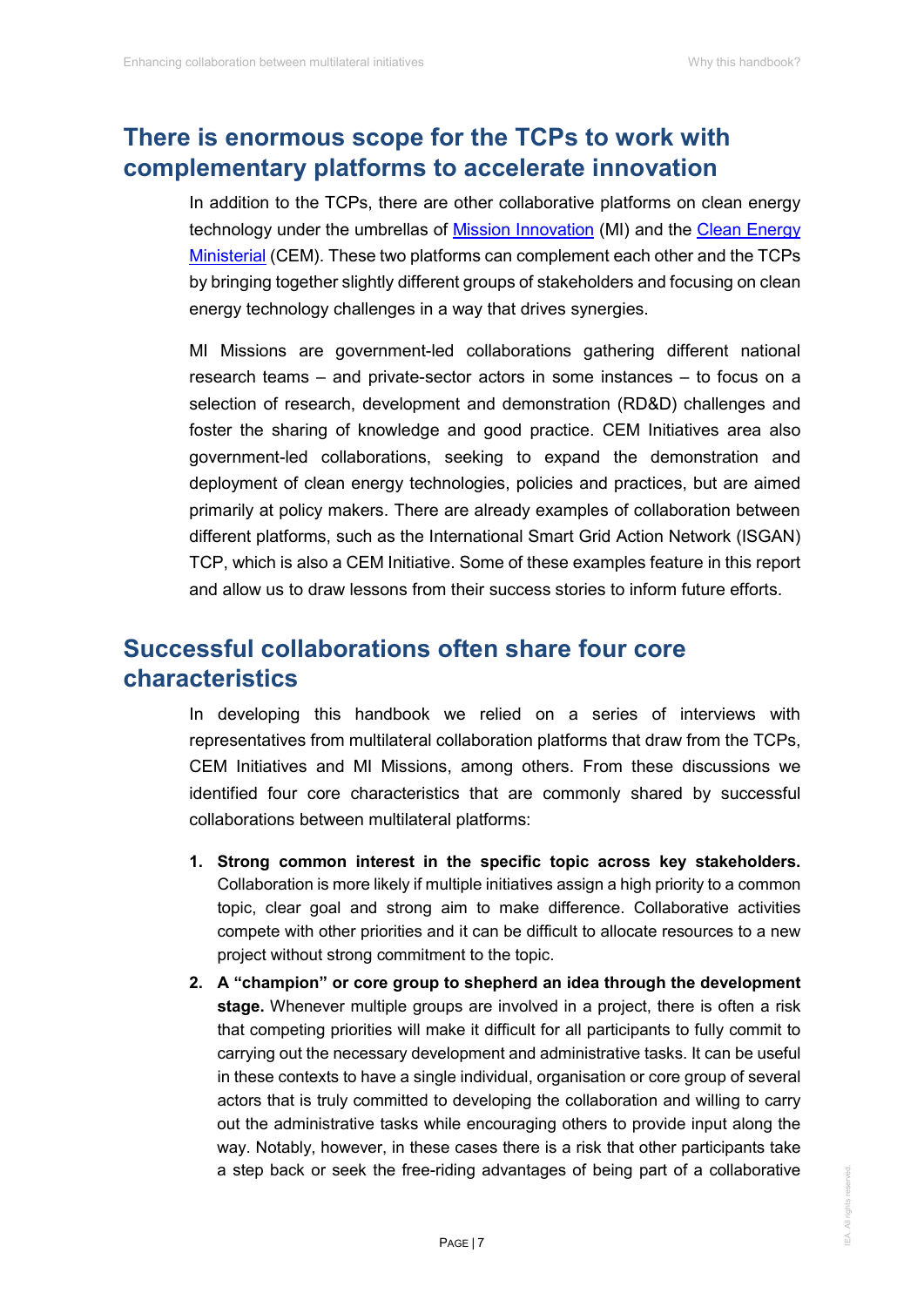project. A successful champion will work to ensure that all participants contribute actively.

- **3. Availability of resources for collaborative projects.** An adequate allocation of funding and people is critical to the development of new collaborative projects. Excellent ideas for collaboration across multilateral platforms are likely to falter if insufficient resources are available.
- **4. Processes or incentives for collaboration.** Initiatives that have formalised procedures for collaboration are often more successful at identifying opportunities and following them up. Incorporating collaboration into decision-making procedures ensures that opportunities are explored at an early stage. Without institutional procedures, initiatives generally rely on personal connections, which can be inconsistent and difficult to maintain.

Based on these common characteristics, we have identified six key recommendations for decision makers – in government and in collaborative platforms of all kinds, including but not limited to the TCPs – seeking to strengthen co-operation between multilateral initiatives:

- **1. Integrate collaboration into decision-making processes.**
- **2. Create meaningful opportunities for exchanges between initiatives.**
- **3. Adopt flexible approaches to project development.**
- **4. Streamline legal mechanisms used for collaboration.**
- **5. Consider the existing landscape before developing new initiatives.**
- **6. Adopt a whole-of-government approach to international collaboration.**

The following chapters explore each of these recommendations, drawing on examples from the TCPs and other initiatives. We refer, where possible, to model templates available on the online [TCP Guide](https://tcp-guide.iea.org/membership) that may serve as examples for other initiatives.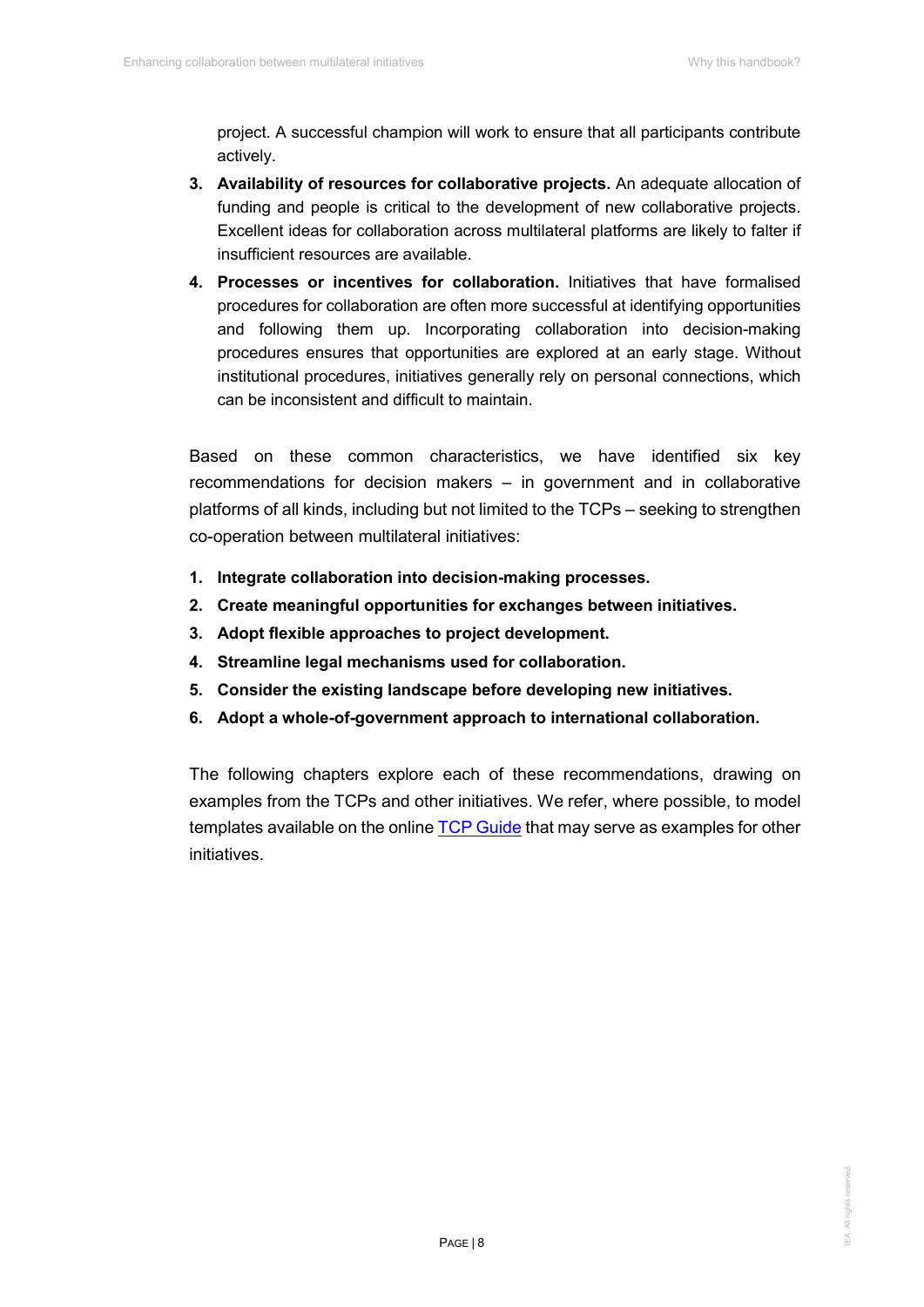### **Case study: The number of multilateral initiatives focusing on hydrogen technologies has increased in recent years**

The technology area of hydrogen illustrates how collaborative initiatives have proliferated in different forums and with different groups of stakeholders. While some initiatives were already in operation pre-2015, they multiplied in recent years.

Where multiple initiatives exist, co-operation can build on their complementary characteristics, such as their specific focus area, membership or participants, and target audience. For example, the CEM Hydrogen Initiative (H2I) and the MI Clean Hydrogen Mission (CHM) currently consist of government representatives, whereas the World Economic Forum's Accelerating Clean Hydrogen Initiative involves both public and private sector participants. The Hydrogen TCP, CEM H2I and MI CHM each have a slightly different set of participating countries and target different stages of the innovation chain. Co-operation can increase the impact of each initiative's work by involving a wider variety of stakeholders to reach a broader audience, and by addressing resource-push and market-pull [levers of innovation.](https://www.iea.org/reports/tracking-clean-energy-innovation)

| Year         | <b>Initiative</b>                                                                                | <b>Membership</b>                                          | <b>Primary focus</b>                                            |
|--------------|--------------------------------------------------------------------------------------------------|------------------------------------------------------------|-----------------------------------------------------------------|
| 1977         | Hydrogen TCP                                                                                     | Government,<br>research, industry                          | Technology RD&D and<br>global analysis                          |
| 2003         | International Partnership for<br>Hydrogen and Fuel Cells in<br>the Economy                       | Government                                                 | Policy approaches,<br>standards, deployment                     |
| 2017         | Hydrogen Council                                                                                 | Industry                                                   | Awareness, policy<br>recommendations,<br>industry co-ordination |
| 2018         | Hydrogen Energy Ministerial                                                                      | Government                                                 | Political forum,<br>stakeholder mobilisation                    |
| 2018<br>2021 | MI Challenge 8 on<br>Renewable and Clean<br>Hydrogen                                             | Government                                                 | Technology RD&D and<br>global analysis                          |
| 2019         | <b>CEM Hydrogen Initiative</b>                                                                   | Government                                                 | Scale-up, deployment                                            |
| 2020         | International Renewable<br>Energy Agency (IRENA)<br>Collaborative Framework on<br>Green Hydrogen | Government,<br>industry,<br>international<br>organisations | Global analysis,<br>stakeholder mobilisation                    |
| 2020         | <b>World Economic Forum</b><br>(WEF) Accelerating Clean<br>Hydrogen Initiative                   | Industry,<br>international<br>organisations                | Stakeholder<br>mobilisation                                     |
| 2021         | MI Clean Hydrogen Mission                                                                        | Government                                                 | Technology RD&D and<br>global analysis                          |

#### **Selected multilateral initiatives focusing on hydrogen technologies**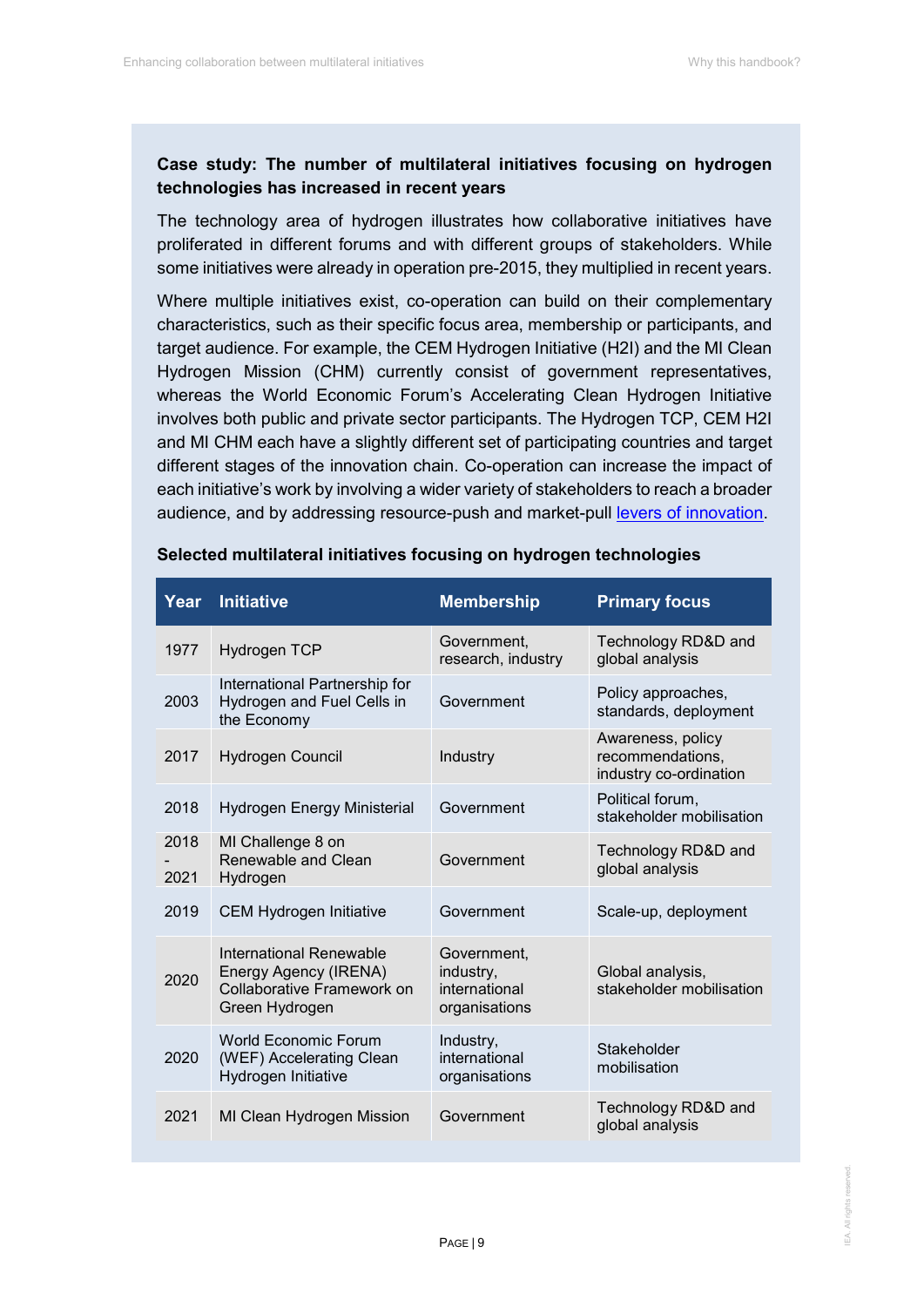## <span id="page-10-0"></span>**1. Integrate collaboration into decision-making processes**

#### **Summary**

- Successful collaborations often grow out of a personal commitment or pre-existing professional ties between individual participants of an initiative. While personal connections are critical to developing new collaborations, they can be less reliable and depreciate over time as well as following changes of personnel.
- Introducing procedures designed to integrate collaboration into decisionmaking can support these more ad hoc methods by establishing collaboration as standard practice across the board, in a way that can avoid relying on individuals' personal networks and survive subsequent changes of personnel. Over time, following procedures that require individuals to explore collaboration can help to embed the notion into the culture of the initiative.
- Such procedures can take many forms, including incorporating collaboration into official mission statements, and establishing procedural steps that ensure participants systematically explore collaborative opportunities and develop new professional ties.

## <span id="page-10-1"></span>**While personal or individual ties can facilitate collaboration, these arrangements can be fragile**

Individual participants' strong personal commitment to fostering collaboration can encourage effective joint work. A handful of TCPs have reported a shift in their internal culture following the selection of a new chair or secretary. In these cases, the change of personnel has led to an increase in collaborative initiatives. In parallel, personal contacts often facilitate interaction between active initiatives. For example, where a specific individual participates in more than one related initiative, they are likely to develop contacts in both groups and by extension help identify mutual opportunities.

Across multilateral initiatives, these personal factors have been a crucial driver of fruitful collaboration. While acknowledging their advantages, overreliance on personal commitment and connections involves risks as well. For one, personal connections may be limited to existing contacts, which can introduce an element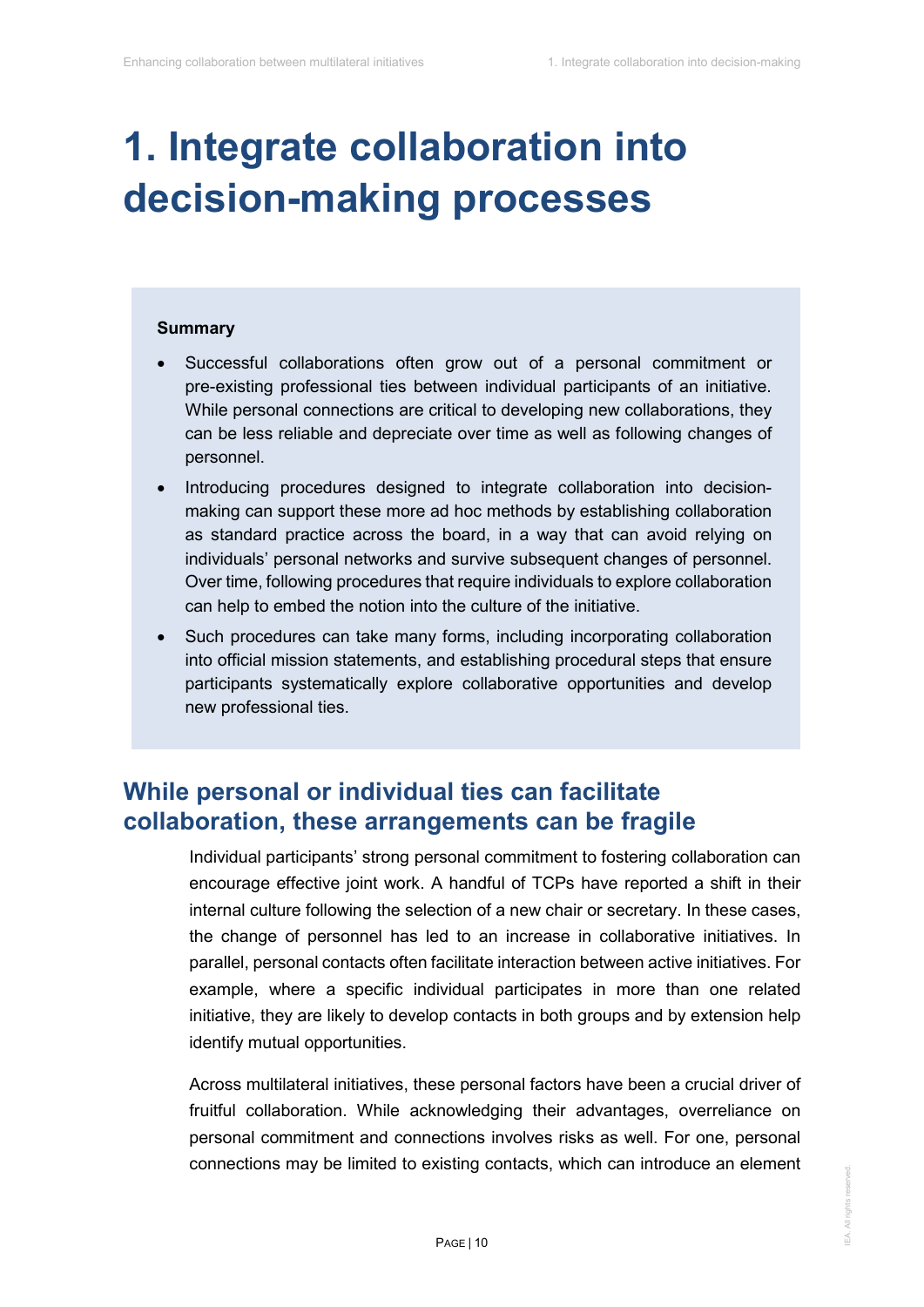of bias to new developments. In addition, some participants may be reluctant to reach out to personal connections and would prefer a standardised approach to outreach.

Critically, several initiatives have noted that a change of personnel can disrupt collaboration, leading to missed opportunities and a break in continuity. This can be particularly problematic for international initiatives where personnel changes and rapid turnover are common. After a person leaves an initiative, the institutional memory, personal connections and potential for collaboration may be difficult to recover. The Hybrid and Electric Vehicles (HEV) TCP noted, for example, that ad hoc exchange of information with the CEM Electric Vehicles Initiative had previously been facilitated by an overlap in individual membership on their respective steering committees. Following a change of representation, it has been more challenging to maintain these connections.

## <span id="page-11-0"></span>**New procedures that normalise collaboration can reinforce and complement ad hoc approaches**

Establishing procedures that formalise collaboration within decision-making processes can mitigate the risks of over-reliance on individuals. Although the specifics of these approaches vary considerably, what they all have in common is that they ensure that collaboration opportunities are systematically explored. When used effectively, these mechanisms can both ensure that individual and personal connections survive changes of personnel, and facilitate development of new connections over time.

Incorporating collaboration within the official policy goal or mission statement of a multilateral initiative can help build common recognition that working with others is important and reduce reliance on the individual commitment of participants. Mission statements, policy statements and similar documents all help to define the measures of success for the initiative, forcing participants to ask themselves the question: "Have we explored external collaboration that could increase our impact?"

For example, ISGAN, which is both a TCP and a CEM Initiative, found that the most significant internal driver of actively seeking to work with others was having the concept of collaboration embedded within its programme of work. ISGAN representatives noted that the TCP mechanism as a whole is inherently co-operative, as every TCP is ultimately a collaborative initiative among several governments. Because collaboration is already at the core of the TCP's existence, it should be seen as intrinsic in the way the TCP operates in all its activities. By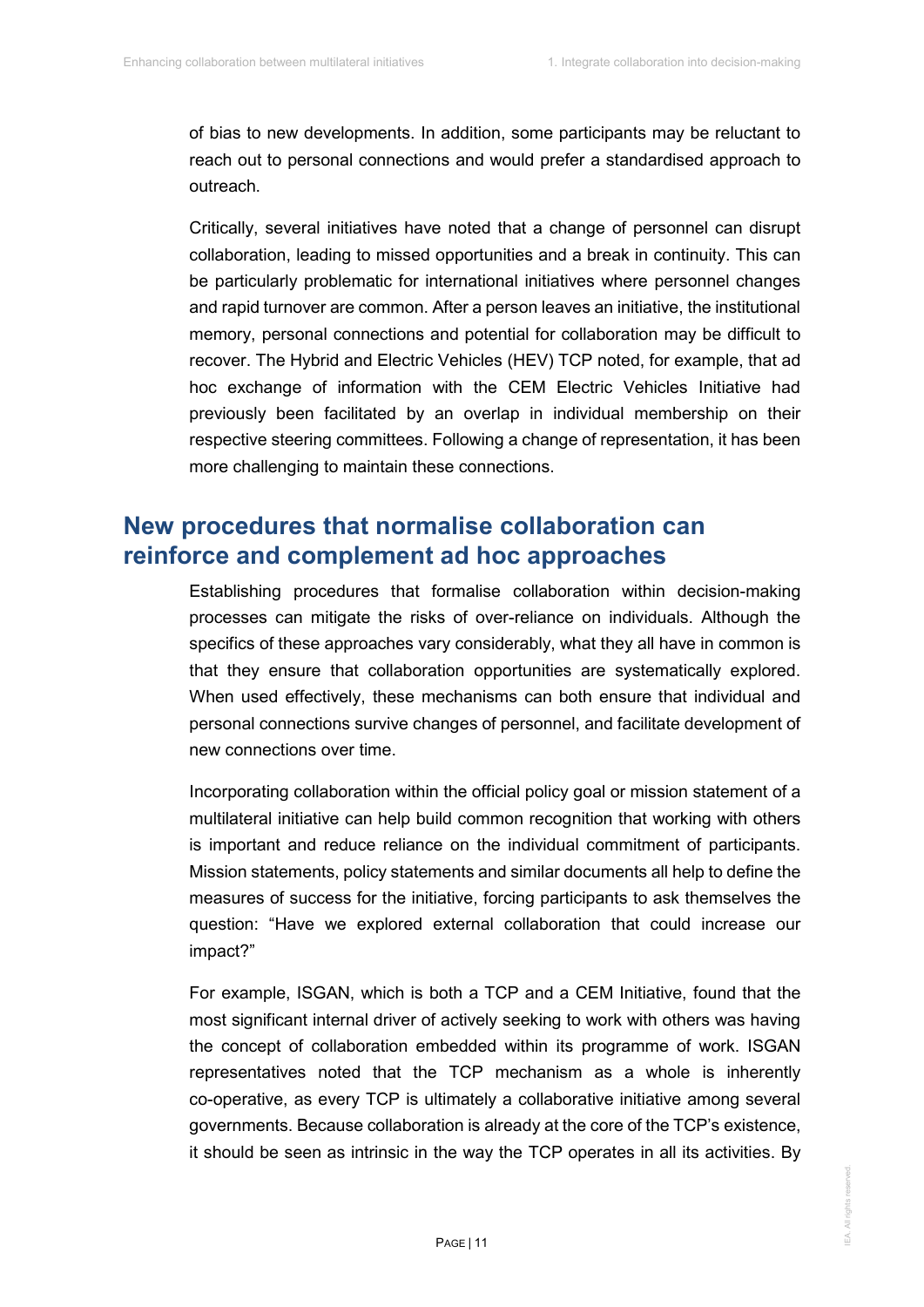including collaboration within its programme of work, ISGAN has reoriented discussion towards collaboration whenever new activities are developed.

The User-Centred Energy Systems (Users) TCP has similarly included collaboration within its overall mission statement and has made it a basic requirement that all new activities (known as Tasks) consider options for collaboration, including with other TCPs. Users TCP representatives explained that their mission incorporates collaboration because of the cross-cutting nature of their overall topic, which benefits greatly from interaction with other multilateral initiatives and stakeholders. This also means that the collaborative extent of proposed new activities is considered as a criterion when deciding whether the activity is consistent with the TCP's overall programme of work and long-term strategy.

Some initiatives, such as the Solar Heating and Cooling (SHC) TCP, have also developed a separate written strategy or policy on collaboration with other TCPs and multilateral initiatives (see Box "Setting collaboration with other clean energy innovation initiatives as one of the core principles of Mission Innovation"). Even if seeking collaboration with other initiatives is not regarded as one of the core missions of the TCP, an official policy helps participants to recognise it as an effective strategy to meet the TCP's goals while conserving resources.

Incorporating collaboration within the initiative's official policy or work plan can create additional incentives for participants to seek out mutual opportunities, particularly if participating countries look at the level of co-operation when evaluating overall performance. Over time, this can help to encourage strong individual commitment to pursuing joint working among all participants and temper the impact of personnel changes.

### **Case study: The SHC TCP has introduced internal policies to maximise collaborative opportunities and foster a culture of co-operation**

The SHC TCP established a Policy on Collaborative Tasks with other IEA TCPs in 2016. The policy sets out four levels of collaboration depending on the needs of the particular project and the interest levels of other TCPs:

**1. Minimum:** The SHC TCP is responsible for defining and managing any Task activities, including preparing the documentation, work plan and communication plan. The other initiative is able to select experts to participate in the Task with the same rights and responsibilities as SHC experts. Examples

> IEA. All rights reserved. IEA. All rights reserved.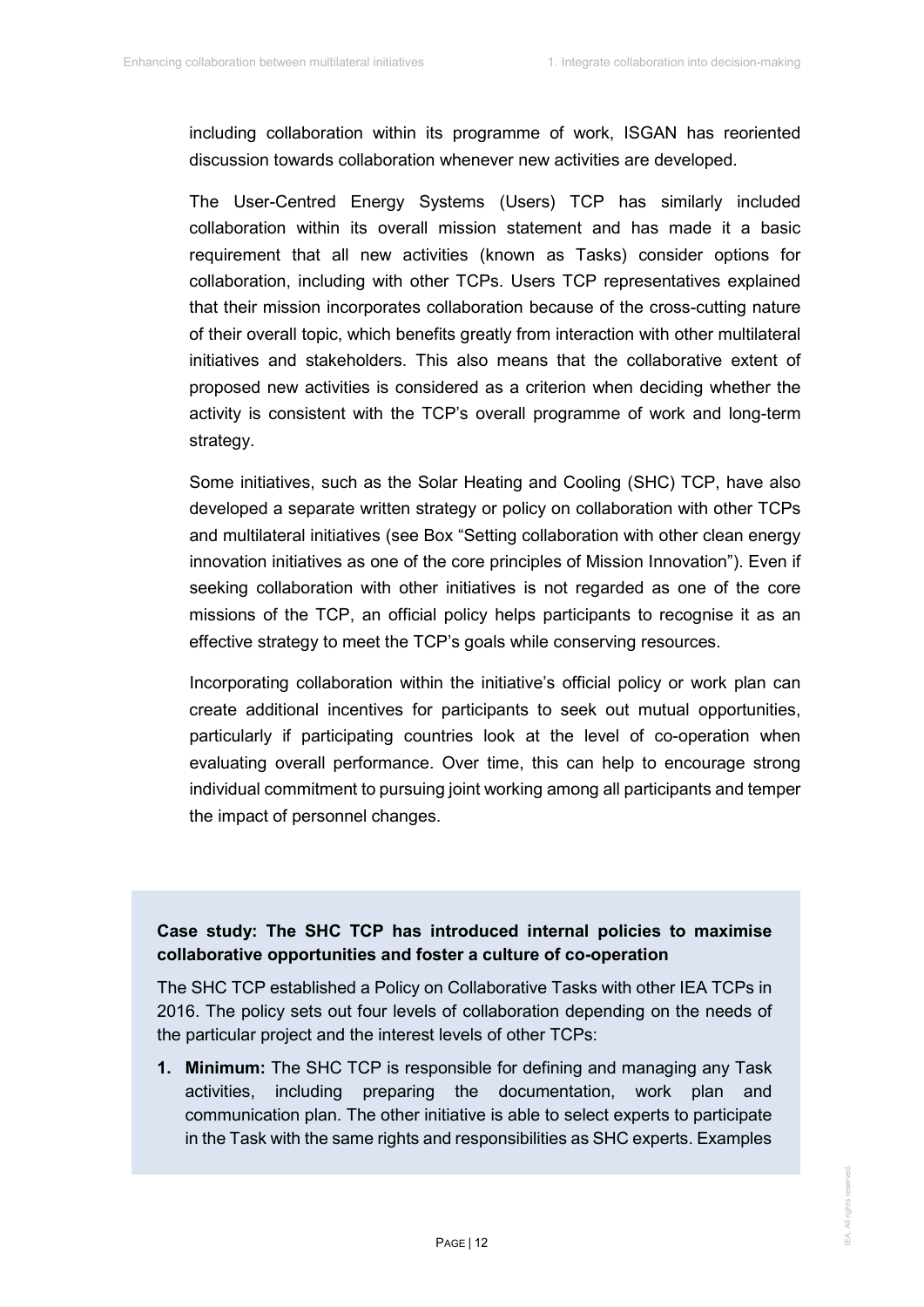include collaboration with the Photovoltaic Power Systems (PVPS) TCP in Tasks 59 on Historic Renovation and 60 on Photovoltaic/Thermal Systems, and the SolarPACES TCP in Task 62 on Industrial Water and Wastewater Management.

- **2. Moderate:** The SHC TCP is responsible for defining and managing Task activities, but the other initiative can provide input during the definition of the Task, including preparing the documentation, work plan and communication plan. At this level of collaboration, both initiatives make efforts to resolve differences and the SHC TCP is prepared to make the changes proposed by the other initiative. Unlike in minimum collaboration, the other TCP may also develop a parallel Task in their TCP based on the same activities. Examples include collaboration with the Energy in Buildings and Communities (EBC) TCP on Task 59 on Historic Renovation (Annex 75 in the EBC TCP) and Task 61 on Lighting (Annex 77 in the EBC TCP).
- **3. Maximum:** The SHC TCP is responsible for managing Task activities, but all Task activities are jointly defined with the other initiative. At this level of collaboration, both initiatives agree on the documentation, work plan and communication plan, and on any revisions once the Task is underway. As with moderate collaboration, the other TCP may also develop a parallel Task in their TCP based on the same activities. No maximum level collaborative Tasks have yet been implemented.
- **4. Joint:** The SHC TCP and the other initiative are jointly responsible for defining and managing Task activities. The Task documentation, work plan and communication plan are jointly agreed and both initiatives agree on any revisions. For management, each initiative (usually a TCP) assigns a separate Task Manager who work together to carry out the Task activities. Examples include collaboration with the Energy Storage TCP on Task 58 on Storage (Annex 33 in the Energy Storage TCP) and with the SolarPACES TCP on Task 64 on Solar Heat in Industrial Processes (Task IV in SolarPACES).

Using procedures to standardise collaboration can ensure that participants explore collaborative opportunities as a matter of course. These steps encourage participants to consider whether a specific project proposal could benefit from collaboration with external groups. In addition to encouraging participants to familiarise themselves with their peer organisations, a clear policy can encourage proponents to develop new informal and formal connections with other initiatives.

These procedures can be introduced on a project-by-project basis or can be topical. The Energy Storage TCP, for example, adopts a topical focus whereby participants actively explore co-operation with other initiatives that have previously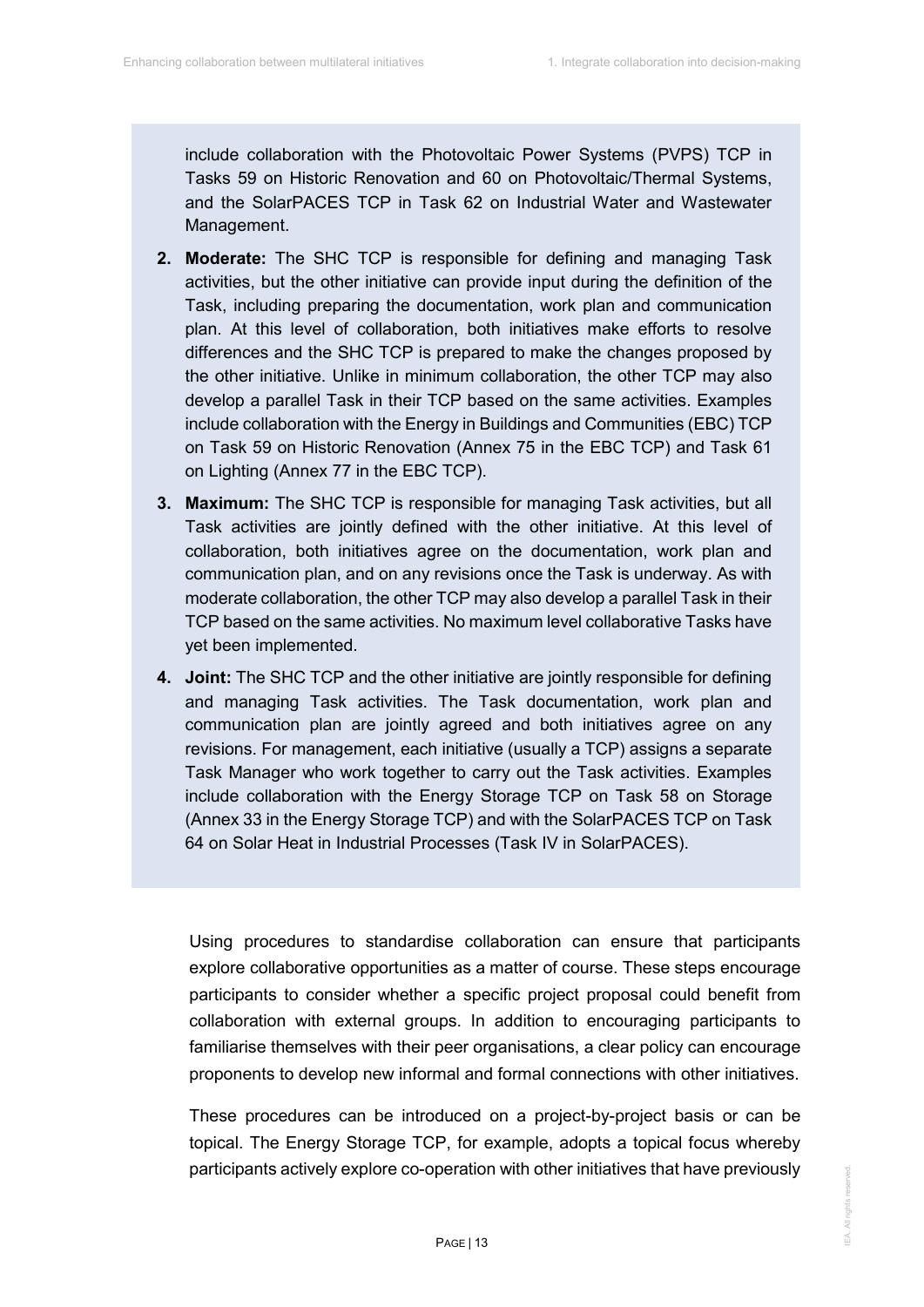shown an interest in their work or topical focus area. In other words, the TCP as a matter of course reaches out to other TCPs or initiatives with similar interests to exchange ideas and seek new joint opportunities.

Other initiatives have adopted a project-by-project approach. As mentioned above, the SHC TCP has incorporated collaboration into the steps that technical experts have to undertake during the development of a new Task or project. The TCP's template Concept Paper includes a section for proponents to provide details of potential overlap with other initiatives and to explain whether the topical focus cuts across other ongoing TCP Tasks. Additionally, proposers are asked to identify institutions in the TCP's member countries to work with and estimate their respective value to the concept. During this stage, some Task proponents have secured commitment letters from potential collaborators, which provide clarity on the nature of the co-operation before the creation of the Task itself.

**There are quick-win opportunities for initiatives to set up simple procedures to explore collaboration** – examples show that they need not be complex. They can be as simple as including a dedicated space within a proposal template inviting proponents of a new activity to discuss opportunities for collaboration. However they are implemented, opportunities for joint working should ideally be considered early in the process of developing new activities. Several initiatives noted that exploring collaboration opportunities at an early stage provides time to re-evaluate and redirect potential projects according to work going on in other initiatives.

### **Case study: Setting collaboration with other clean energy innovation initiatives as one of the core principles of Mission Innovation**

Mission Innovation (MI) is a [global initiative](https://www.iea.org/areas-of-work/international-collaborations/mission-innovation) of 22 countries and the European Union working to catalyse action and investment in RD&D to make clean energy affordable, attractive and accessible for all. MI was announced in 2015, as world leaders came together in Paris and committed to seek to double public clean energy RD&D investment over five years.

The first phase of MI (2015-2020) included the launch of [eight Innovation](http://mission-innovation.net/our-work/innovation-challenges/)  [Challenges](http://mission-innovation.net/our-work/innovation-challenges/) (ICs) co-led by members and covering a broad range of energy technology areas, including smart power grids and off-grid access, carbon capture, biofuels, solar, clean energy materials, heating and cooling, and hydrogen. In May 2021 MI members gathered at the [Sixth MI Ministerial](http://mission-innovation.net/events/mi-6/) to launch a decade of clean energy innovation for the second phase of MI (2021-2030), including three new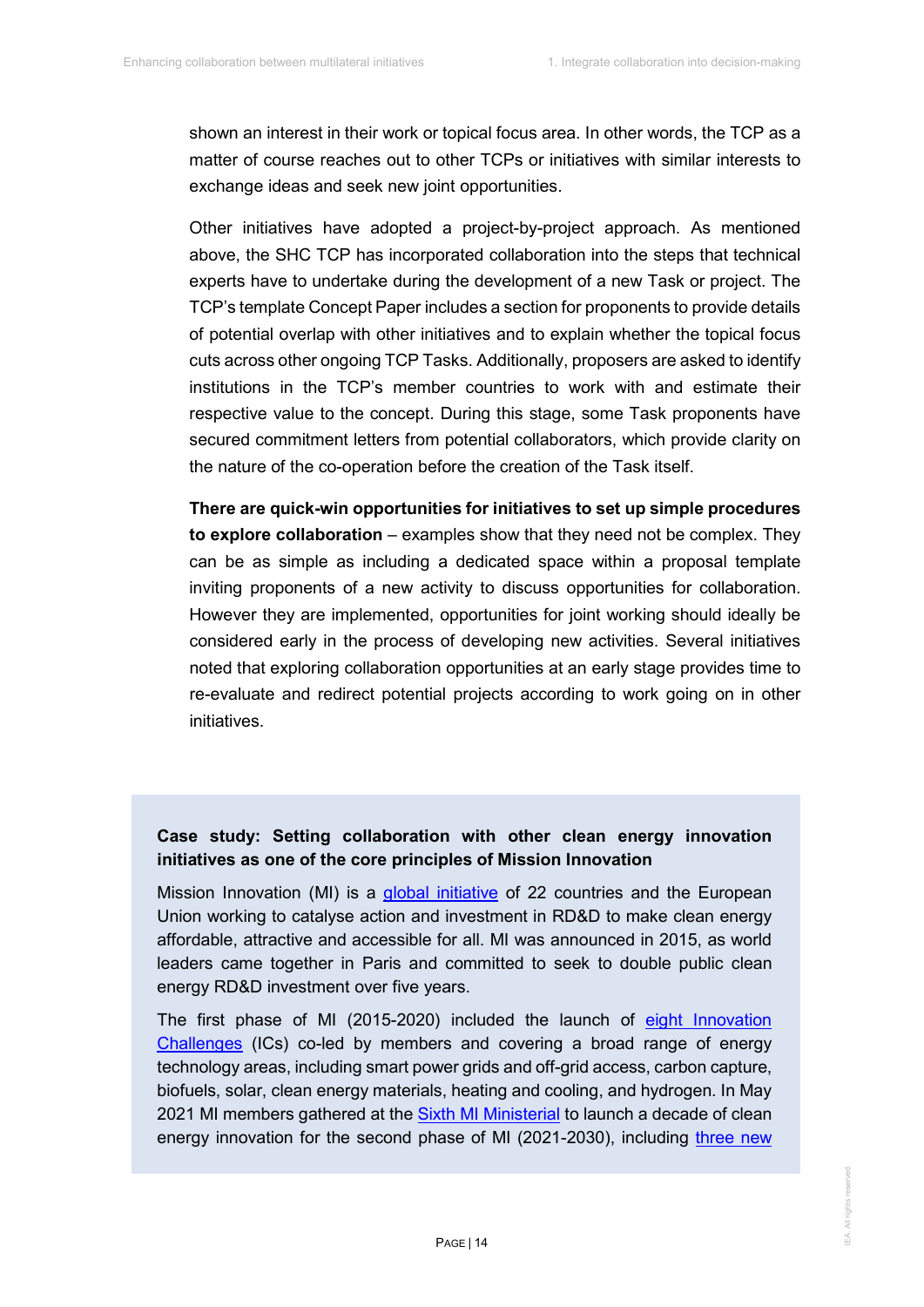[Missions](http://mission-innovation.net/missions/) on integrating very high shares of renewables onto the grid, zeroemission shipping and clean hydrogen. Proposals for other Missions are being examined for potential launch, including: bio-based fuels and chemicals; carbon dioxide removal; industry decarbonisation; and cities.

Strengthening co-operation with other multilateral initiatives for clean energy innovation ranks among MI's core principles. Specifically, MI members committed in their [joint member statement on the launch of MI 2.0](http://mission-innovation.net/about-mi/overview/2021-joint-launch-statement/) to "accelerate innovation through strengthened international co-operation in areas of mutual interest [... and] support co-ordination through their engagement with other clean energy alliances and initiatives." Setting collaboration as a core principle of MI has had practical implications on the design of new initiatives, including requirements to be inclusive of other collaborative platforms.

For example, the [Clean Hydrogen Mission,](http://mission-innovation.net/missions/hydrogen/) which aims to "catalyse cost reductions by increasing RD&D in hydrogen technologies and industrial processes and delivering at least 100 hydrogen valleys covering production, storage and end-use worldwide by 2030", invited existing platforms to become partner organisations and inform its work before it kick-starts activities in 2021-2022. These include the Hydrogen Initiative under the CEM, the International Partnership for Hydrogen and Fuel Cells in the Economy, the United Nations' Green Hydrogen Catapult, and the WEF's Accelerating Clean Hydrogen Initiative, among other partners. The 16 co-lead and coalition countries of the Mission are also members of the [Hydrogen TCP](https://www.ieahydrogen.org/) (with the exception of Chile, Morocco and Saudi Arabia). IC8 on [Renewable and Clean Hydrogen](http://mission-innovation.net/our-work/innovation-challenges/renewable-and-clean-hydrogen/) developed into the Clean Hydrogen Mission, building on the work in the first phase of MI and expanding its membership to include Korea and Morocco. MI members who also participate in other multilateral initiatives have an important role to play in looking for synergies with existing joint activities, so that each collaborative platform keeps adding value to the global ecosystem.

Similarly, the [Zero-Emission Shipping Mission](http://mission-innovation.net/missions/shipping/) involves the Global Maritime Forum, representing the Getting to Zero Coalition, and the Mærsk Mc-Kinney Møller Center for Zero Carbon Shipping, to increase engagement with the private sector. The [Green Powered Future Mission,](http://mission-innovation.net/missions/power/) which builds on the achievements of [IC1 on](http://mission-innovation.net/our-work/innovation-challenges/smart-grids/)  [Smart Grids,](http://mission-innovation.net/our-work/innovation-challenges/smart-grids/) engages with the **ISGAN** TCP, which is also a CEM Initiative.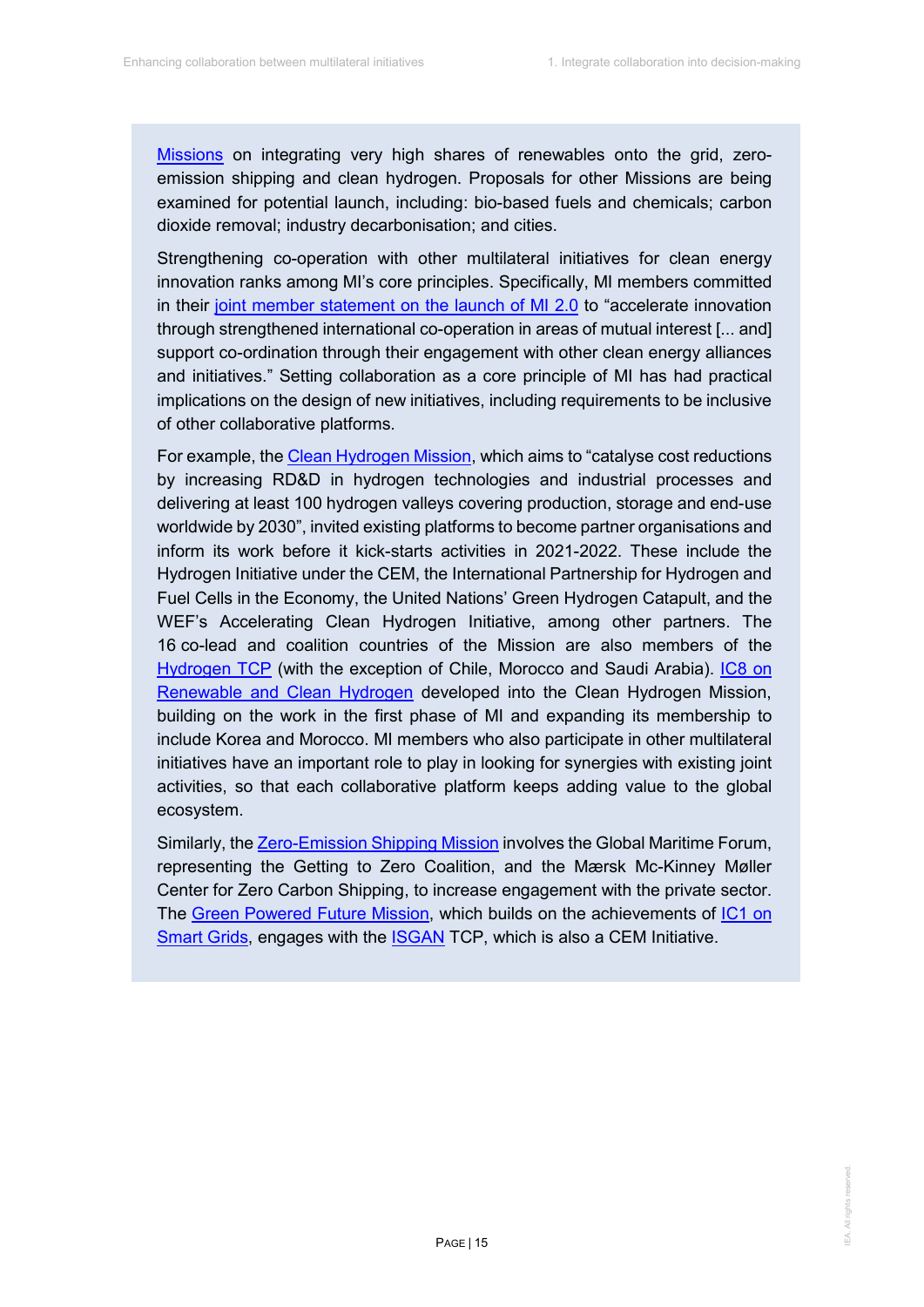### **Case study: Efforts to encourage collaboration among Clean Energy Ministerial work streams**

The [Clean Energy Ministerial](https://www.cleanenergyministerial.org/) (CEM) brings together a community of the world's largest and leading countries, companies and international experts to help accelerate clean energy transitions. The CEM comprises 28 countries and the European Commission, on behalf of the European Union, working on [21 current](https://www.cleanenergyministerial.org/basic-page-overview)  [initiatives and campaigns](https://www.cleanenergyministerial.org/basic-page-overview) across clean energy sectors for an inclusive energy transition. The CEM was announced in 2009 in Washington, DC, and the United States will chair again in 2022 for CEM13.

Major CEM [successes](https://www.cleanenergyministerial.org/publications-clean-energy-ministerial/cem-brochure-update-march-2021) include: 14 billion high-efficiency lighting products sold under the Global Lighting Challenge; 50 000 ISO50001 certifications under the Energy Management Campaign; installation of over 1.7 million smart meters under efforts led by ISGAN (which is both a TCP and a CEM Initiative); and over 100 signatories on the Drive to Zero campaign.

Every CEM Initiative builds collaboration into its basic framework, with each initiative selecting an international co-ordinating body (e.g. the IEA, IRENA, the United Nations Industrial Development Organisation and the US National Renewable Energy Laboratory) and a variety of public and private partners. They then collaborate with other CEM Initiatives as well as complementary international efforts.

For example, Brazil alongside 18 other countries launched the [Biofuture Platform](https://www.cleanenergyministerial.org/initiative-clean-energy-ministerial/biofuture-platform-initiative-bfpi)  [Initiative](https://www.cleanenergyministerial.org/initiative-clean-energy-ministerial/biofuture-platform-initiative-bfpi) in 2017 as an [independent initiative,](https://c4c70c1f-2927-42e5-9e36-d0ba89574795.filesusr.com/ugd/dac106_24eb2067a5d8424180dda43704044d30.pdf) which later became a CEM Initiative at CEM11 in 2020. It works closely with the Bioenergy TCP, IRENA, the Global Bioenergy Partnership and the United Nations Food and Agriculture Organization to organise workshops and prepare reports to raise the visibility of international bioenergy activities and promote public-private collaboration for commercial-scale global bioenergy technology deployment.

The CEM Secretariat also actively works to encourage co-ordination across different initiatives. A recent example is the [Horizontal Accelerator for Power](https://www.iea-isgan.org/collaboration-involving-four-cem-work-streams/)  [System Integration of Electric Vehicle Infrastructure,](https://www.iea-isgan.org/collaboration-involving-four-cem-work-streams/) established in 2020 to co-ordinate work between four different CEM Initiatives focused on the power and transport sectors: the 21st Century Power Partnership, Electric Vehicles Initiative, Power System Flexibility Campaign, and ISGAN. The Horizontal Accelerator engaged over 75 international experts from 18 countries and many initiatives across the electric vehicle and power system sectors for collaborative activities. Released at CEM11, the special report on **Electric vehicle and power system** [integration: Key insights and policy messages from four CEM work streams](https://www.cleanenergyministerial.org/news-clean-energy-ministerial/ground-breaking-new-collaboration-involving-four-cem-workstreams) highlights how initiatives, countries, companies and experts can work together to address concerns at the intersection of electric vehicle charging and power grids.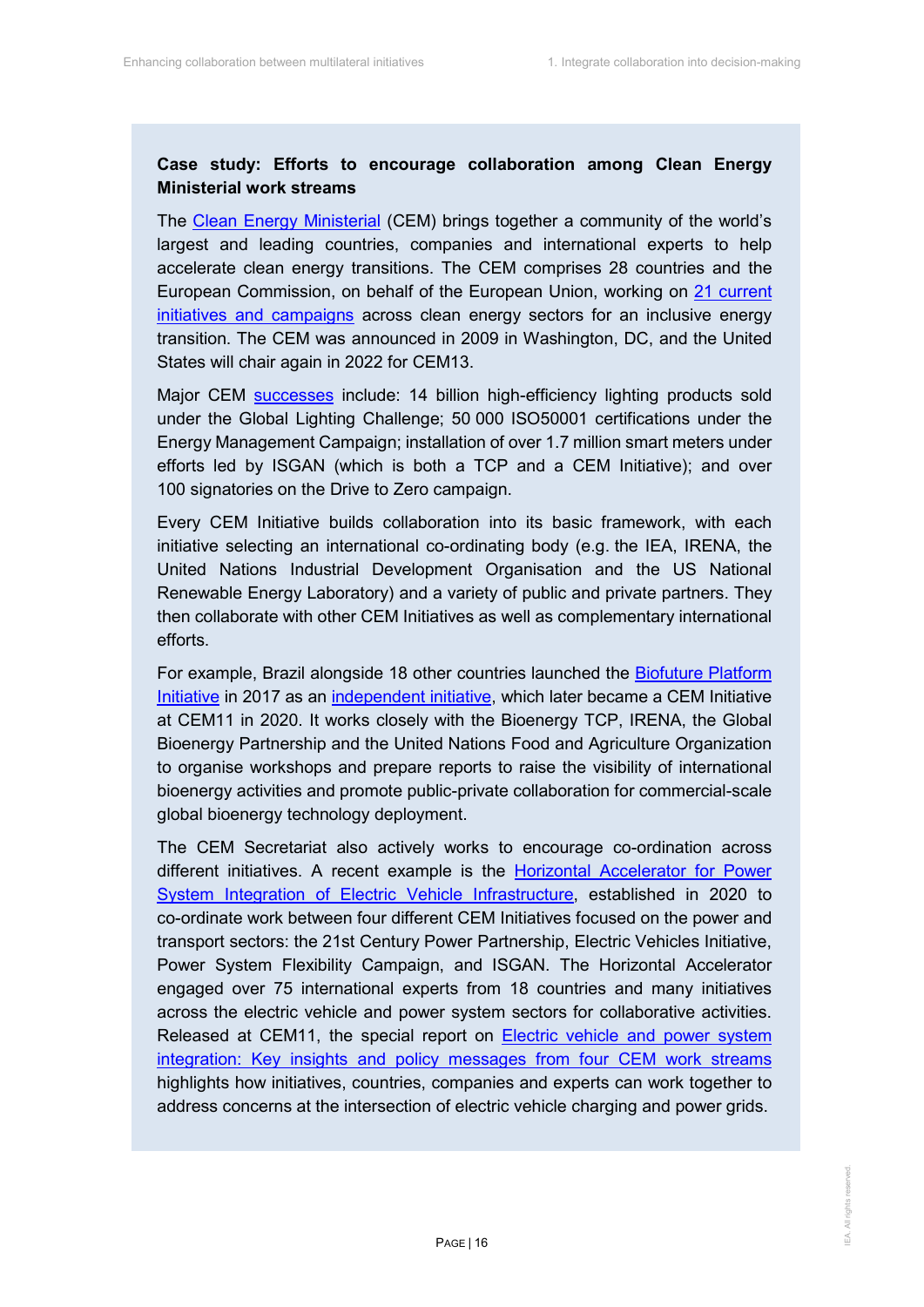## <span id="page-17-0"></span>**2. Create meaningful opportunities for exchange between initiatives**

#### **Summary**

- Informal exchanges are an important avenue for multilateral initiatives to remain aware of their respective activities, explore new ideas and co-develop projects. However, some informal exchanges may be particularly difficult to replicate in a virtual setting and may lead to gaps in interaction.
- Careful planning can help initiatives ensure that events are more focused on identifying areas for collaboration, bring together a broad group of participants, allow ample opportunity for discussion and facilitate an open exchange of ideas that can serve as a basis for future work.
- Many mechanisms exist to foster these exchanges, including hosting events aimed at encouraging collaboration – either in a general or project-specific sense – inviting representatives from external groups to attend regular meetings and adopting interactive meeting structures that create opportunities for candid discussion.

## <span id="page-17-1"></span>**Informal and unstructured exchanges are an important, but limited, avenue for developing collaborative projects**

Many successful collaborations begin through informal or ad hoc exchanges of information and ideas that develop further over time. The SHC TCP, for example, reported that most of their ongoing collaborative efforts began at a minimal level, with only an initial exchange of information before eventually growing into joint projects.

Critically, this means that mutual opportunities may not develop where there is no ongoing contact between initiatives. The SHC TCP also reported that most of its collaborative partnerships grew out of informal exchanges with other TCPs. While the TCPs have multiple avenues for informal exchange facilitated by the IEA Secretariat, the Working Parties and the TCP Coordination groups, to date there have been fewer opportunities for the TCPs to exchange with other multilateral initiatives. Perhaps as a result, there have been fewer collaborative projects between the TCPs and other groups.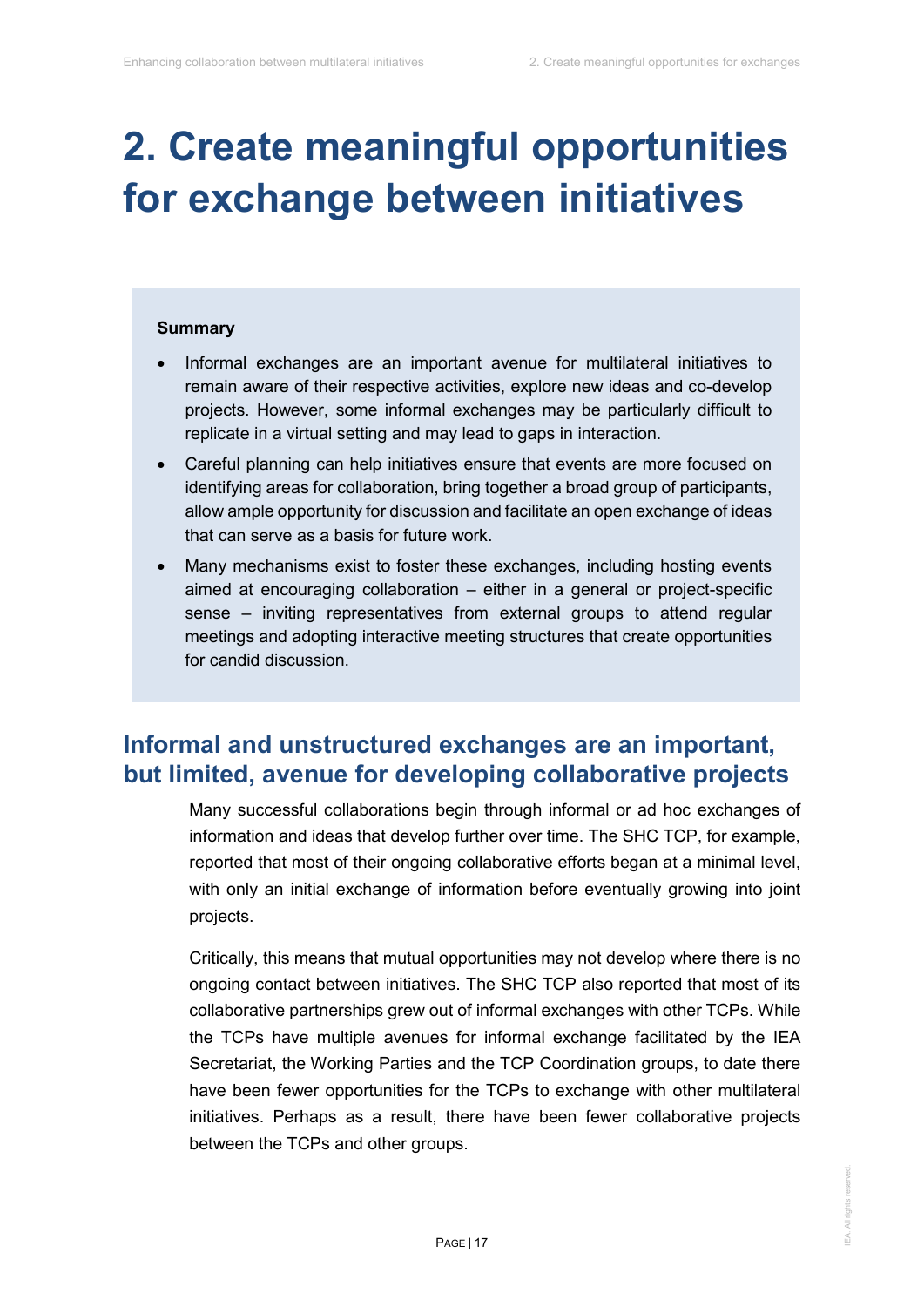Initiatives have also noted that not all meetings build opportunities for this kind of exchange. Hence, the nature, structure and focus of an event can affect whether participants have opportunities to exchange ideas and information. In this regard, the Covid-19 pandemic has greatly reduced opportunities for informal exchange connected to meetings previously held in person.

The move to fully virtual meetings in 2020 has led to many benefits, such as reduced travel time, higher participation rates and time efficiency. Many initiatives are exploring whether to continue holding at least some meetings and workshops virtually. However, several noted that it is difficult to incorporate fluid, unstructured discussions within virtual meetings. Without this, meetings are less likely to facilitate the exchange of ideas that can build into joint work over time.

### <span id="page-18-0"></span>**Careful and deliberate planning can ensure that meetings create meaningful opportunities for exchange**

To overcome these barriers, the TCPs and other multilateral initiatives should proactively facilitate exchange between experts from different initiatives and prioritise small group discussions at in-person and virtual events. A number of different strategies are available to help ensure that events bring together a broad group of participants, allow ample opportunities for discussion and facilitate an open exchange of ideas that can serve as a base for future work.

General discussions focusing on collaboration can provide dedicated opportunities for initiatives to discuss potential joint projects and develop new project ideas. By organising a discussion explicitly around collaboration, organisers can reduce reliance on indirect exchanges and accelerate the identification of new areas for working together. These types of events are particularly helpful when they include a regular group of participants as this allows individuals to get to know each other, allowing for a smoother flow during discussions.

Many TCPs noted that the TCP Coordination Groups are one of the most important opportunities they have to exchange with one other. As the Coordination Groups are annual or biannual, they provide a regular opportunity for the TCPs to showcase what they are working on and to generate awareness of upcoming projects across many TCPs. Facilitated by the IEA Secretariat and the End-Use Working Party cabinet, the Coordination Groups are also good opportunities for the TCPs to seek feedback from the IEA on their existing work and for the IEA to learn from and provide input into ongoing projects.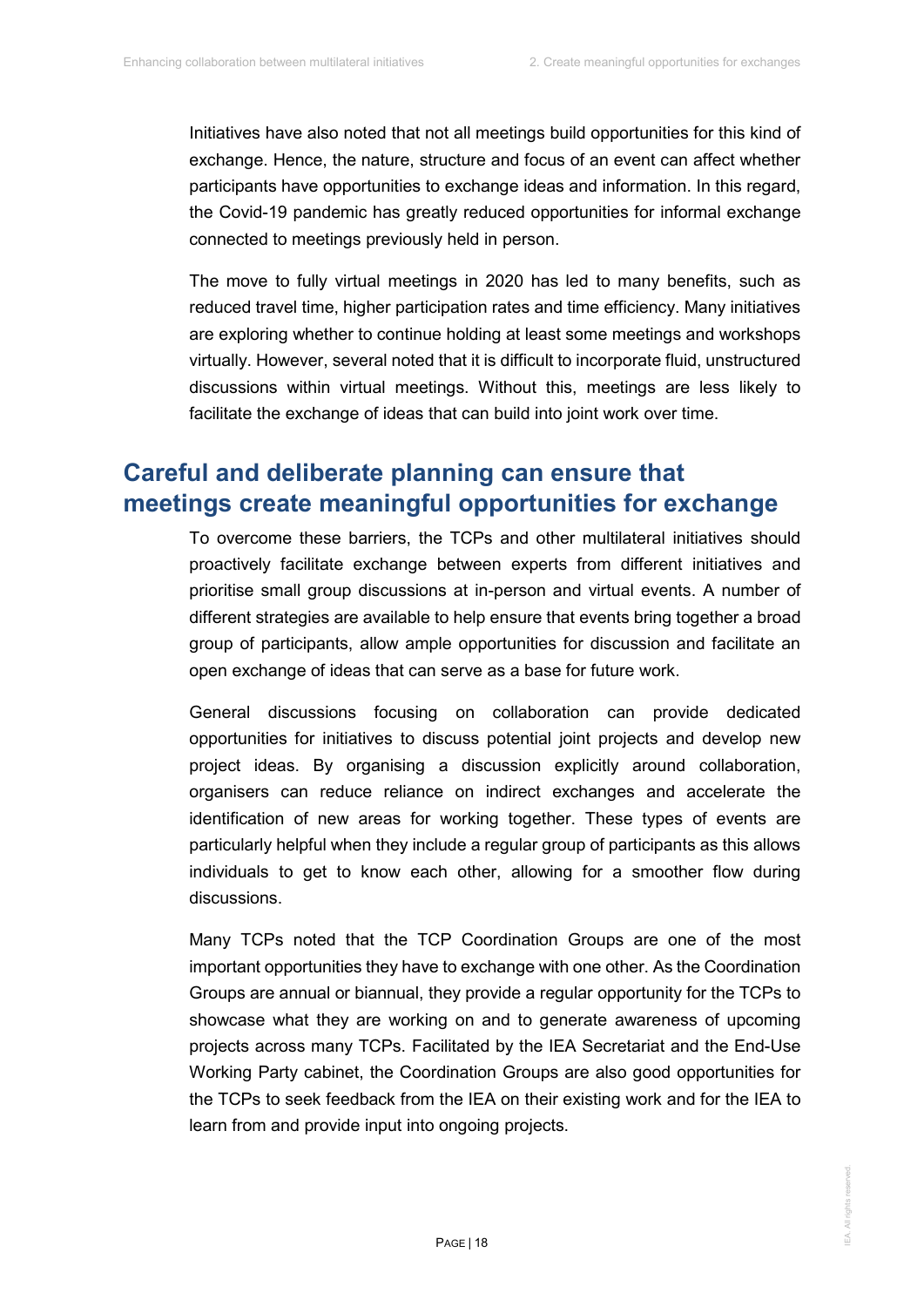Some TCPs recommended increasing the frequency of these types of meetings. More regular meetings would allow more time for participants to develop ideas together, exchange information and find means of collaboration, potentially working together over a series of meetings to develop and refine specific proposals. The TCPs also suggested that ad hoc small groups might be formed following a Coordination Group meeting to allow interested participants to have more regular follow-up on a specific idea in the interim before the next meeting.

The Energy Storage and Hydrogen TCPs also emphasised the value of being part of a larger network covering many different aspects of the energy system. The Coordination Groups represent an opportunity to bring together many different TCPs to systematically develop collaboration. Having a good understanding of what the portfolio of TCPs are working on allows all parties to take advantage of the breadth of the TCP network and ensures effective information sharing across the network.

At the same time, there are risks that a network like the TCPs may become insular if co-ordination meetings are closed to other potentially interested groups. Co-ordination meetings can be particularly effective where they bring together groups that would potentially not otherwise engage (see Box below). Thus, organisers should consider open participation that is not limited to a specific group or set of initiatives.

#### **Case study: International Hydrogen Coordination Group**

The International Hydrogen Coordination Group, co-ordinated by the International Partnership for Hydrogen and Fuel Cells in the Economy (IPHE), meets quarterly to bring together different multilateral actors working on hydrogen. Regular participants include the Hydrogen Council, the IPHE, IRENA, the CEM, MI, the WEF, the IEA, the Hydrogen TCP, the Advanced Fuel Cells (AFC) TCP and others. The purpose of the meeting is to discuss current projects, develop ideas for future work, leverage synergies and avoid duplication of effort.

The Coordination Group meetings are informal in nature, which allows for fluid conversation and encourages the participation of newcomers to the network. Their informal nature has been particularly useful for connecting the proponents of new projects with participants from other initiatives that may have an interest.

The Hydrogen TCP has noted that the Coordination Group meetings have helped to ensure that resources are used efficiently and to promote synergies between different hydrogen initiatives, which has become increasingly important as new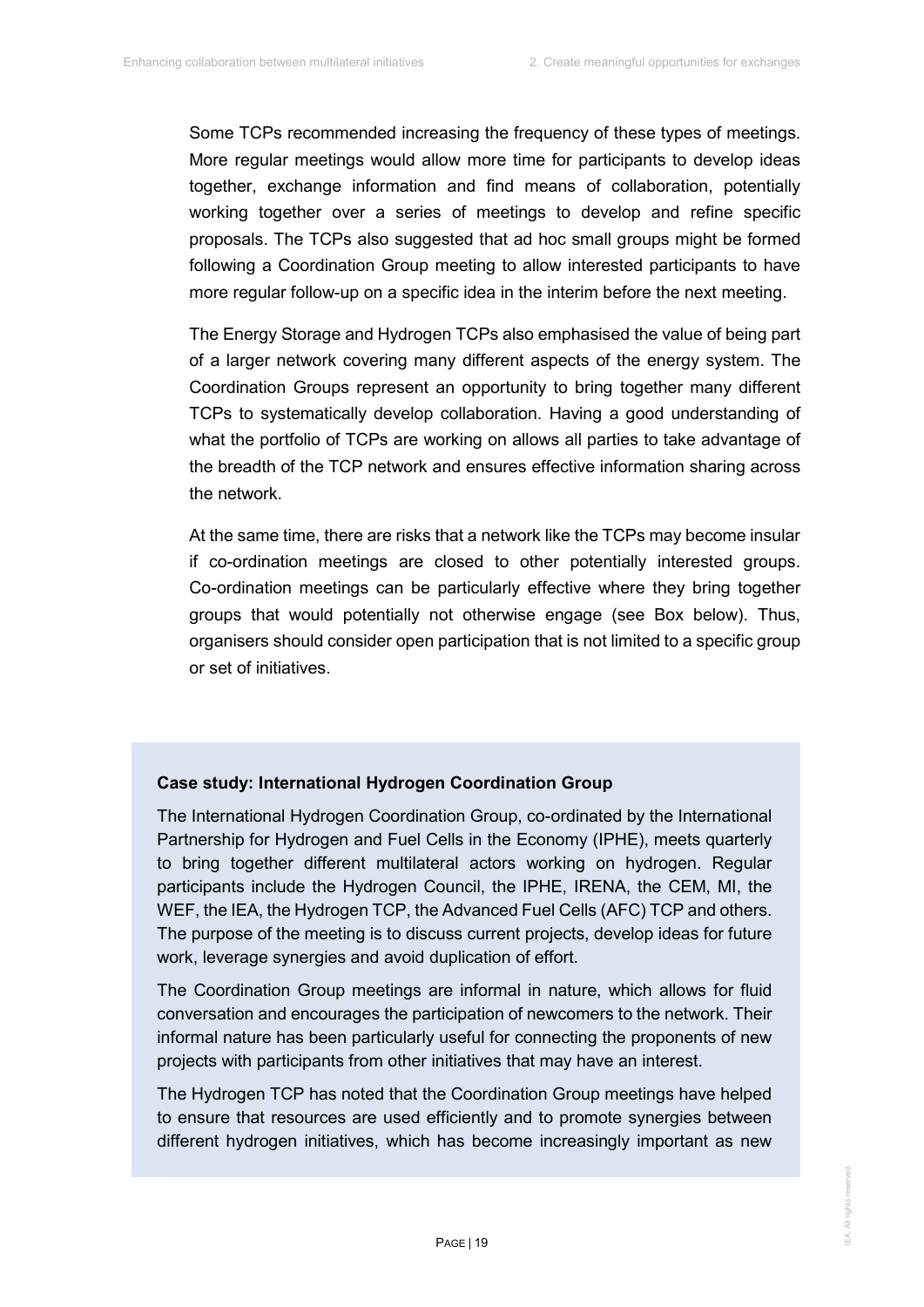hydrogen initiatives have proliferated in recent years. It has been particularly valuable for the TCP in that it broadens the initiatives that the Hydrogen TCP interacts with well beyond the TCP network.

Inviting other multilateral initiatives to Task definition discussions can be vital for fleshing out the details of a specific collaboration. While general co-ordination meetings can help to identify potential ideas, more focused meetings are needed to define the contours of working together.

The SHC and Users TCPs both highlighted that the most fruitful phase to spark successful collaboration is in the early stages of developing a new Task. In many initiatives, this stage is usually marked by a workshop or other event where participants get together to specify a proposal. Inviting external representatives at this stage allows participants from other initiatives to help shape the proposal in a collaborative fashion and to ensure there are good synergies with work ongoing elsewhere.

Some TCPs have also noted the value in hosting early development meetings *jointly* with other initiatives. These early exploratory meetings help to align objectives and responsibilities from the beginning of a project to effectively develop ideas and carve out respective responsibilities. For example, the Hydrogen TCP arranged exploratory meetings between the Advanced Motor Fuels (AMF) TCP, Bioenergy TCP and Wind TCP on a range of topics of common interest to identify synergies between Tasks at the early stages of development. This has sometimes progressed to include hosting joint workshops on a specific topic.

Routine exchanges of information between initiatives can help to facilitate collaboration by ensuring that new developments are systematically shared across initiatives. Several initiatives noted the value of routinely inviting others to participate in their meetings. This can increase the range of perspectives when developing ideas or projects and help both sides to understand where the opportunities to work together might be. If taken one step further, these standing invitations can also provide regular opportunities to seek outside input into the development of new Tasks and projects. The AMF and HEV TCPs regularly present proposed and ongoing projects at each other's Executive Committee meetings, which allows this sort of exchange. Under the MI mechanism, representatives from each Innovation Community and Mission gather regularly in a virtual setting to take stock of progress, share good practice and identify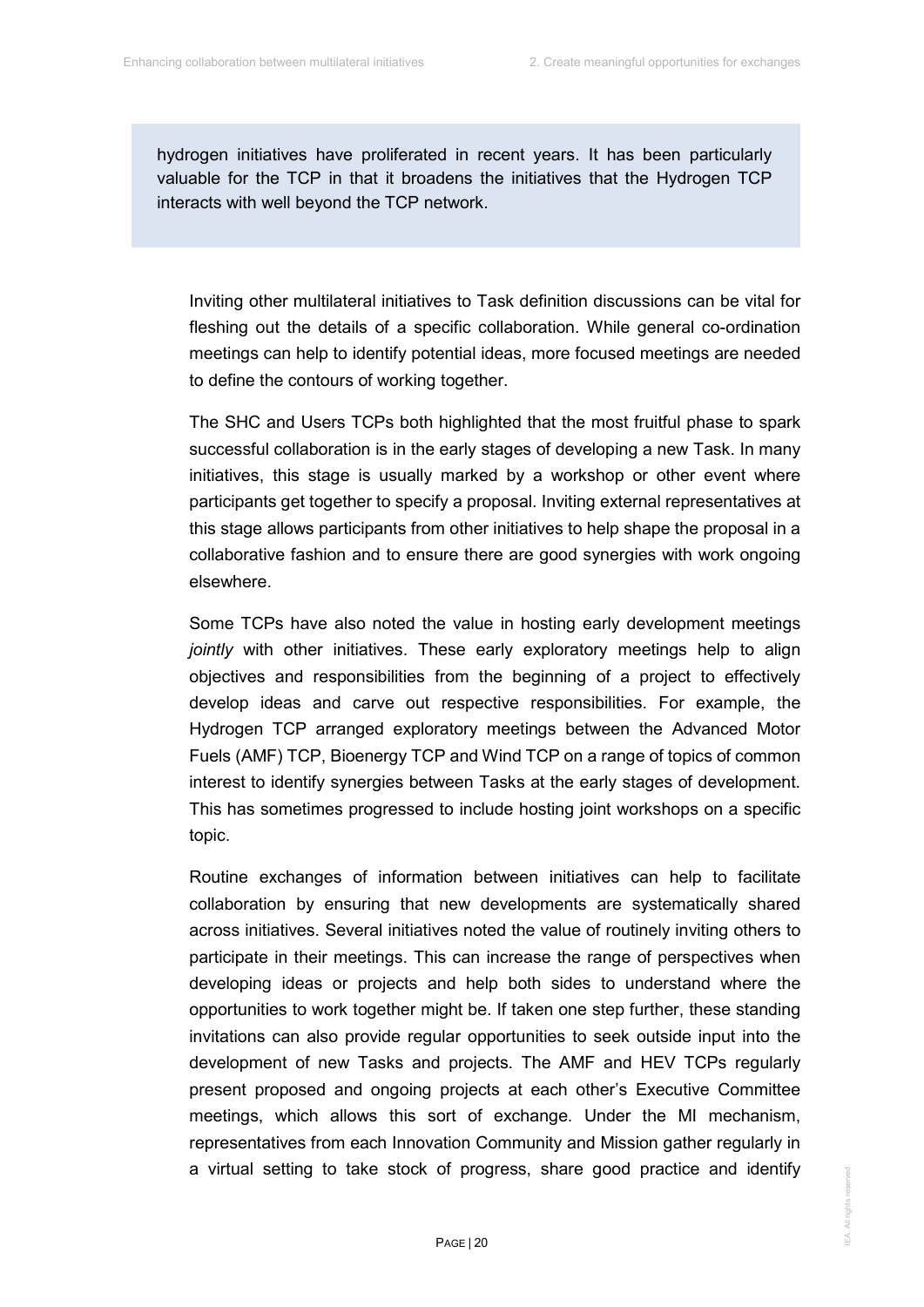synergies and potential for collaboration between each other as well as with other multilateral initiatives.

Relatedly, some initiatives have experimented with organising back-to-back meetings with other TCPs and multilateral initiatives. In addition to building ties between the two organisations, this can also help to build wide-reaching ties between the individual participants, which can lead to additional opportunities to work together.

Informal exchanges need not just be scheduled around a certain thematic topic or have a distinct sectoral focus. The Hydrogen TCP, AFC TCP and Tokamak Programmes (CTP) TCP have noted the benefit of hosting informal exchanges among the TCP Secretaries to discuss day-to-day challenges of managing TCPs and tools to overcome them.

**Adopting an interactive approach to meetings can create more fluid exchanges that contribute to the development of new ideas.** Almost all initiatives have stated a preference for meetings that incorporate interactive features, particularly small group discussions. Feedback from the 2019 TCP Universal Meeting showed that small-group breakout discussions were among the most helpful, and many asked that future meetings include this type of interaction in their design. TCPs have also requested that Coordination Group meetings incorporate breakout sessions designed specifically to facilitate development of co-operative projects. Ahead of the launch of new Missions in 2021, MI has also made use of interactive break-out sessions during online workshops, gathering member country representatives and external experts, organisations and initiatives. Participants had the opportunity to provide input on work proposals and discuss potential collaboration or partnerships.

Interactive sessions are even more critical for virtual meetings, where there are often very limited opportunities to interact with other attendees. In addition to breakout discussion groups, virtual meetings may also be able to take advantage of new collaboration tools, such as live polling and digital workspaces.

**Collaborative discussions should be as open as possible to encourage the development of new connections and partnerships.** Where a broader network exists, such as the TCP network or the network of CEM Initiatives, exchange between different initiatives may be common. However, it may require a concerted effort to bring in new partners in order to reach beyond these existing networks. Meetings and events represent an opportunity to bring in new collaborators and to expand the group that participants regularly interact with.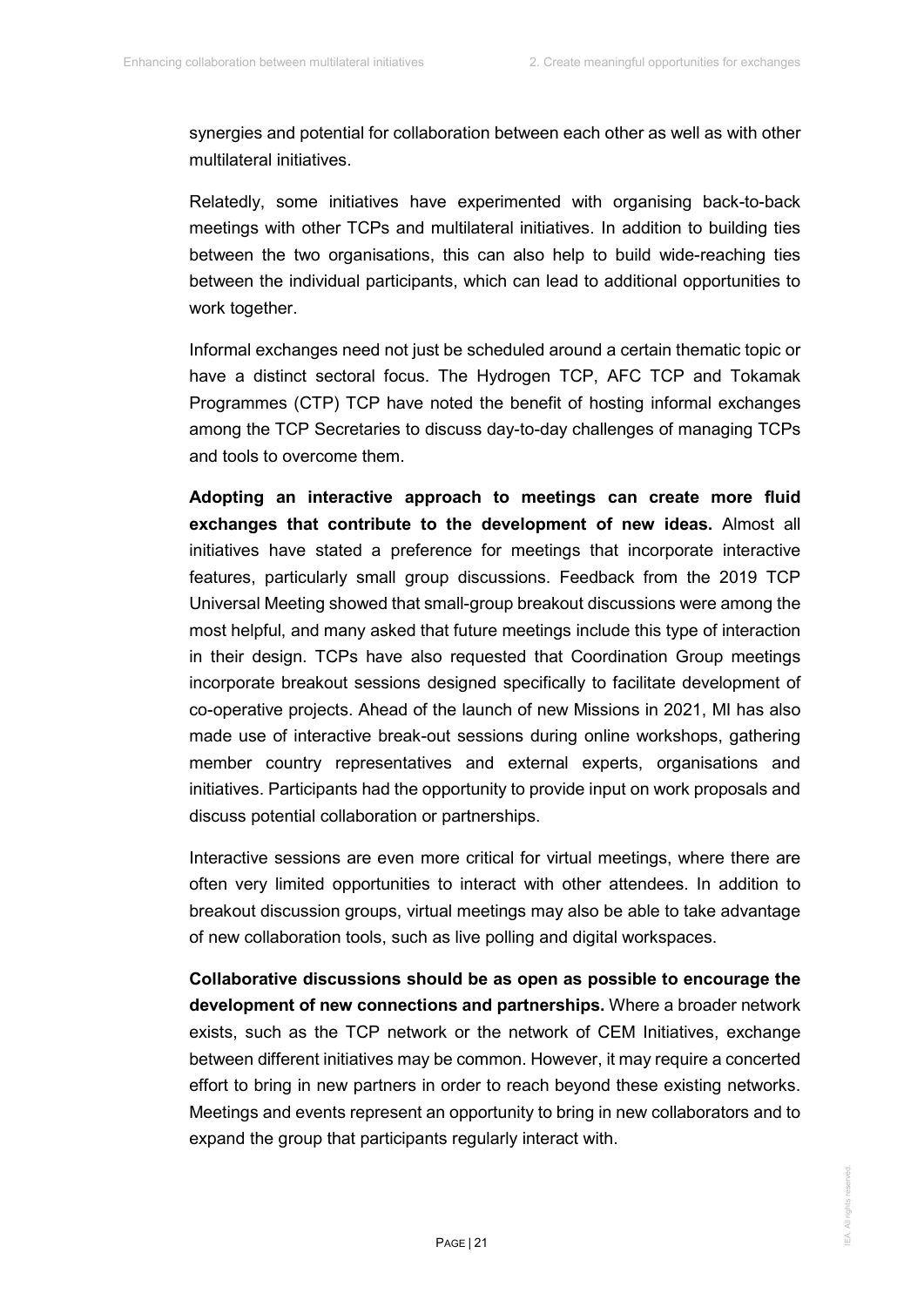Many TCPs have a regular practice of inviting other multilateral initiatives as observers to their meetings so as to open up a dialogue. Similarly, the IEA Secretariat has actively invited other multilateral initiatives to participate in TCP-related events where appropriate, to build awareness of the work being carried out among the TCPs and related initiatives.

### **Case study: C3E International as a forum for high-level engagement on gender**

Clean Energy Education and Empowerment (C3E) International is a "dual-hatted" initiative that is both a TCP and a CEM Initiative. It aims to advance the transition to a low-carbon economy through women's participation in the clean energy technologies sector.

C3E International has organised high-level exchanges at the CEM [12-MI](https://cem12mi6chile.com/) 6 and alongside the IEA Ministerial event in 2019. These exchanges brought together participants from the CEM, MI, the IEA and other initiatives such as the Global Women's Network for the Energy Transition (GWNET) to discuss new strategies to attract, support and sustain all the talents and voices, particularly women, in the clean energy sector. The participants in C3E International have used these events to showcase their ongoing work streams, with the aim of developing new collaborations to further the C3E International mission.

### **Case study: Informal and formal exchanges between the TCPs and the European Technology and Innovation Platforms**

The European Commission created the [European Technology and Innovation](https://ec.europa.eu/info/research-and-innovation/research-area/energy-research-and-innovation/public-private-partnerships-energy_en)  [Platforms](https://ec.europa.eu/info/research-and-innovation/research-area/energy-research-and-innovation/public-private-partnerships-energy_en) (ETIPs) to bring together energy sector stakeholders and experts to help the European Union deliver on its [strategic energy technology goals](https://ec.europa.eu/energy/topics/technology-and-innovation/strategic-energy-technology-plan_en#key-action-areas) through collaborative work. ETIPs are industry-led communities and their specific mandate is to "promote the market uptake of key low-carbon energy technologies by pooling funding, skills and research facilities". There are currently ten active ETIPs, focusing on battery technologies, bioenergy, wind, geothermal, ocean energy, solar, heating and cooling, smart grids, nuclear, and carbon capture and storage.

As part of their work, some ETIPs seek to interact regularly with other existing multilateral initiatives, including the TCPs. While there is no general, formalised collaboration between ETIPs and the TCPs, some ETIPs typically organise annual workshops inviting TCPs to share information, latest analyses and good practice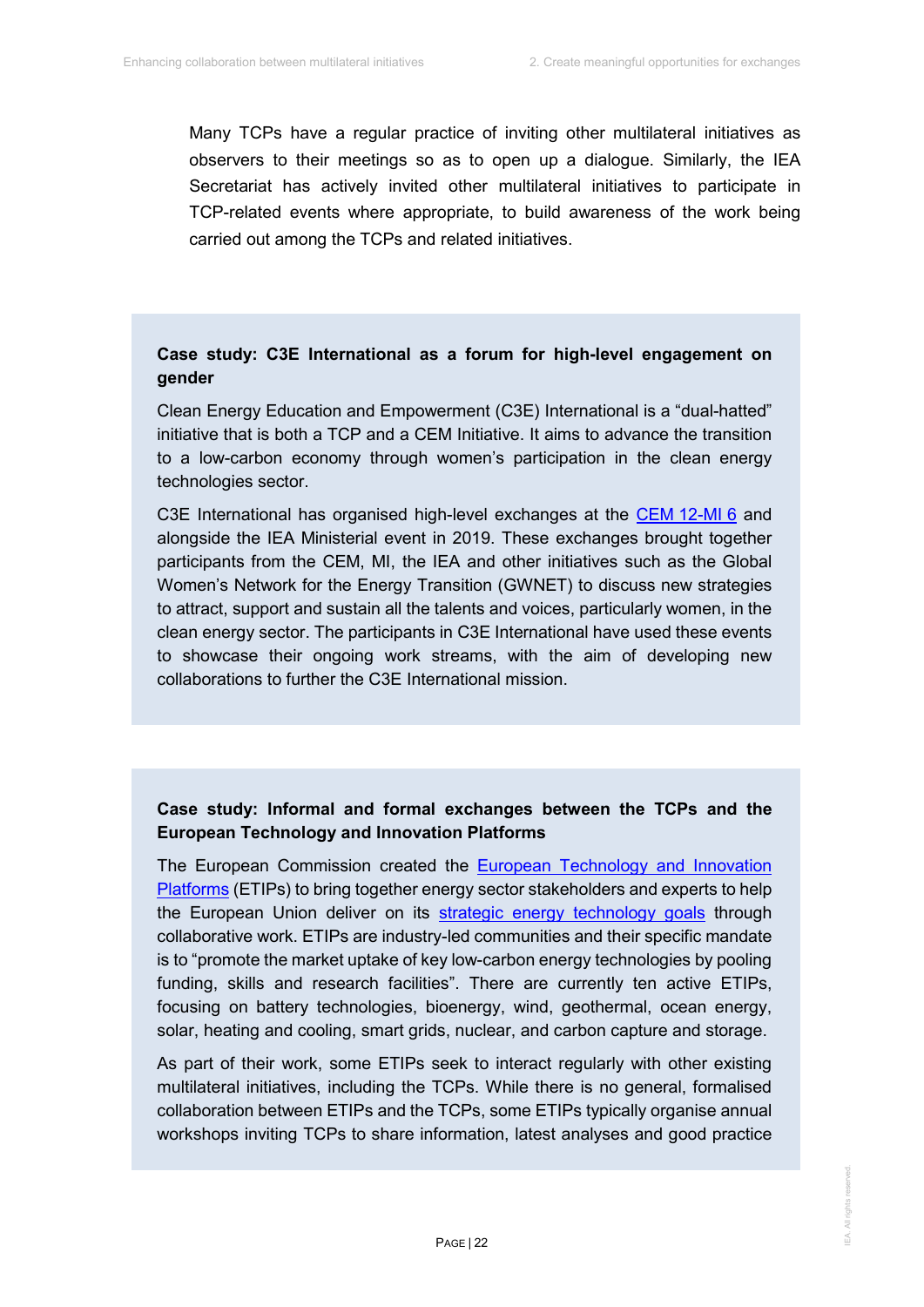approaches, discuss respective priorities and upcoming projects, and identify possible areas for collaboration. One example was [ETIP Wind](https://etipwind.eu/past-events/etipwind-workshop-on-450gw-offshore-wind/) in 2020. They also provide opportunities for the TCPs to interact with actors from the European Energy Research Alliance, an association of about 250 research institutions spread across Europe.

There are other examples of more formalised co-operation between ETIPs and the TCPs. In 2020 ISGAN TCP and the ETIP Smart Networks for Energy Transition (SNET) signed [a memorandum of understanding](https://www.iea-isgan.org/isgan-and-etip-snet-join-forces-to-promote-the-energy-transition/) to co-operate on energy research and innovation. A key strength of this agreement, identified by the two initiatives, was their complementary membership base: ISGAN is mostly made up of public entities, while SNET includes many private-sector organisations. One example of joint activity is a collaboration between ISGAN Annex 6 and SNET's Working Group 1 on [flexibility to support power grid resilience.](https://www.iea-isgan.org/isgan-annex-6-etip-snet-wg1-task-force-on-flexibility-for-resilience-workshop-june-1st-2021/) In 2019 ETIP SNET published an in-depth analysis and **mapping** of European and global initiatives active in energy innovation. It identified possible gaps in the global ecosystem and avenues for collaboration between existing multilateral platforms, including the TCPs, CEM Initiatives and MI activities.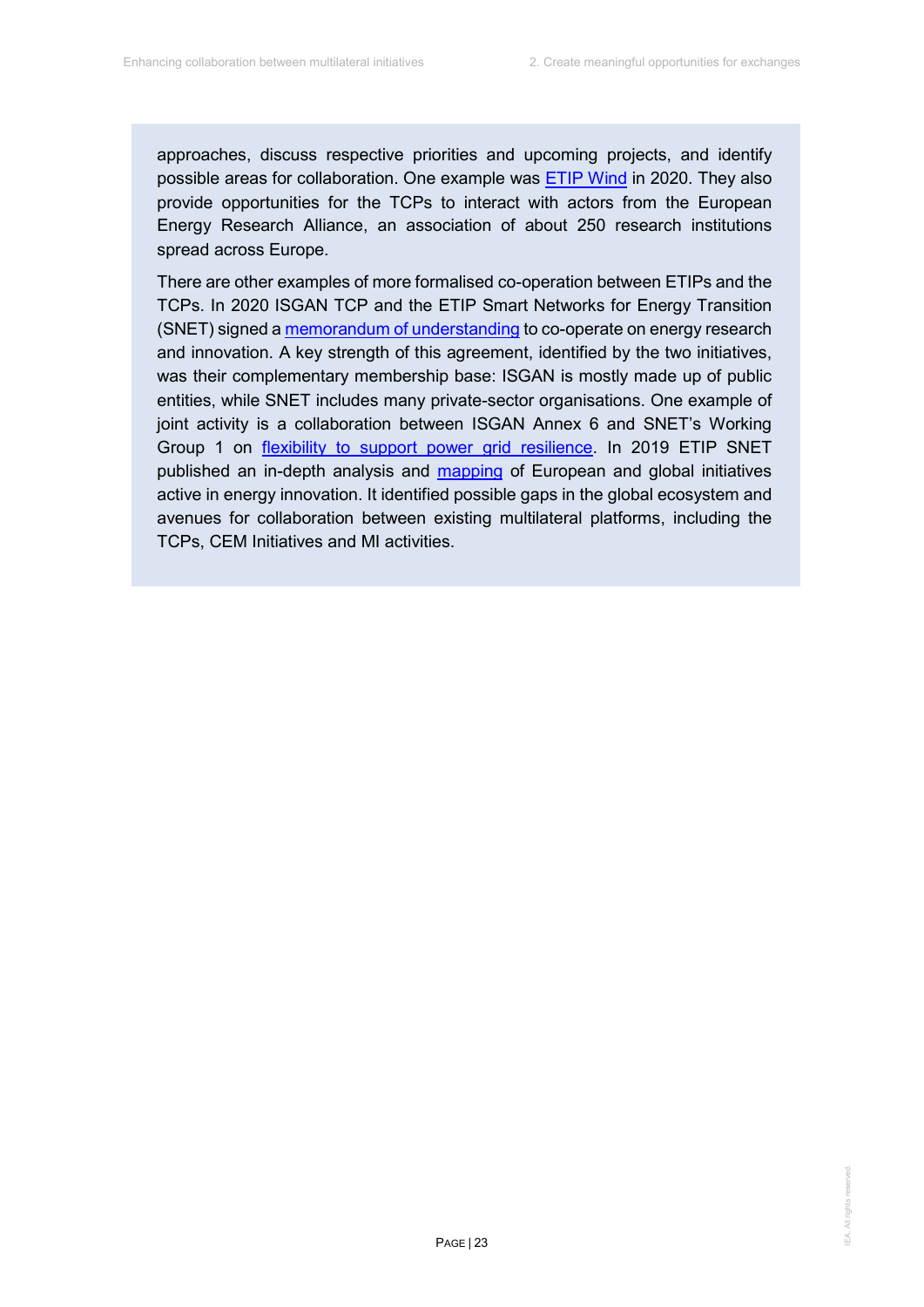## <span id="page-24-0"></span>**3. Adopt flexible approaches to project development**

#### **Summary**

- Multilateral initiatives often have different approaches to their activities, including particular processes and procedures and unique funding models. Where two initiatives have different approaches, the mismatch can create a barrier to collaboration.
- The first step in resolving these differences is to seek out and use as a foundation the commonalities between different organisations. Initially this may focus on informal activities like information exchange, but can also include larger projects where there is common ground.
- Where there is a true mismatch, initiatives can adopt flexible models that allow deviation from the "business-as-usual" approach for collaborative projects. This can allow participants to use a different approach than they are used to in order to align with the approach of other initiatives.

## <span id="page-24-1"></span>**Mismatches in legal structure between initiatives can make it difficult to develop joint projects**

**It is typical for multilateral initiatives to have a different approach to organising and carrying out their activities.** Where two initiatives have a similar approach, common legal structures may serve to facilitate joint work to the extent that both sides are already familiar with the relevant processes. However, where legal structures do not align, it can pose an obstacle to collaboration if the initiatives involved are unable to agree on a structure for joint work that meets both of their expectations.

The legal and structural variations among the TCPs illustrate this point, and differences between the TCPs and other initiatives such as MI and the CEM are other good examples. Across the TCP network a variety of institutional frameworks are in use with respect to Task development and funding. For example, while some TCPs are based on a task-shared structure – where all contributions are inkind – others carry out their work on a cost-shared basis – generally based on an annual fee paid to the TCP. If two TCPs use different funding structures, it can be difficult to agree on a path forward for a Joint Task that works for both sides.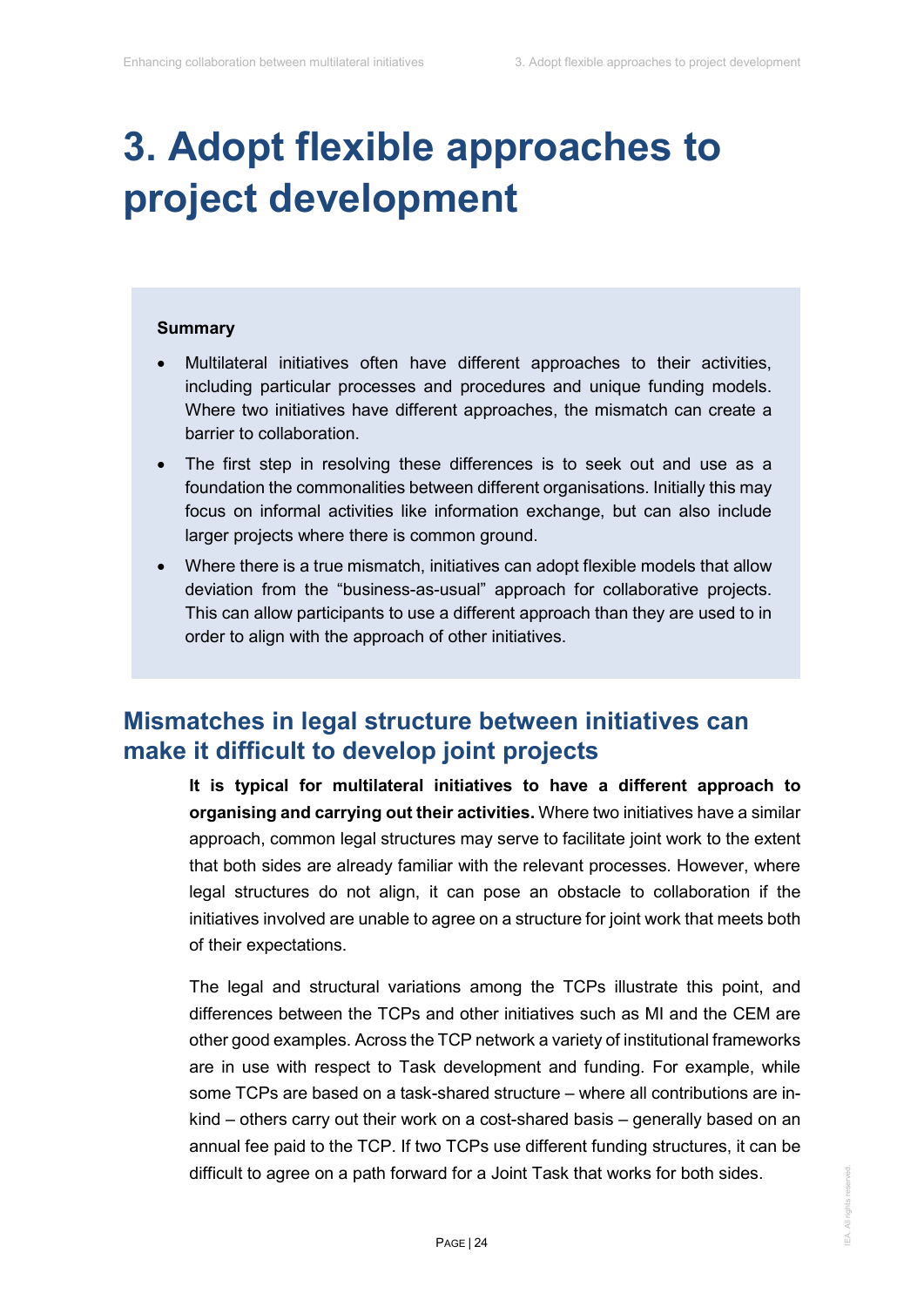Apart from funding, there are also differences in how the TCPs approach their work programmes. Many TCPs primarily conduct their work by undertaking a series of three- or four-year-long Tasks that together constitute a single large project. Other TCPs, however, carry out their work under a single overarching programme of work, with most individual projects carried out on a short-term basis – as short as three months. In addition to the obvious difficulty of timing misalignment, there may also be procedural misalignment if one TCP seeks to formalise the expectations for the joint work in a single document – generally known as an Annex among the TCPs – while the other TCP requires something different.

In addition to legal structures, there may be practical differences. Some TCPs assign individual Task Managers the duties relating to managing an ongoing Task and reporting to the Executive Committee on its progress. The SHC TCP has noted that its typical reporting requirements can be cumbersome for the Task Manager of a Joint Task if they must report to two sets of Executive Committees. These practical difficulties are even more complicated if collaborative activities involve more than two initiatives.

While these examples are rooted in experiences shared by the TCPs, similar dynamics may be observed in other collaborative projects. When trying to organise joint activities across different networks, these differences can be compounded. In general, initiatives within a broader network, such as the TCPs, CEM Initiatives or MI Missions, have some structures in common. For example, all three include the ability to appoint a single individual or organisation to carry out co-ordination and administration activities, although the title of this role is different in each. However, there are likely to be fewer commonalities when initiatives seek to work outside these existing networks.

## <span id="page-25-0"></span>**Initiatives can overcome these challenges by focusing on common ground with potential partners**

Notwithstanding these difficulties, there are many successful examples where multilateral initiatives have found ways to work together. In some instances, the alignment has been close enough to enable the formation of full Joint Tasks where a single project is organised and authorised within two different initiatives. For example, the Energy Storage and Heat Pumping Technologies (HPT) TCPs have developed a fully Joint Task to develop a "Comfort and Climate Box" (see Box below). This worked in this case largely due to the close alignment of approach between the two TCPs – both use a 3-4 year Task structure, both appoint an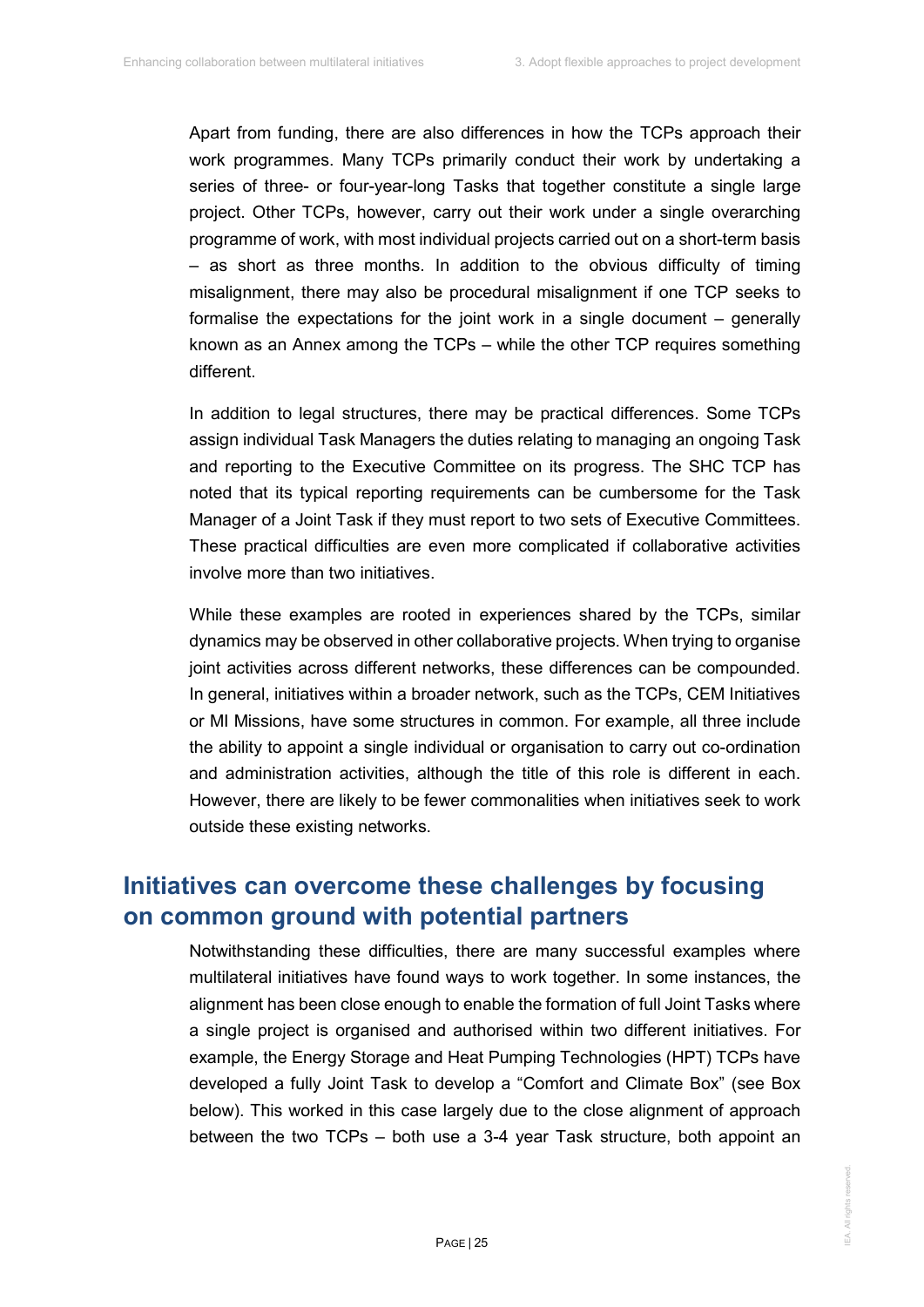Operating Agent to manage a Task, and both formalise the terms of the Task under an Annex.

In other cases, differences in legal structure may preclude the formation of fully joint activities. In these instances, the first step in resolving a structural mismatch or legal obstacle is to seek the areas of commonality that can support collaboration without the need to develop an entirely new approach.

**Collaborations often begin with information sharing**, which is not generally dependent on the internal structure of the initiatives. The HEV TCP and the CEM Electric Vehicles Initiative (EVI) have a longstanding practice of exchanging information about their activities and keeping each other informed of new projects. As this information exchange is done informally, the differences in legal structure have not posed an issue. The "Comfort and Climate Box" represents another example, where MI's Innovation Challenge 7 was able to contribute to the early development activities of a Task, even though it operated under a different legal structure than its partner initiatives (see Box below).

**Common membership can also form a basis for successful collaboration.** Some initiatives noted that administrative approvals within government can cause time delays and undermine fruitful collaboration. Where countries are members of multiple initiatives, their governments will already be familiar with them, which can streamline approval processes. The HEV TCP noted that collaboration has been easier with CEM EVI in some cases due to the fact that some countries have nominated the same representatives to both initiatives.

#### **Case study: Multilateral initiatives working together despite structural and legal differences to launch the "Comfort and Climate Box"**

The Energy Storage TCP, the HPT TCP and MI's Innovation Challenge 7 (IC7) on affordable heating and cooling of buildings co-developed the Comfort and Climate Box to accelerate the market development of smart integrated heating, cooling and energy storage. The goal is to develop nearly market-ready systems, starting with a heat pump and a storage system.

All three initiatives contributed actively to the initial development of the project, with preliminary definition work carried out at a workshop in 2017 organised by MI IC7. Later work activity has been primarily carried out by the two TCPs and endorsed by IC7. The project is organised as a limited-duration collaboration supported by in-kind contributions from participants. The work is jointly led by both TCPs and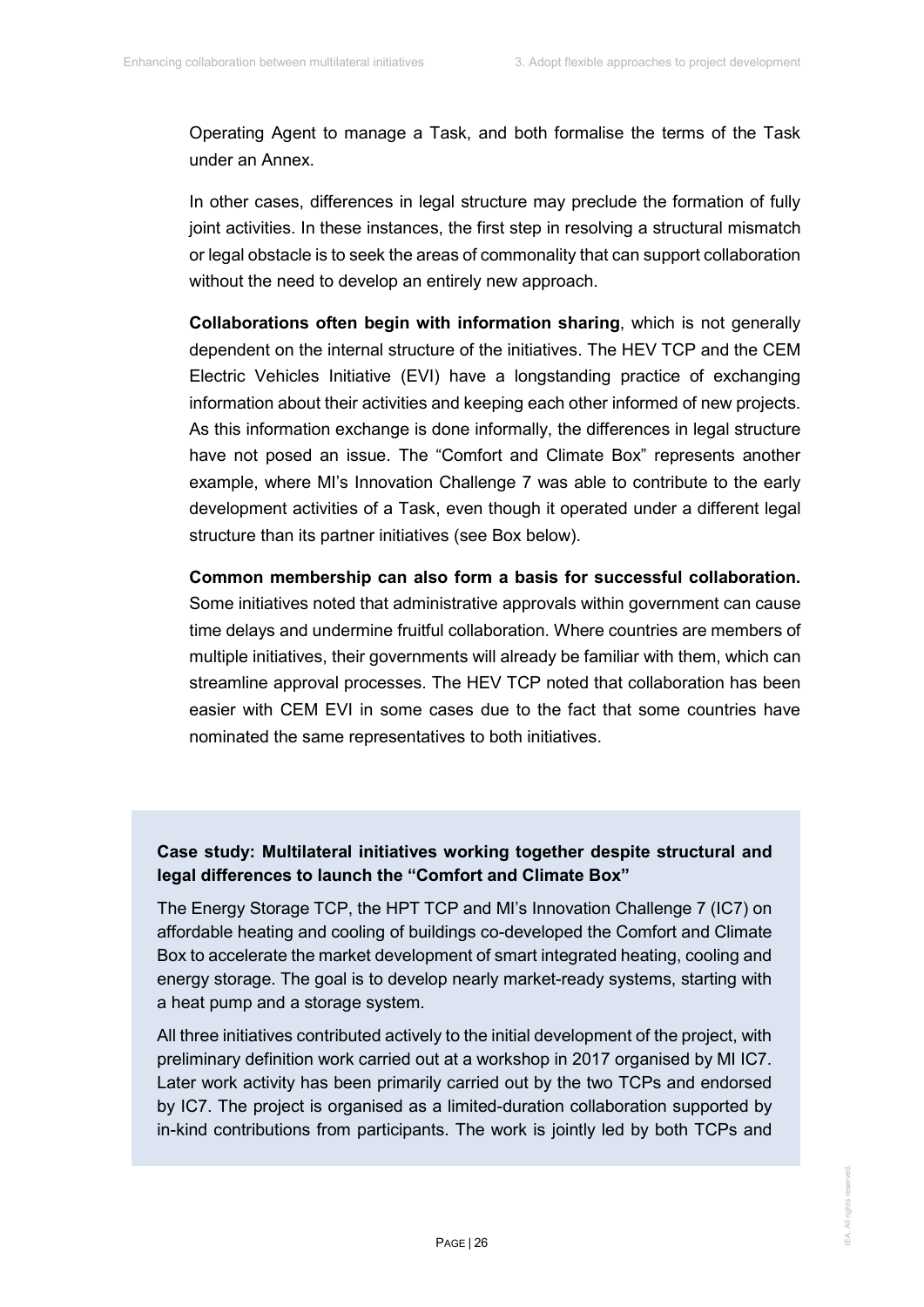includes five work packages on market status, prototyping, testing, roadmap and organisation. The organisation of the project was greatly facilitated by the appointment of a single Operating Agent with experience of organising TCP projects.

The two TCPs normally have different project structures for funding the Operating Agent, with the HPT TCP operating under a cost-shared model and the Energy Storage TCP operating under a task-shared model. The Comfort and Climate Box has been set up following the HPT model, with one of the countries participating in the two TCPs providing funding to support the Operating Agent. This flexibility has allowed the Energy Storage TCP participants to join this activity despite the difference in legal structure.

A joint follow-up annex, the Comfort and Climate Box Solutions for Warm and Humid Countries, is currently under development.

### <span id="page-27-0"></span>**Flexibility is key to developing joint activities**

To optimise collaboration, the TCPs and other initiatives can adopt flexible approaches to project development that tailor a specific project so it aligns with the structures of different initiatives. The TCPs that are open to developing projects that do not function in the way their typical projects do are more likely to find common ground with other initiatives.

Often a single initiative takes the leading role. This may be the initial proponent of the project, or it may be the one with the most resources available. If other participants can adopt a flexible approach, then the fastest and simplest way forward may be to adopt the approach of the "lead" and have other participants align as best as possible.

**Hybrid funding models can provide flexibility.** As noted above, most multilateral initiatives have adapted either an in-kind funding model, also known as "task-sharing", or a model based on an established fee, also known as "costsharing". Some TCPs use a hybrid model that provides flexibility to use either tasksharing or cost-sharing depending on the needs of a particular project and the interest of participants. For example, the District Heating and Cooling (DHC) TCP adopted a hybrid task portfolio in order to ensure flexibility to contribute to different kinds of projects. Previously the DHC TCP operated on a purely cost-shared model, but the Executive Committee agreed to allow the possibility of task-shared activities in part to accommodate collaborative projects. This is also true of MI Communities and Missions, which may adopt in consultation with their members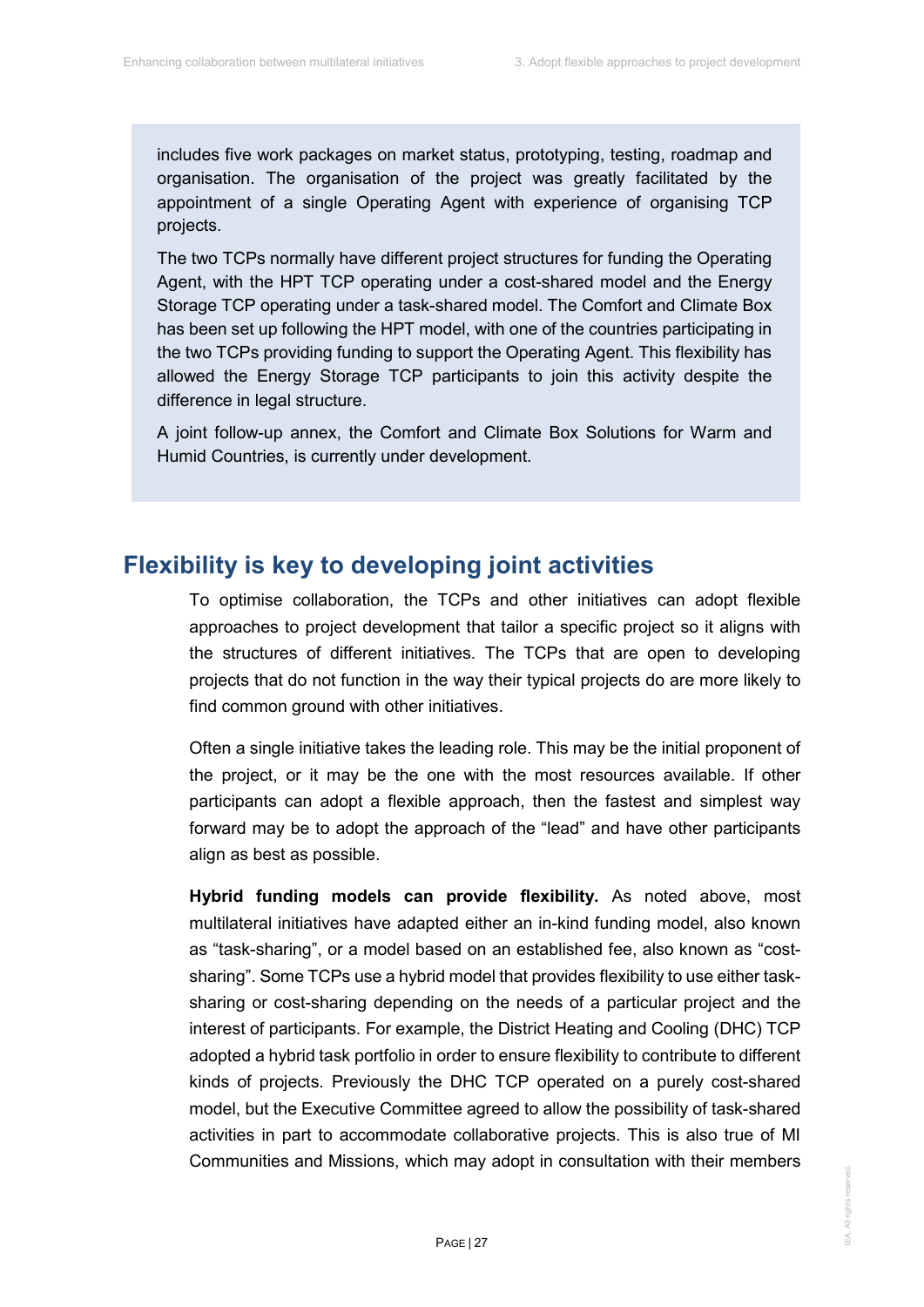different funding approaches to support proposed activities. Hybrid approaches provide flexibility that can be beneficial when pursuing joint projects with other initiatives.

**Variable project timing can help to align timelines and deadlines across initiatives.** A flexible approach to the timing of Tasks can increase the likelihood of finding common ground. If one initiative normally carries out projects over three years, while another initiative normally carries out single-year projects, it will be easier to come to a suitable arrangement if both parties are willing to compromise.

The MI Clean Hydrogen Mission has had success with adopting a more flexible timing model. They found that shorter projects with a limited mission and welldefined outputs functioned best, given the number of initiatives active in hydrogen. This also had the added benefit of carving out smaller spaces after identifying the gaps that exist. Accordingly, this may allow them to keep up to date and on track with other initiatives, and to regularly check in with others in the space.

Similarly, the SolarPACES TCP has created a structure that allows smaller, shorter-term projects to be carried out under an existing Task. These projects can help to align specific activities with the timing of others even while the Task continues with a defined, long-term timeframe. This allows for a wider variety of topical areas for collaboration with other TCPs or multilateral initiatives. Topical projects report to Task Managers instead of the TCP Executive Committee, which may potentially make reporting procedures easier for those leading joint projects.

**Adopting flexible procedures can help to avoid obstacles and facilitate collaboration.** Where initiatives have existing procedural rules to manage their activities, rigid application can cause complications when multiple initiatives are involved. Initiatives are likely to be more successful at identifying and developing joint projects if they are able to adapt procedural rules quickly.

Several TCPs recommended streamlining reporting procedures for Task Managers or Operating Agents who lead joint activities. If both TCPs insist on applying their standard procedural and reporting requirements, this may lead to the duplication of effort and complications if not strategically planned before starting the project. One approach is for each initiative to designate a separate point of contact to manage their contribution to a joint activity. Alternatively, it may be easier if the participants simply choose to follow the lead of one of the initiatives and then apply only that initiative's timelines, procedures and reporting requirements.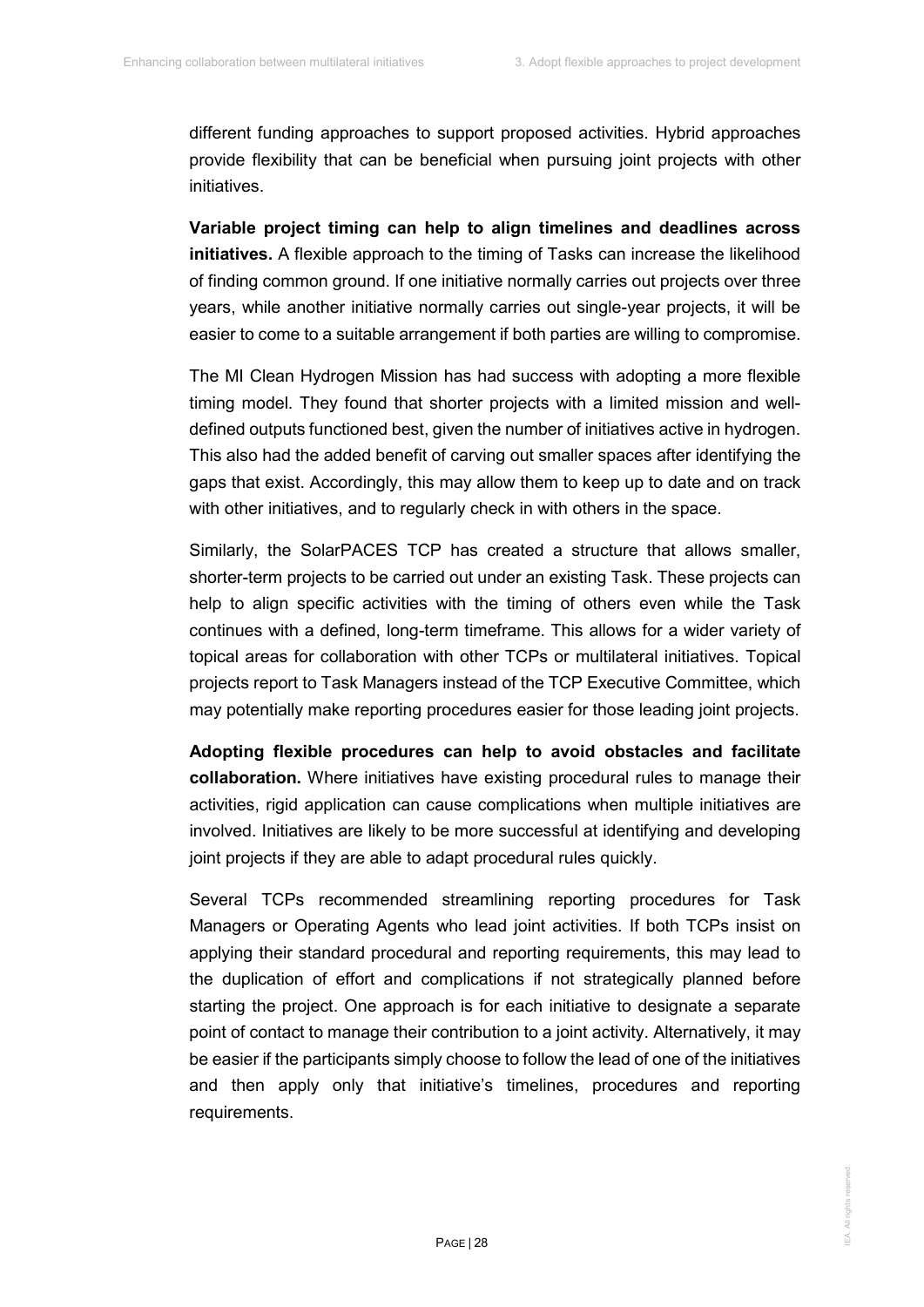#### **Case study: Users-4E TCP project on smart devices at home**

The Users and Energy Efficient End-Use Equipment (4E) TCPs have developed a joint project focused on smart devices in the home. This project began with a joint workshop with participation from both TCP Executive Committees and developed into a relatively small joint activity funded in kind.

The two TCPs began by familiarising themselves with each other's methods of operating and creating a common set of shared governance processes and principles. Specifically, the project was led by two individuals who were each well versed in both TCPs' governance structures. The TCPs agreed to establish a joint Steering Committee with representation from both sides to oversee the project. This helped to avoid two separate approval processes.

The TCPs noted that the small size and short duration of the project meant that that the project was unlikely to develop a strong sense of community among the participants. Therefore, strategic efforts would be needed to create an institutional memory and a lasting institutional capacity in each of the TCPs.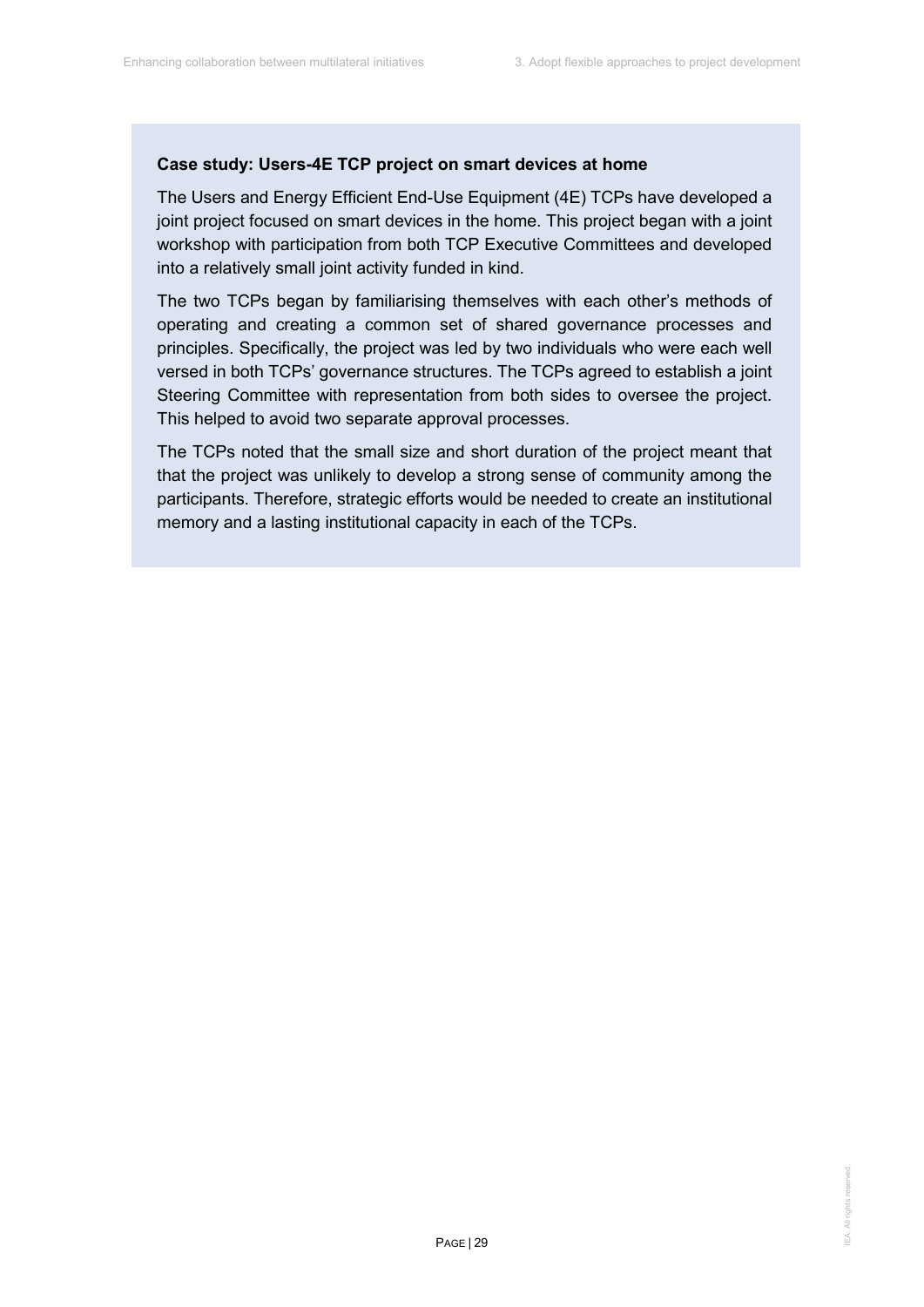## <span id="page-30-0"></span>**4. Streamline legal mechanisms used for collaboration**

#### **Summary**

- Collaborative projects remain relatively rare among the TCPs and other surveyed multilateral initiatives. Therefore, most projects have to be developed from scratch without the benefit of prior examples and experience.
- Starting from a set of common template documents for collaboration can simplify the process and save time.
- The IEA Office of Legal Counsel has collected examples of various legal documents from across the TCP network and used them to develop model templates. The TCPs are encouraged to use these templates and examples as a starting point for developing new collaborative projects.
- While these templates are primarily tailored for TCP use, they may still serve as basis for other multilateral initiatives seeking to streamline the process of collaboration.

## <span id="page-30-1"></span>**Developing a joint task from scratch can be complicated and time-consuming**

Initiatives report that even successful collaborations have had to overcome practical challenges when formalising responsibilities. Although most projects are initiated through informal exchanges, at some point a more formal relationship may be needed in order to support joint work. This step can be difficult and timeconsuming, particularly as many joint projects are unique, without convenient precedents or experience to draw from.

For example, the Energy Storage TCP found the formalisation process burdensome when attempting to contribute to one of the MI Innovation Challenges. They encountered a number of practical obstacles, including various legal mismatches as discussed in Chapter 3. Ultimately, the Energy Storage TCP, the HPT TCP and MI were able to organise a Joint Task, but it required many months of negotiating and co-developing compatible options.

**Some initiatives noted that there is limited information available about the legal options for collaboration.** There are still relatively few examples of joint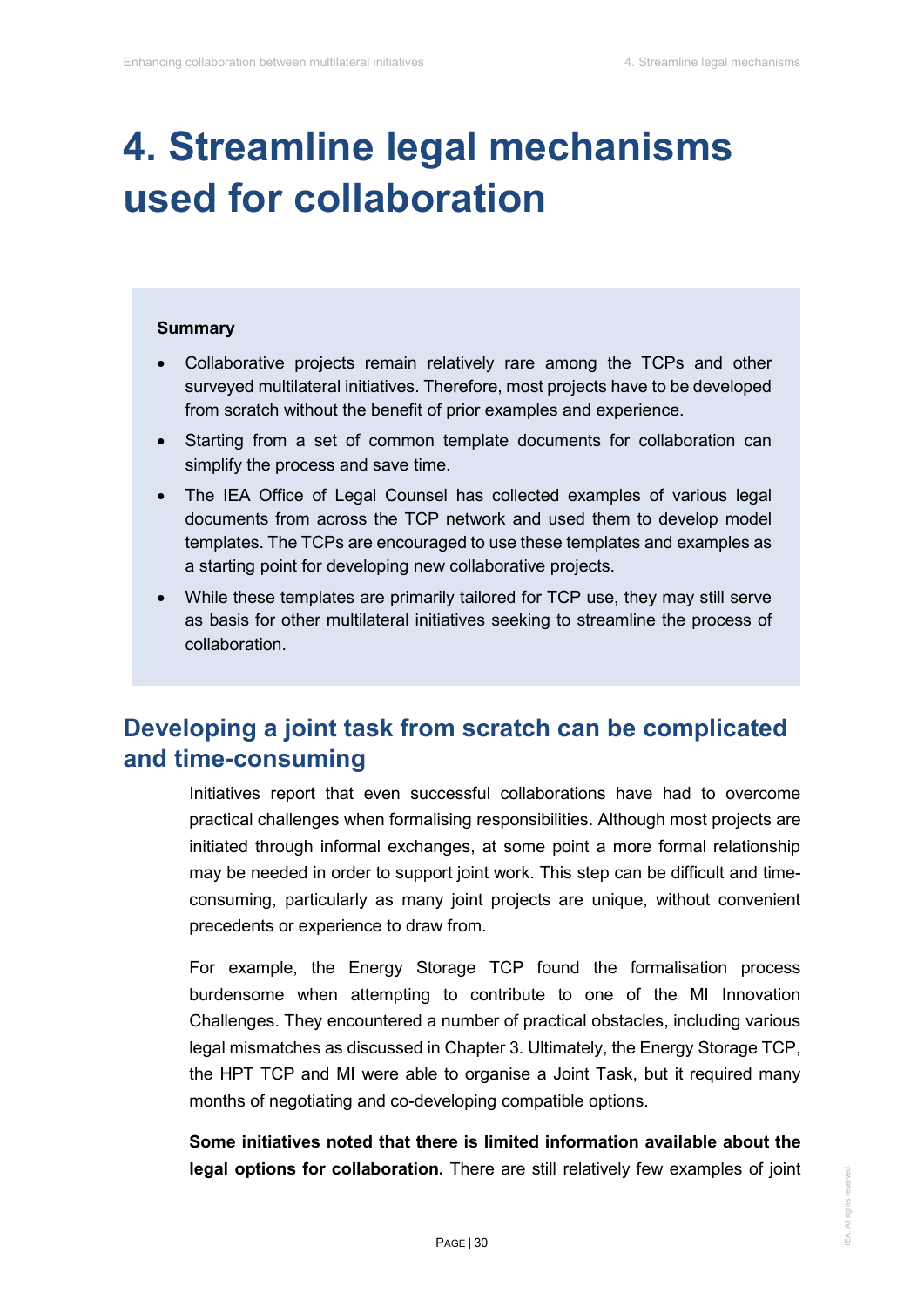projects among the TCPs or between TCPs and other multilateral initiatives. As a result, regardless of the nature of the collaborative work that is to be carried out, joint activities are often organised and designed from scratch without being able to draw on existing examples.

Formalising collaboration generally requires consideration of legal topics such as intellectual property rights and confidentiality of information. Given the potential for the work of multilateral initiatives to lead to commercially valuable information or products, it is important to address these concerns in advance to ensure that ownership of data and intellectual property is clear. Obtaining approval for intellectual property provisions can involve lengthy negotiations depending on the internal procedures of participants. As most participants in multilateral initiatives do not have a legal background, they typically spend a significant amount of time working through the various legal issues.

## <span id="page-31-0"></span>**Making use of streamlined templates can simplify the formalisation process**

To save time and increase efficiency for joint activities, initiatives are encouraged to use a set of standard templates that can be adapted to the need of a particular project. Relying on templates that have already been prepared and tested also allows for standardisation across the TCP network, which in turn streamlines pathways to collaboration. It allows the TCPs and potentially other multilateral initiatives to adopt a systematic approach, making the transition from informal exchanges to formalisation of collaborative duties more efficient. The IEA Office of Legal Counsel has prepared templates for certain common collaboration documents, which are available in the [TCP Guide](https://tcp-guide.iea.org/collaboration) and at the links below. We hope that these templates can serve as the basis for collaboration beyond the TCP network, with possible adjustments tailored to the needs of other multilateral initiatives.

Four approaches are listed in this handbook:

**1. Collaborative partnerships are authorised under the Framework for the Technology Collaboration Programme**, approved by the IEA Governing Board in April 2020. The framework encourages TCPs to collaborate with multilateral initiatives with a particular focus on subjects that touch on the work of multiple TCPs. Following approval of the framework, the IEA Office of Legal Counsel has developed templat[e language to authorise TCPs to enter into partnerships](https://tcp-guide.iea.org/collaboration#140-how-can-tcps-collaborate-with-external-initiatives) or other arrangements with other multilateral initiatives. A standardised partnerships provision common to all TCPs will help ensure that the TCPs are starting from the same basic legal setting.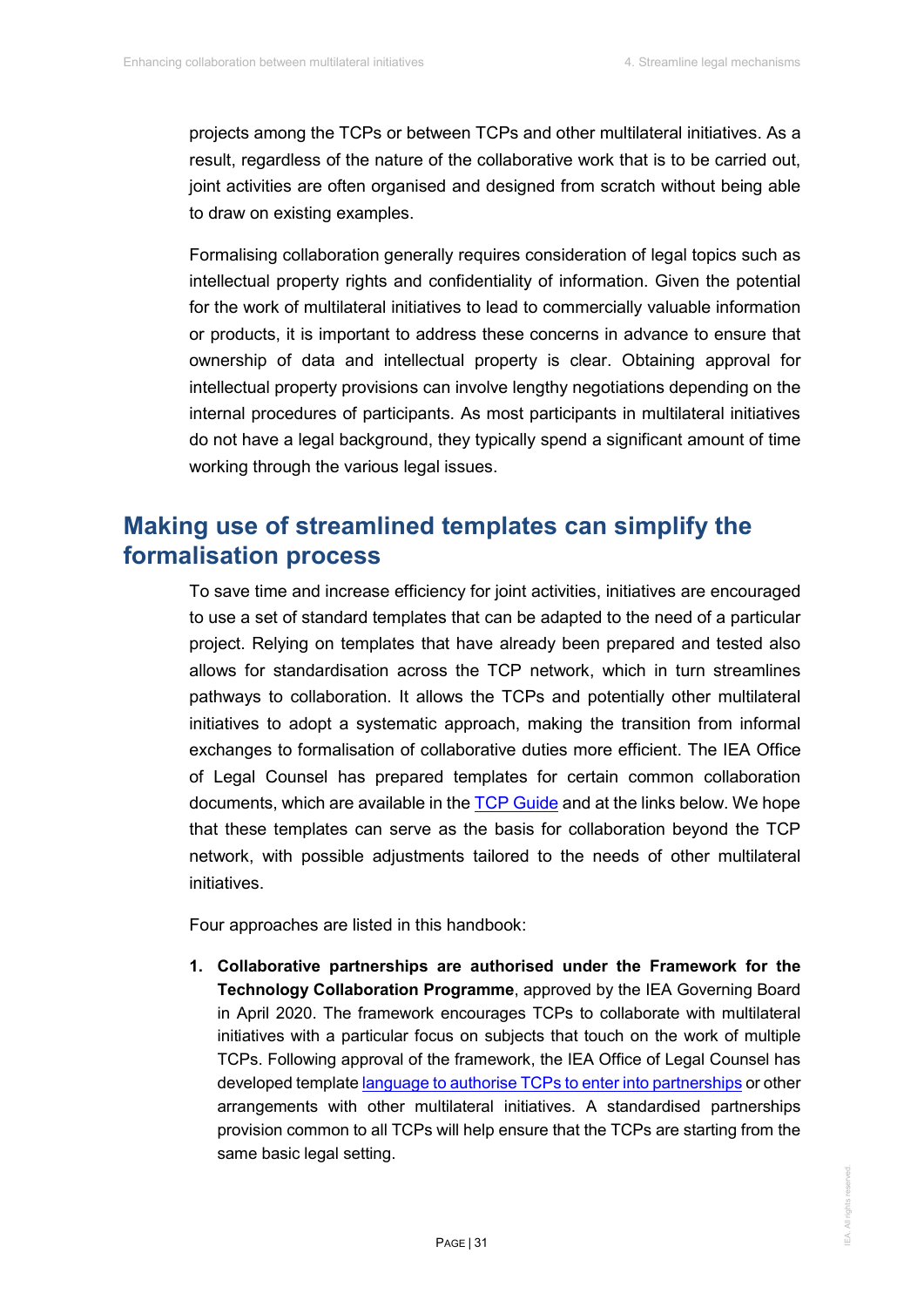- **2. Joint Tasks or Annexes are the most common mechanism that TCPs use to work collaboratively with other TCPs.** For collaborative projects involving multiple TCPs, the simplest approach may be to design and initiate Joint Tasks as a means of collaborating on a chosen topic. Most TCPs organise their work by carrying out a series of Tasks, each underpinned by a legally binding Annex. This approach may be particularly useful if both TCPs use a similar Task structure, but it could also be useful even where the Task structure diverges, provided that both TCPs have a flexible approach that can accommodate a Joint Task. There are [multiple examples of Joint Annexes across the TCP network,](https://tcp-guide.iea.org/collaboration#147-joint-tasks-involving-multiple-tcps) and the IEA Office of Legal Counsel has prepared a template based on these examples.
- **3. A Letter of Participation can set out the obligations and responsibilities of specific experts participating in joint work.** Short of developing a fully Joint Task, it may be simpler to invite experts from a different initiative to participate in an ongoing Task. In this instance, a single initiative is fully responsible for the project, but the participants still get the benefit of participation from experts from other initiatives. This generally begins on an informal basis, where members of one initiative attend technical meetings of a TCP and provide input. If desired, participation in a TCP Task may be formalised through signing a [Letter of](https://tcp-guide.iea.org/collaboration#163-can-we-invite-experts-from-other-tcps-to-participate-in-our-tasks)  [Participation,](https://tcp-guide.iea.org/collaboration#163-can-we-invite-experts-from-other-tcps-to-participate-in-our-tasks) a template of which is available on the TCP Guide. The extent of participation, including any obligations and responsibilities, can be outlined in this letter.
- **4. Memoranda of understanding can be particularly useful for collaborations involving a TCP and another type of initiative.** Projects involving initiatives from different networks may be particularly complex. The TCPs are each established according to a legally binding Implementing Agreement, whereas many other multilateral initiatives do not have a legally binding agreement. In these instances, a [memorandum of understanding](https://tcp-guide.iea.org/collaboration#155-memoranda-of-understanding-with-external-initiatives) (MoU) may be the best approach, as they are usually non-binding and as a result are very flexible. Templates and samples are available in the TCP Guide.

### **Case study: Joint Annex on solar resource for high penetration and large scale applications**

The PVPS TCP and the SolarPACES TCP developed a Joint Task to accelerate the penetration of solar technologies and improve markets for these technologies. The Task aims to lower barriers to and the cost of grid integration of PV, and reduce planning and investment costs for PV by enhancing the quality of forecasts and resource assessments. The SHC TCP also contributes to the Task through designation of national experts.

The activities of the Task are described in a Joint Annex, agreed by both PVPS and SolarPACES. It sets out the overarching objective of the Task as well as more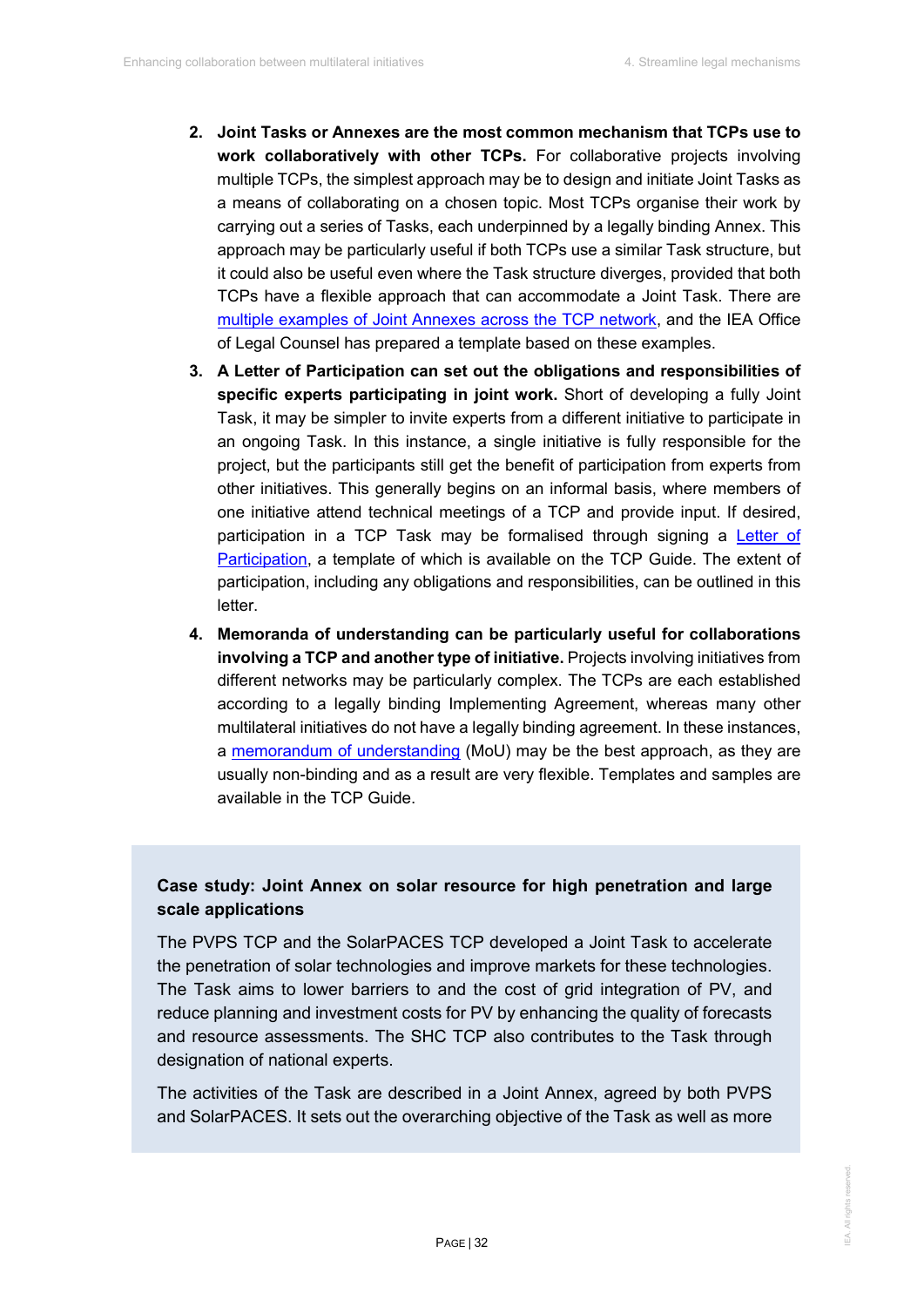specific goals. This is followed by an in-depth description of the individual sub-tasks and the activities within them.

The Joint Annex also details the specific operating procedures for the Joint Task. This includes details for the Task Operating Agents – currently one representing each TCP – and their responsibilities. Lastly, the Joint Annex prescribes details for the time schedule of the Joint Task, its funding and a list of country participants that will be represented by the TCPs.

#### **Case study: Setting up an MoU between the Hydrogen TCP and the International Atomic Energy Agency**

The Hydrogen TCP has entered into an MoU to collaborate with several other multilateral initiatives. A notable example is a proposed MoU with the International Atomic Energy Agency (IAEA).

The primary purpose of the MoU is to define the agreed scope of co-operation to provide an institutionalised record of the parties' intentions. Having this in writing enhances clarity compared to purely informal arrangements and ensures that expectations are clear from the start. The Hydrogen TCP-IAEA MoU provides that the two organisations can organise joint activities, develop joint reports, organise workshops or events, and will invite representatives to attend meetings as observers.

The MoU includes several standard provisions to facilitate carrying out the agreed scope, including designating points of contact, confirming the independence of the parties, setting expectations for the use of names and logos, and setting expectations for the dissemination of information, intellectual property and settlement of disputes.

These templates were developed from existing examples drawn from across the TCP network. The TCPs that have developed collaborative arrangements are encouraged to share these examples with others so they can benefit from this experience. Similarly, other multilateral initiatives and platforms experienced in the formalisation of collaboration are invited to share lessons learnt and templates used, with a view to enhancing global knowledge in this space. The IEA Office of Legal Counsel has collected several examples in the [TCP Guide,](https://tcp-guide.iea.org/collaboration) which is updated regularly.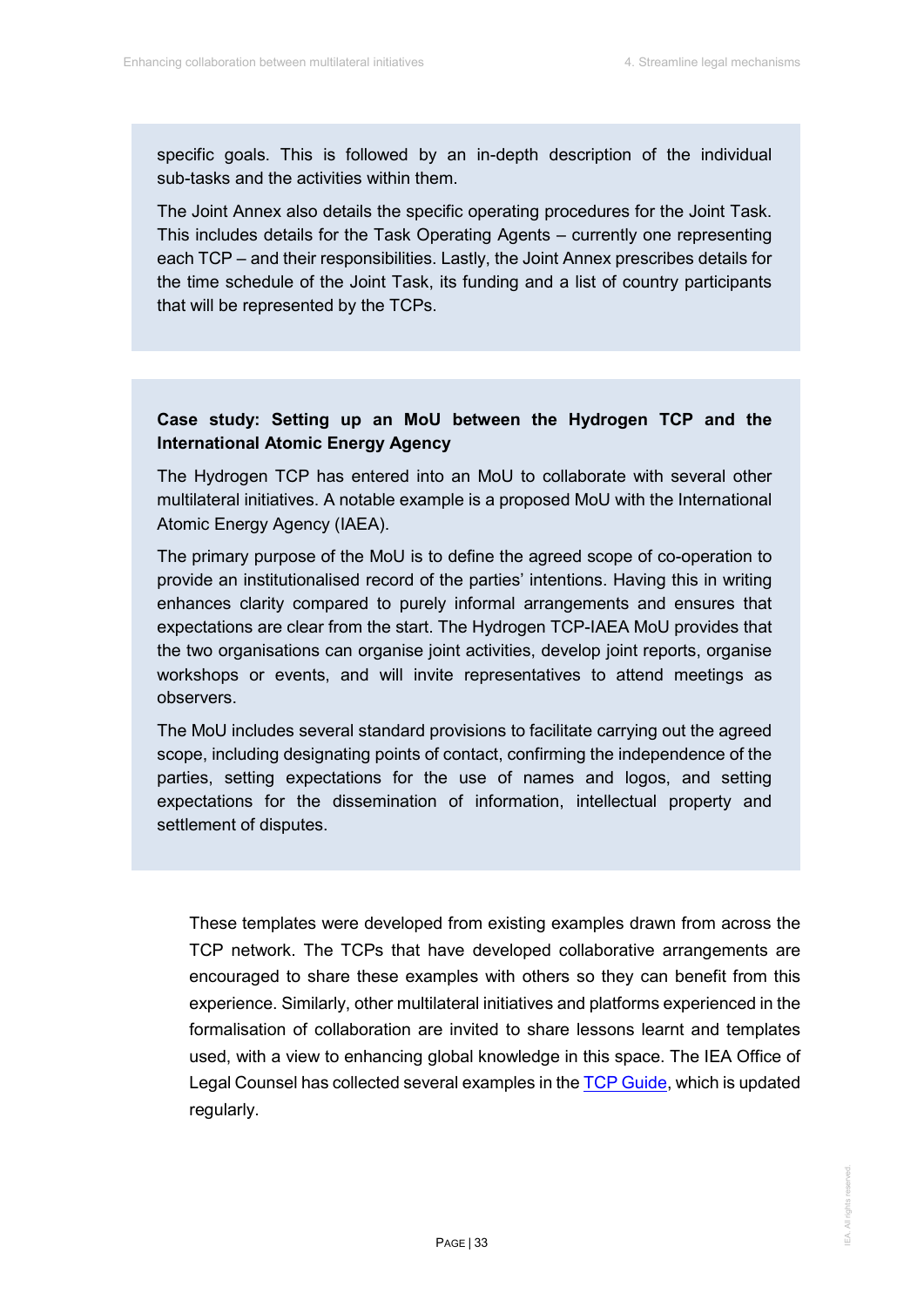## <span id="page-34-0"></span>**5. Consider the existing landscape before developing new initiatives**

#### **Summary**

- Before proposing new initiatives, proponents should thoroughly map the existing landscape of multilateral initiatives and assess the need. This process can help reveal possible gaps in global efforts, strengthen the value proposition of new initiatives and increase buy-in from potential members.
- To ensure new initiatives complement existing ones, proponents should focus on their specific value added, their fit into the existing ecosystem and how collaboration will take place using established processes. Expanding existing initiatives instead of creating new ones should also be considered.
- When a new initiative is proposed, it often overlaps to an extent with existing ones, especially in technology areas where these have multiplied in recent years (e.g. hydrogen, bioenergy). This creates opportunities to explore synergies and avoid duplication.

## <span id="page-34-1"></span>**Whenever a new initiative is introduced, there is an opportunity to explore synergies**

As the number of multilateral initiatives for energy technology development has proliferated in recent years, there are often [questions](https://www.iea.org/commentaries/three-priorities-for-energy-technology-innovation-partnerships) about whether new partnerships are needed. For example, when multiple partnerships are already active in a particular technology area – such as for hydrogen, bioenergy or solar PV – putting forward new ones creates the [potential for duplication.](https://www.iea.org/reports/energy-technology-innovation-partnerships)

Some degree of overlap between multilateral partnerships can be desirable, for example when they share common goals, put in place systematic processes to explore collaborative opportunities and carry out complementary activities. Too much overlap, however, can trigger confusion about respective mandates and value added, dilute the efforts and visibility of each initiative, and lead to the fragmentation of resources. In turn, this can be detrimental to the effectiveness of global collaboration and the optimal allocation of budgets.

Overlap may materialise in different ways, such as when multilateral partnerships share common core characteristics, such as: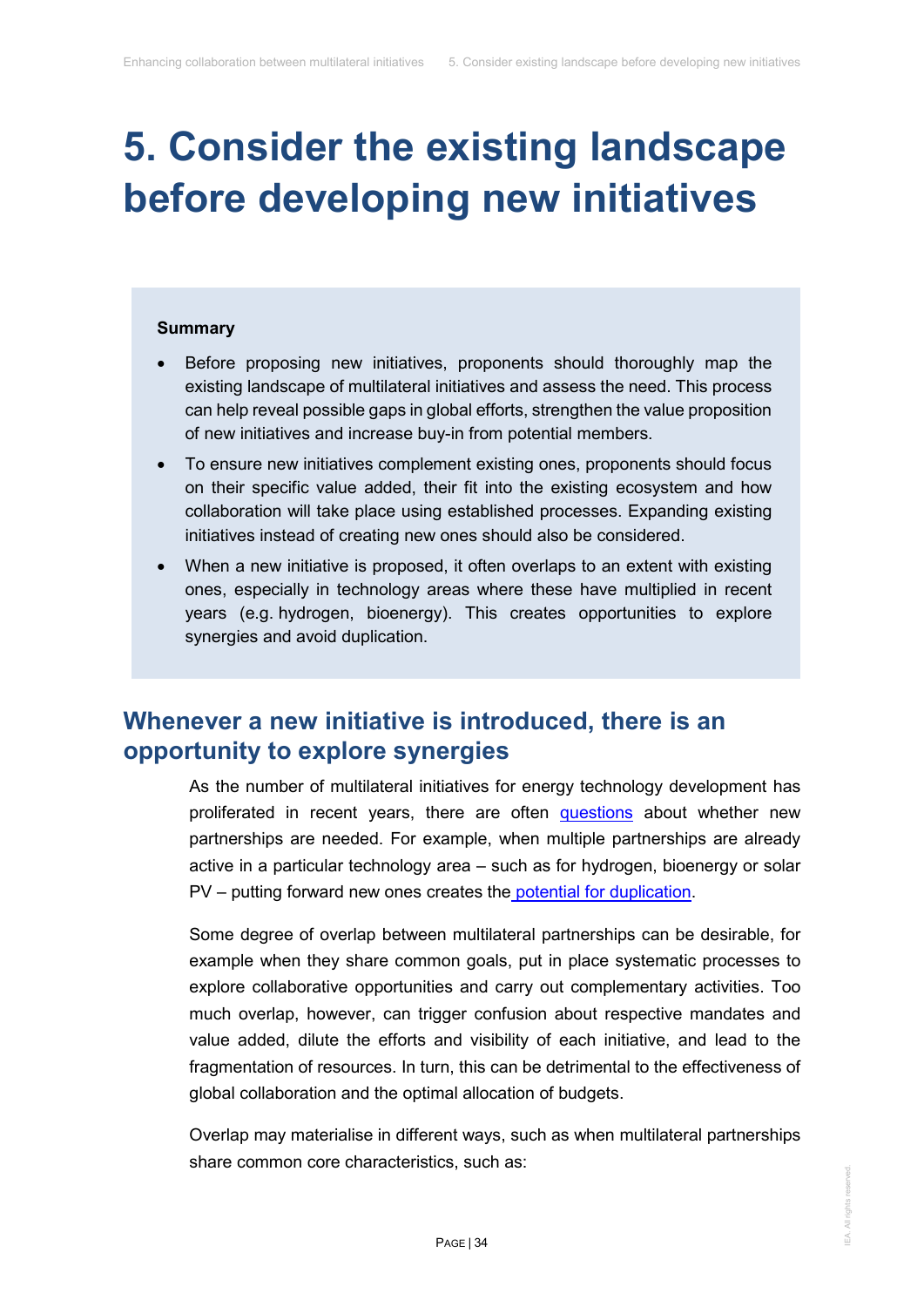- **1. Mandate:** overlap in the overarching purpose or specific objectives set out by each partnership – which generally influences other core characteristics.
- **2. Focus area:** overlap in the energy technologies, components, products or services, or segments in the value chain the partnerships focus on.
- **3. Membership base:** overlap in member or participating countries and regions, and/or of geographical area of focus.
- **4. Membership type:** overlap in the types of institutions or individuals taking part in the partnership, such as: public research institutes and universities; private-sector and industry actors; financiers or development institutions; public administrators and policy makers; or ministers and politicians.
- **5. Activity type:** overlap in the types of underlying activities and their objective, such as: sharing information about new technology concepts; carrying out collaborative RD&D projects; examining technology, policy or market trends; formulating policy recommendations for technology development and market uptake; and opening funding opportunities.
- **6. Audience:** overlap in the target audience of the partnerships' outputs.

There is no rule of thumb to assess whether two given partnerships – whether already in operation or under consideration for a new launch – feature a healthy degree of overlap or face the risk of duplication, and a case-by-case analysis is necessary. The outcome of such assessment may also evolve over time as activities within partnerships change and priorities are adjusted. It is also possible that two multilateral partnerships overlap only partially, but remain complementary in other ways, which would in turn open possible avenues for working together.

When putting forward ideas for new multilateral partnerships or initiatives, governments should carefully assess the degree of overlap with the existing landscape. The above list of core characteristics provides the basis for a template to compare existing and new initiatives. It is likely to be worthwhile regularly reviewing current participation to inform future membership decisions and potentially save time and resources when putting forward new initiatives.

## <span id="page-35-0"></span>**A comprehensive map of the landscape of existing initiatives can reveal possible gaps**

Proponents should undertake a comprehensive mapping exercise when considering a new initiative to understand how it would fit into the existing structure of international partnerships and collaborations. Such a review can help identify gaps in the global energy technology ecosystem – such as sectors or technology areas that do not currently benefit as much from international focus despite pressing [innovation needs](https://www.iea.org/articles/etp-clean-energy-technology-guide) to meet net zero ambitions - and assess whether such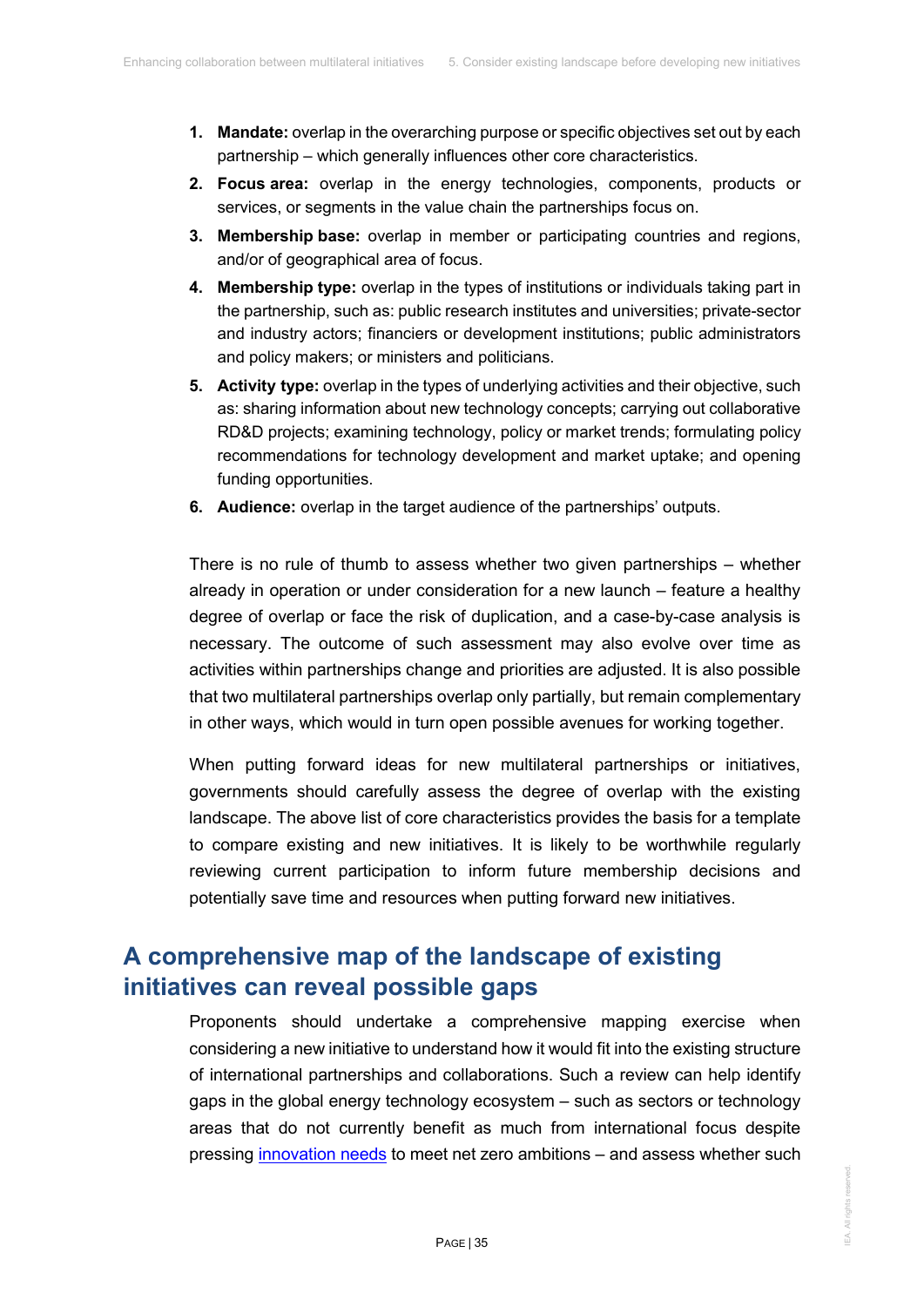gap may be filled by a new initiative. The exercise can accelerate the process of designing new joint activities and allow the draft proposal to cover the tangible value proposition relative to existing activities and any possible synergies.

A thorough mapping exercise would typically involve the following steps:

- **1. List all major multilateral partnerships currently active** in the same technology area, as well as in related fields and sectors.
- **2. Review their core characteristics**, including: mandate, focus area, membership base and type, type of activities and outputs, and audience.
- **3. Examine the list of recent and ongoing activities** under each major partnership, contributions by various participating organisations, key outputs and their impact on the target audience.
- **4. Establish contact points** in existing partnerships and ask about the state of current activities and future projects already in the pipeline.
- **5. Explore the history of discontinued partnerships** that may have once been active in the same technology area, examining key outputs, lessons learnt and assessing reasons why they were discontinued.
- **6. Identify possible gaps in the current ecosystem** based on the information collected in the previous steps, and incorporate these findings in the proposal documents for new initiatives.

In many cases, proponents of a new initiative are already familiar with the major players in their specific technology area. This provides an opportunity to set up a mapping exercise and engage with the leading institutions of existing partnerships more quickly, and to include the resulting assessment in draft proposal documents. Even for experienced practitioners, a mapping exercise will yield new insights, particularly if it involves an in-depth comparison of the work programmes, activities and outputs of different initiatives.

In 2019 ETIP SNET published a[n in-depth analysis and mapping](https://www.etip-snet.eu/wp-content/uploads/2019/03/European-And-International-Initiatives-Towards-Energy-Transition.pdf) of European and global initiatives active in selected technology areas for the energy transition. The authors identified possible gaps in the global innovation ecosystem and avenues for collaboration between existing multilateral platforms, in a call for more joint work to pursue synergies and seek complementarities – including between European initiatives, the TCPs, the CEM and MI.

A mapping exercise may be particularly fruitful if it is paired with meaningful outreach to initiatives that are already collaborating, as those already working in the field may be best placed to know where gaps might exist. Multilateral initiatives stand to benefit from the mapping if proponents of new activities bring external views and fresh thinking. This will also provide an opportunity to discuss the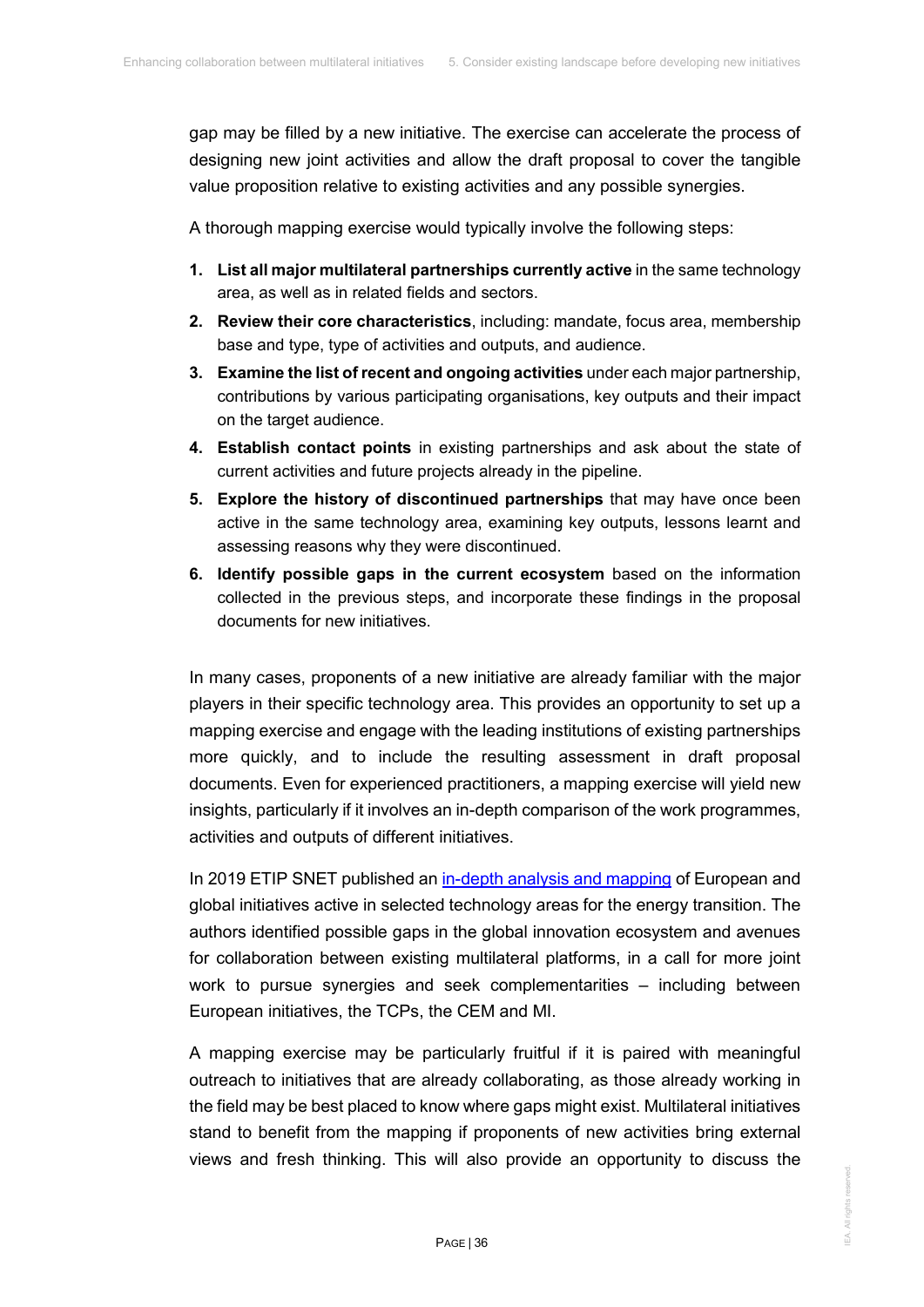proposed work plan for the new activity with peer organisations to determine where they might be overlap and, in particular, whether there is mileage in collaborating.

While a thorough mapping exercise may require time and resources, it is critical to ensure new joint activities will add value, fit into the existing ecosystem and appeal to potential members and funders. Ultimately, the depth of the exercise depends on the number of existing initiatives and how well proponents know the field.

In some cases, it may turn out from the mapping exercise that forming an entirely new initiative is not needed, for example given the number of existing initiatives that are already in place and their collective scope and impact. In these cases, it may be more productive to either expand the mandate, scope and activities of an existing partnership or to host a new activity within an existing initiative to take advantage of existing efficiencies. Even if creating a new initiative may eventually be the preferred way forward, the option of expansion should be discussed openly with current member or participating countries as due diligence. Over time, as a project grows, it may ultimately be spun off into a standalone initiative if interest develops. This was the approach followed for the proposed Decarbonisation of Cities and Communities TCP, which originally started as a working group of the Energy in Buildings and Communities TCP before participants decided to launch it as new TCP (see Box 12), and for the Energy Efficiency Hub, which was established as a follow-up on International Partnership for Energy Efficiency Cooperation (IPEEC) and hosted with the IEA to take advantage of existing synergies.

#### **Case study: Decarbonisation of Cities and Communities TCP**

The creation of the new Decarbonisation of Cities and Communities (Cities) TCP is an example of a bottom-up approach taken for the establishment of a new initiative. The proponents of the new TCP established a working group made up of a diverse set of technical experts and policy makers from relevant governments to discuss next steps after the completion of a Task in the EBC TCP. The need to establish a forum to engage city governments was identified to address the outstanding research questions from the previous Task.

The development of the new TCP required a comprehensive mapping of the current TCP landscape to seek synergies with other initiatives and avoid duplication. The working group helped to facilitate this mapping, identify innovation gaps and narrow down the possible niche for the new TCP. This working group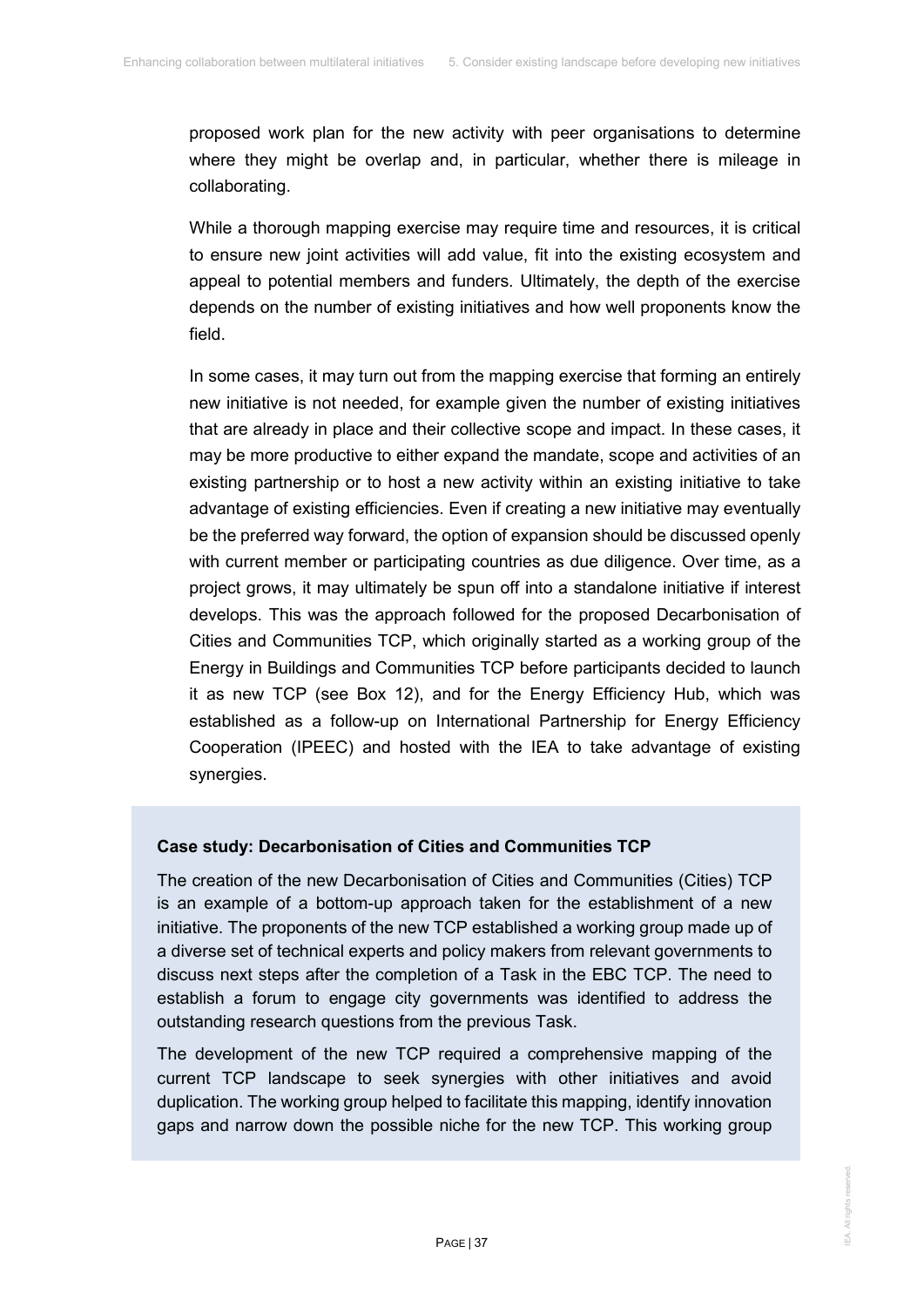was made up of representatives from a range of TCPs, including the EBC, DHC, SHC, and Energy Storage TCPs. The proponents also invited delegates from the IEA End-Use Working Party to better understand how the new initiative would fit within the TCP network. The Cities TCP developed its proposed programme of work based on these discussions and an examination of ongoing and completed Tasks of relevant TCPs.

Involving a range of relevant TCPs when developing the Cities TCP's proposed work plan had a range of benefits. Most significantly, it confirmed that there was a need for a forum to facilitate engagement between topically focused innovation initiatives and city governments. It also provided a comprehensive guide to the TCP activities that could form the basis of future collaboration between the Cities TCP and other TCPs. The Cities TCP also found it helpful to discuss the various operational and logistical challenges they may face after the TCP is established, and to exchange insights on possible solutions. This was particularly useful when deciding how to set membership costs and other financial policies for the new TCP.

Additionally, the Cities TCP working group helped to spread the word among potentially interested countries. The working group included a range of experts from various backgrounds and member countries, and participating in the working group helped to build the case for the new TCP within these countries.

## <span id="page-38-0"></span>**Focusing on the added value of new initiatives helps position them in the existing institutional landscape**

Proposals for new multilateral initiatives – or activities within them – often already include new dimensions or aspects that are not being considered by the existing landscape. Focusing on such differentiation and making the case for the specific value added of the proposed new activities can increase the chances of successful buy-in from potential members, who are typically most interested in new initiatives tackling potentially overlooked topics and may otherwise push back against the need for new initiatives. Showing complementarity and identifying tangible avenues for collaboration is also important to appeal to existing initiatives, which may otherwise be reluctant to engage down the road and even less so to relinquish control over their programme of work in case of overlap.

For example, a new initiative may:

**1. Seek broader or complementary membership**, such as from countries or regions of the world that currently do not fully participate in existing partnerships.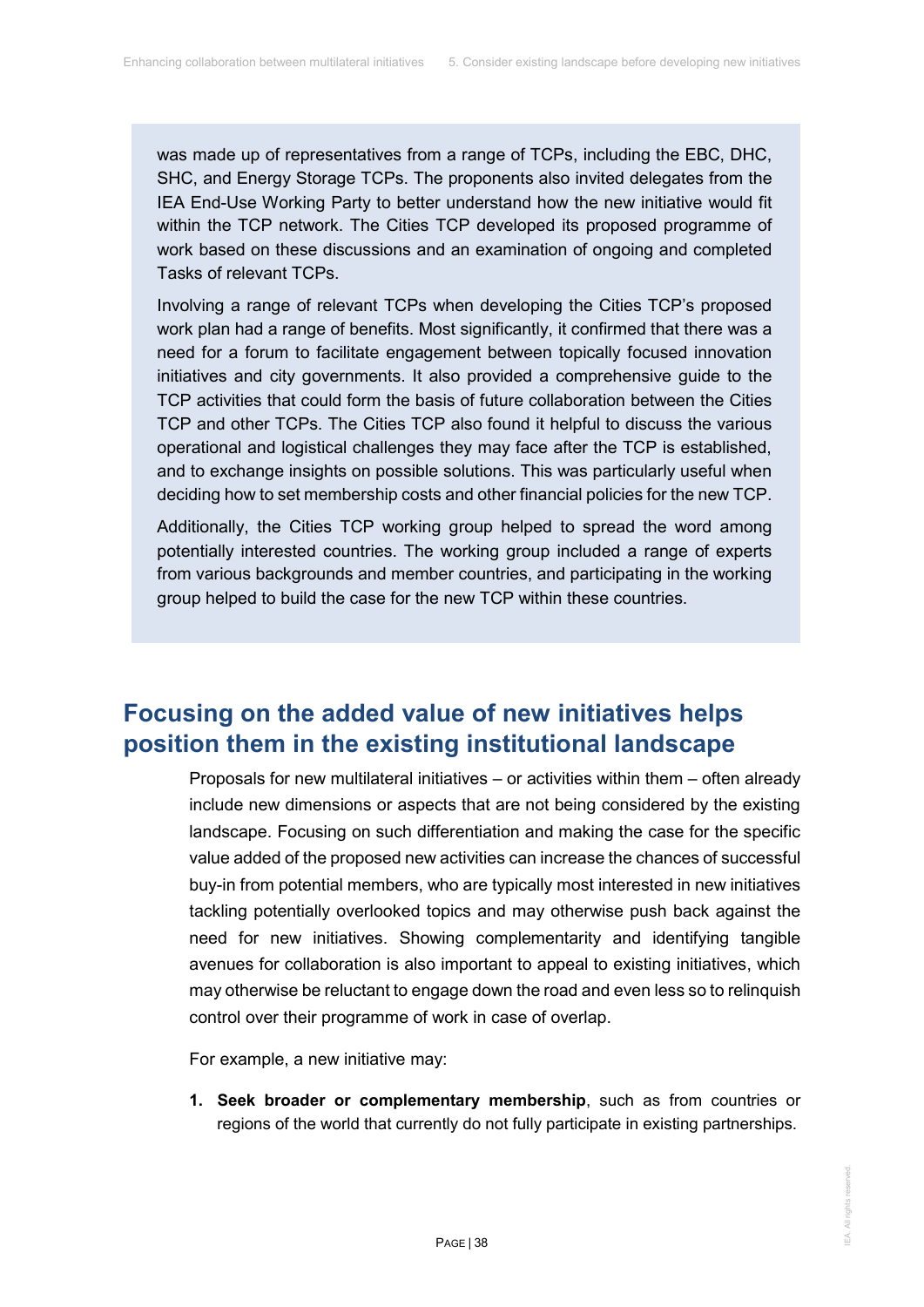- **2. Approach new types of institutions** that may be underrepresented in the existing landscape, such as private industry actors if current initiatives mostly gather public research institutes, or scientific institutes if current initiatives are mostly active at the political level.
- **3. Focus on new strategic areas** such as energy sectors or technology concepts, components or segments of the value chain that are currently not covered by existing initiatives.
- **4. Put forward new types of activities** that do not yet exist or are limited in scope in existing partnerships, such as proposing collaborative RD&D activities if current initiatives focus on economic and policy trends analysis.

The challenge for proponents of new initiatives should be to determine the best institutional position for the new initiative, what it adds to the landscape and how it will seek to pursue synergies with existing initiatives. As part of this process, it may be worth systematically exploring the possibility of expanding the scope of existing initiatives instead of creating new ones, even if only as a comparative scenario.

### **Case study: Aligning proposals for new initiatives with the existing institutional landscape in the second phase of MI**

In 2021 MI entered its second phase (2021-2030) and launched several [new](http://mission-innovation.net/2021/06/23/mi-missions-accelerating-the-clean-energy-transition/)  [Missions,](http://mission-innovation.net/2021/06/23/mi-missions-accelerating-the-clean-energy-transition/) as explained in an earlier case study in this report. As part of the design process for new activities, proponents were requested to examine the existing institutional landscape, clarify the specific value added of new activities and adjust their scope so that they complement existing efforts.

The process involved three main stages:

- **Selecting Mission topics.** In 2020 the MI Secretariat carried out technical and political analysis to identify an initial list of potential mission topics. This exercise was based on inputs from MI members, feedback from the ICs in the first phase of MI, and a survey of collaborating organisations. This early stage in the process already involved identifying existing and active multilateral platforms and establishing contacts with key actors for potential collaboration down the road.
- **Scoping Mission proposals.** In 2020-2021 MI members fleshed out the initial concept of Missions (e.g. goal, challenges, commitments, tentative activities, potential partners to build a coalition) and consulted with partners and other multilateral initiatives through several rounds of written feedback and virtual workshops. An independent assessment group, including stakeholders from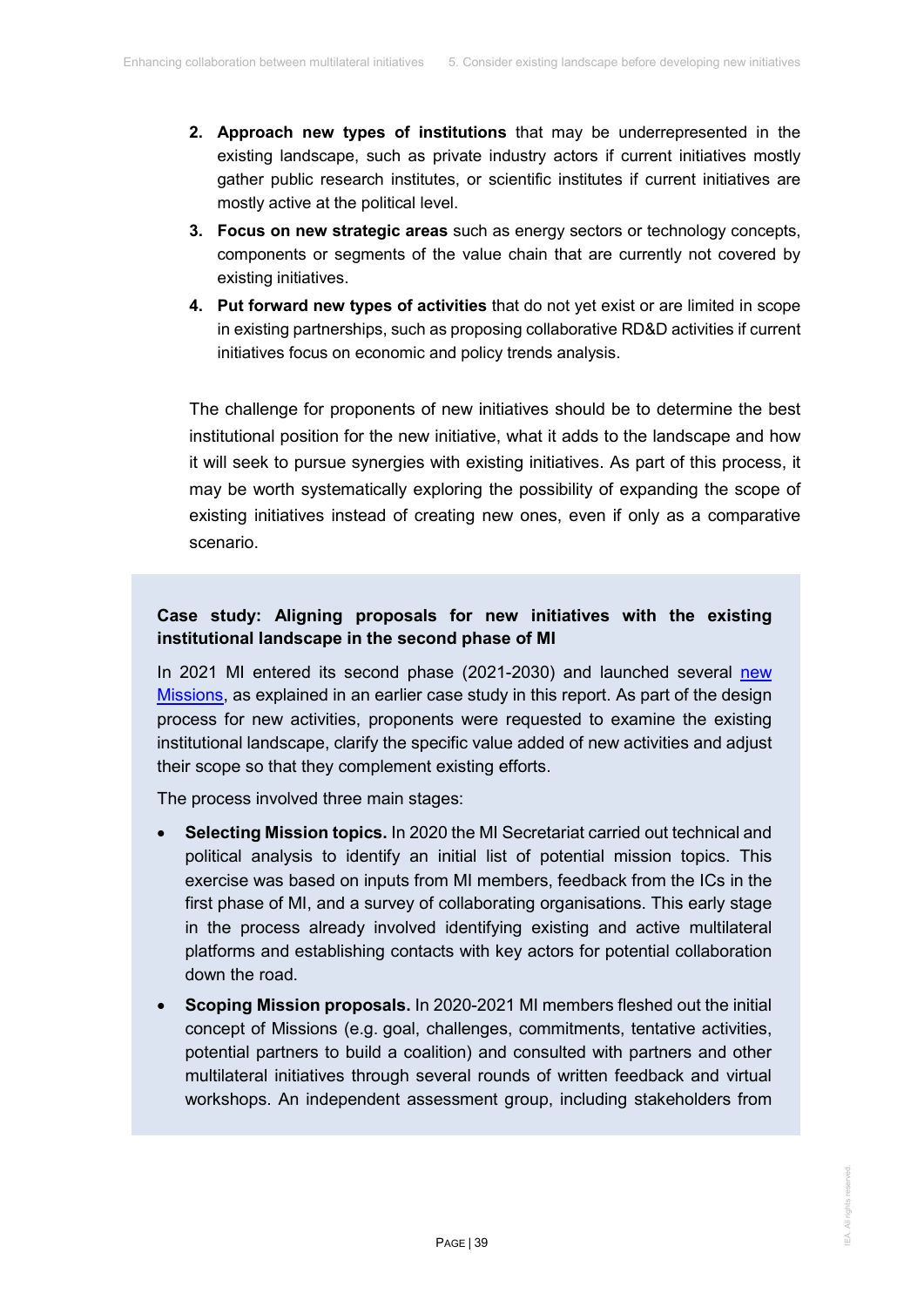other international organisations and initiatives, provided tailored feedback to Mission proponents, notably to ensure alignment with other initiatives.

• **Launching Missions.** In 2021 MI launched several Missions after MI members demonstrated political commitment to lead or participate in them and concluded that significant efforts had been made to ensure new activities added value given the existing landscape. Each Mission is led by two to five MI members working with a "Core Group" of governments and private-sector organisations, and assisted by a "Support Group", which includes other willing governments, multilateral initiatives, international organisations and corporate alliances.

While the concrete activities of the Missions are not fully fleshed out yet, this process has helped proponents pave the way for effective co-ordination with existing initiatives and strengthen the value proposition for new activities, hence decreasing the risk of duplication. Ultimately, this was also central to securing buy-in from potential member countries and other key actors involved in existing multilateral platforms.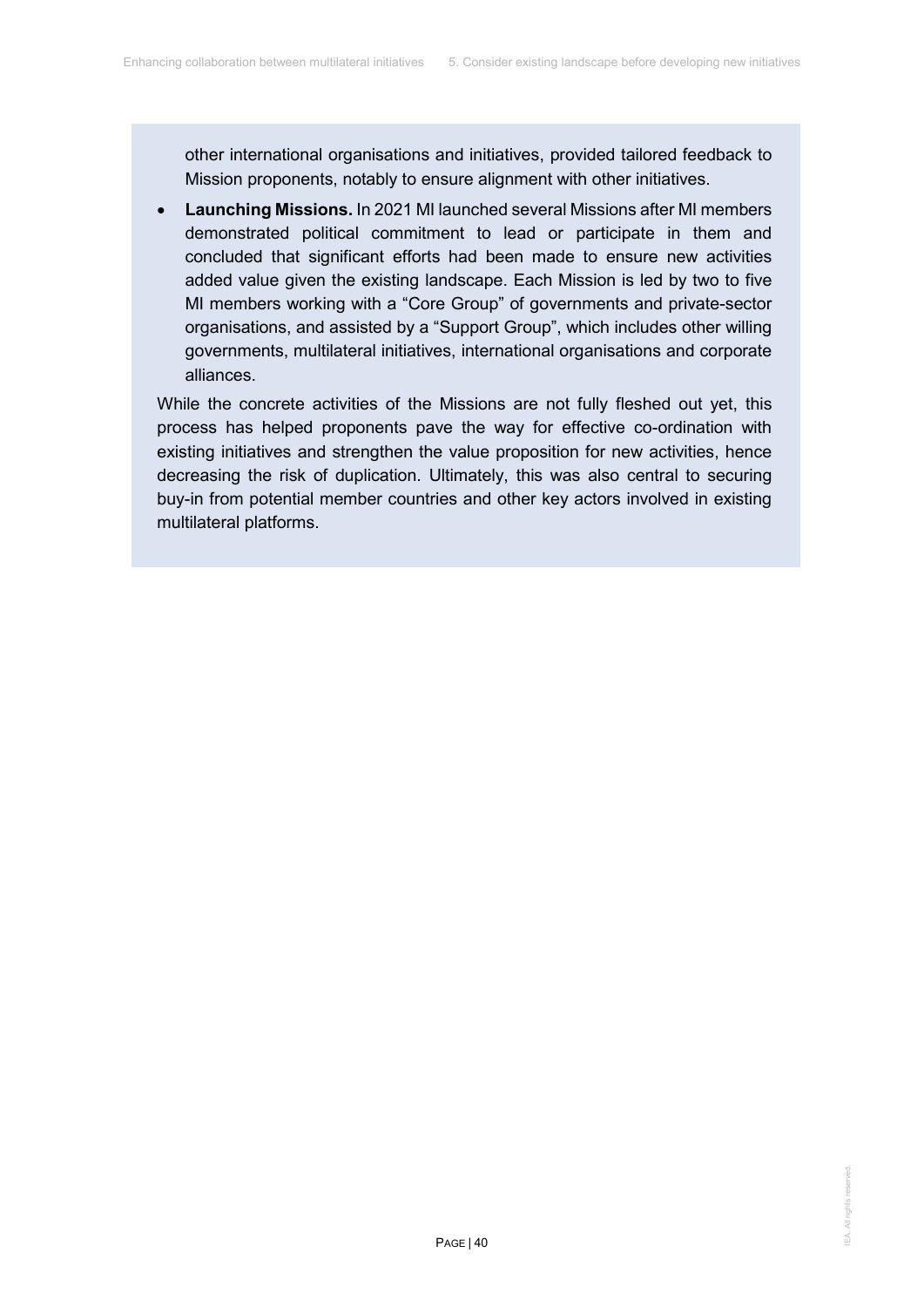## <span id="page-41-0"></span>**6. Adopt a whole-of-government approach to collaboration**

#### **Summary**

- Governments have a leading role to play in ensuring that multilateral initiatives, both existing and new, are complementary and collaborate. In many instances, however, they are represented by different institutions, which can hinder collaboration.
- Putting in place robust co-ordination processes in a whole-of-government approach to international collaboration can help rationalise national participation and avoid overcrowding of new initiatives.

## <span id="page-41-1"></span>**Governments are central to the success of international collaboration efforts**

Governments have a unique and leading role to play in international collaboration on energy technology development and innovation. While major leaps forward in energy technology development are often achieved locally, including by companies, governments can connect national efforts with international action through multilateral platforms to increase their impact (e.g. international standards for global supply chains and sales). Governments are the primary membership base and audience for most existing and active multilateral initiatives today. Member or participating countries, usually through their government or an institution designated to represent them, are the main proponents of new multilateral initiatives. Governments are responsible for the good functioning of the multilateral platforms they are involved in, as well as for ensuring they are complementary and collaborate well.

In most cases, however, different ministries or public institutions are in charge of representing their country in multilateral initiatives, as responsibilities for energy, the environment, climate, and science and technology policy are often spread across different branches of government. Different ministries or publicly led institutions or state-directed companies may have different incentives to represent their country in the international ecosystem, possibly reflecting their specific interests. On one hand, this can trigger healthy internal competition, for example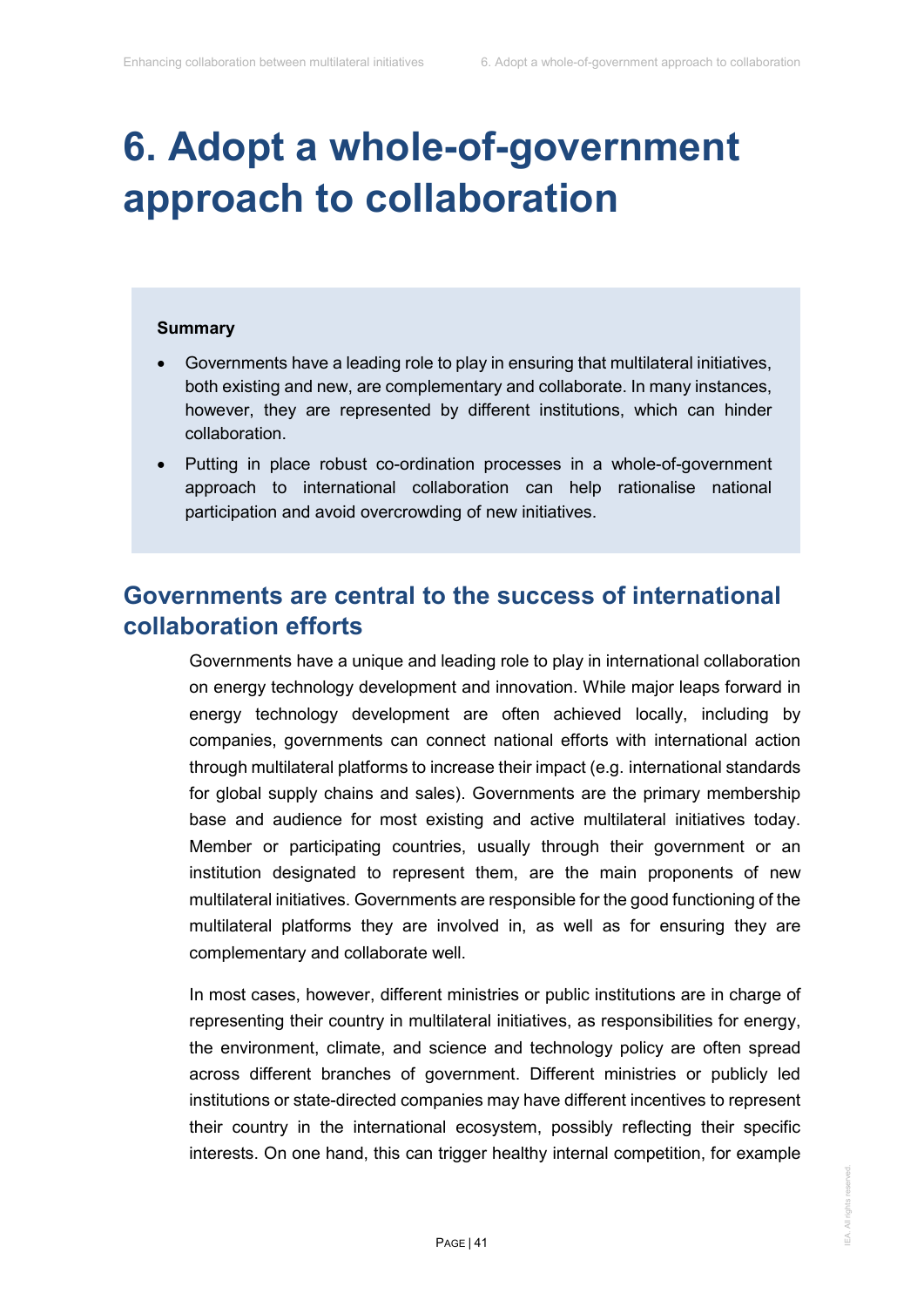if different teams are regularly prompted to put forward proposals for the country's multilateral participation and if these are subsequently compared through a transparent and inclusive process. However, on the other hand, competing interests and mandates can lead to limited collaboration in practice, inefficient participation at the national level and overcrowding of initiatives at the international level, for example if different branches of government each have an incentive to propose initiatives they would lead irrespective of existing national commitments.

### <span id="page-42-0"></span>**A co-ordinated, whole-of-government approach can help save resources and foster collaboration**

There is an opportunity for countries to put in place a co-ordinated, whole-of-government approach to international collaboration. Such a strategy would essentially have three core goals:

- **1. Ensure full alignment between participation and national priorities** given key energy and climate policy goals, including through regular reviews of current participation, thorough assessment of proposals for new initiatives and contributions to shape the work programme of existing multilateral partnerships.
- **2. Co-ordinate national participation in different partnerships** by building systematic inter-ministerial collaboration and information sharing processes that are robust in the face of changes in administration and personnel.
- **3. Establish a clearly identified one-stop shop for new initiatives** within the government that proponents can refer to and make contact with, which would potentially provide guidance on current participation and the decision-making processes for new participation, and offer support for a thorough exercise to map the existing landscape to avoid the risk of duplication.

#### **Case study: UK national co-ordination team**

The UK Department for Business, Energy & Industrial Strategy (BEIS) has adopted a co-ordinated approach to managing its participation in TCPs. BEIS conducts a competitive tendering process to select technical experts to support the government's primary delegate on each TCP. The technical experts act as alternative delegates to each TCP; disseminate findings to UK industry and researchers; represent the United Kingdom's interests in the management and development of the TCP's activities; and work as a team to avoid duplication and increase value to the United Kingdom across TCPs.

The technical experts establish and co-ordinate networks of interested industry representatives and researchers to whom findings can be disseminated and who can be quickly consulted in response to calls for new work within the TCP. When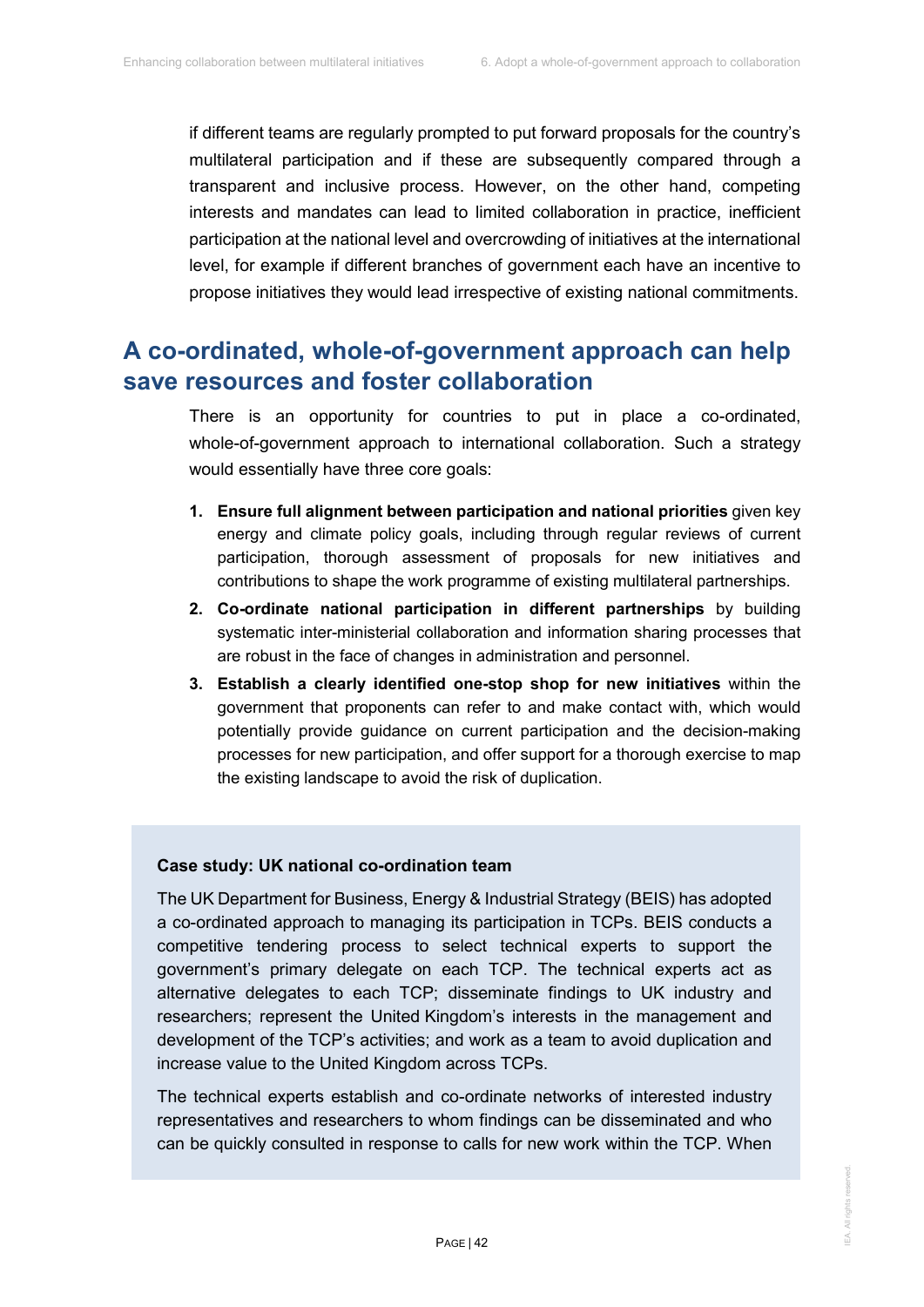new Tasks are formed within TCPs, these TCP national teams can be used to identify relevant national experts for participation. In addition, members of this network can propose new Tasks to the TCP primary delegate for consideration by the TCP Executive Committee.

While this approach has primarily been used to facilitate a more co-ordinated approach to participation in a single initiative, it can also be used at the higher level by putting together a "national team" that brings together several representatives who, collectively, cover a broad range of the landscape of multilateral initiatives the country is involved in. This can facilitate sharing of good practice approaches and exchange of ideas across initiatives, and help to identify avenues for collaboration.

A co-ordinated approach can help mitigate risks associated with competing interests and the lack of awareness of projects led by others, increase chances of being represented in each partnership by the best-placed national institution (see Box "Case study: UK national co-ordination team" on the United Kingdom's approach to co-ordinating TCP activities and selecting national experts), and avoid the fragmentation of budgets for international collaboration across too many initiatives. This can be valuable not only to ensure that new proposals for multilateral initiatives are fully relevant within the existing ecosystem, but also to enhance co-operation between existing initiatives by influencing decisions at the partnership level when the country is a member.

The strategy could entail setting up a dedicated co-ordinating unit with a horizontal structure cutting through different branches of government and a mandate to inform high-level decision-making for current and new participation in multilateral partnerships (see Box below). Governments could also organise annual "universal meeting" days, gathering all major actors involved in multilateral partnerships across the energy sector at the domestic level, with a specific view to fostering collaboration between them and identifying pressing gaps in the national and international ecosystems that may be filled by new initiatives.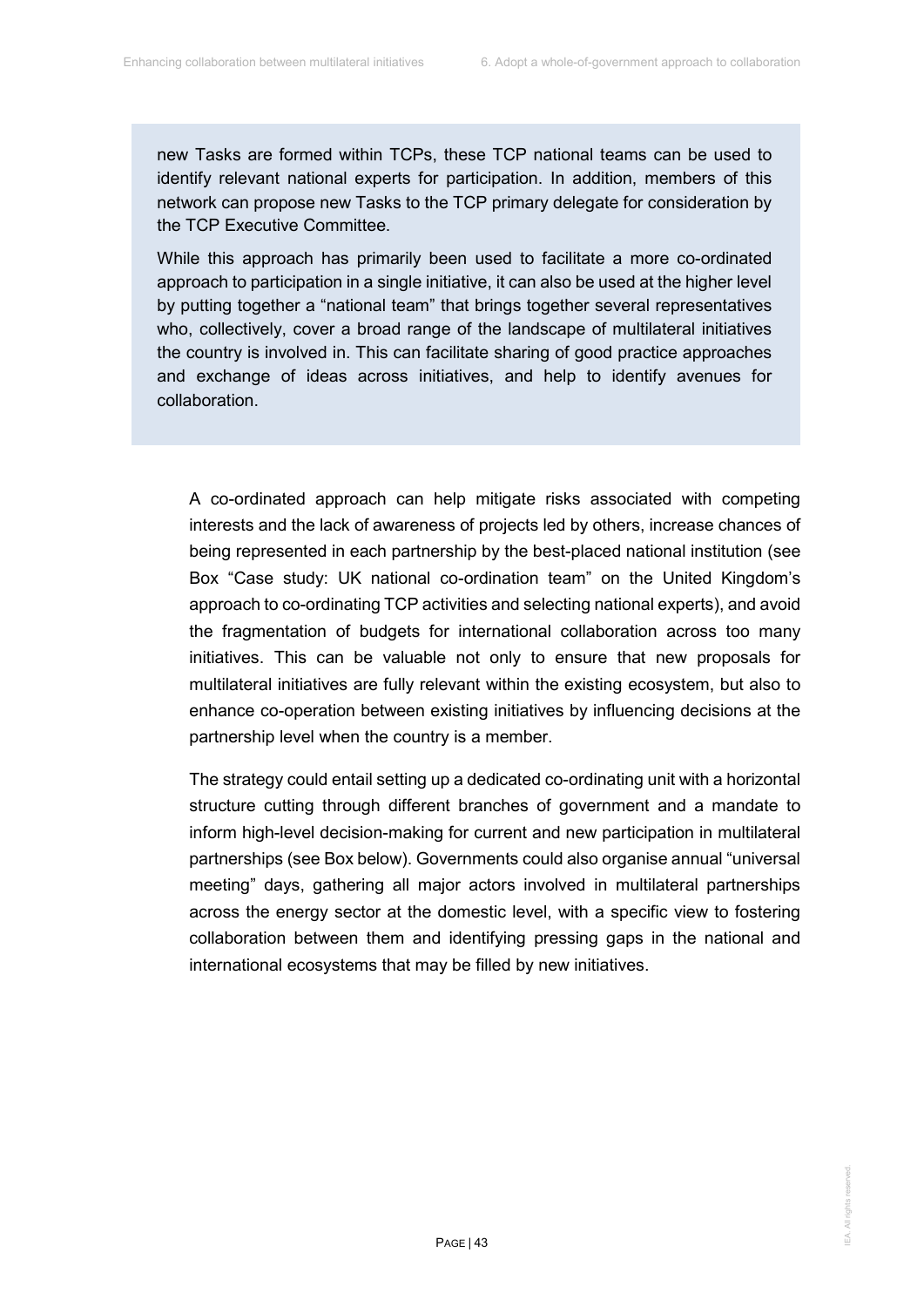#### **Case study: National cross-initiative co-ordination days**

Some governments of countries that participate in many different multilateral initiatives for energy innovation organise national co-ordination days for their representatives. These typically consist of a day-long workshop bringing together people from across different sectors or technology areas and government departments.

Often, representatives in different initiatives work in different divisions or even different agencies, and thus may not have regular opportunities for exchange. A co-ordination day provides the opportunity to build a network of representatives who can then share good practice approaches on organisational and structural details, as well as discuss opportunities for collaboration.

Many governments have organised such national co-ordination days for TCP representatives, including Austria, China, Denmark, Italy, Norway and Switzerland. The IEA Secretariat also routinely participates in these events. So far, these national co-ordination days have been mostly limited to national representatives on TCPs, but there are opportunities to include representatives from other initiatives as well.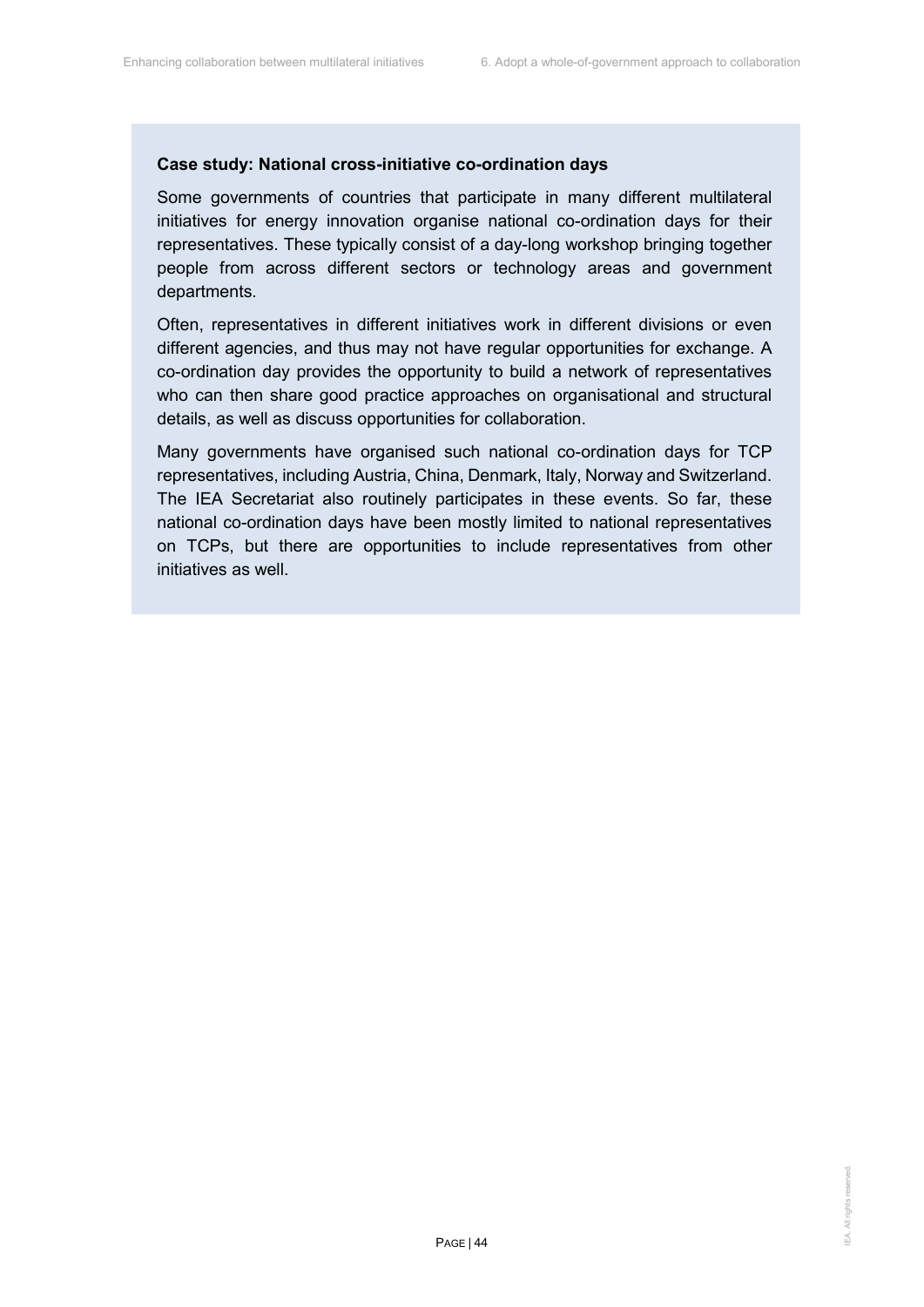## <span id="page-45-0"></span>**Annex**

## <span id="page-45-1"></span>**Abbreviations and acronyms**

| 4E TCP           | <b>Energy Efficient End-Use Equipment TCP</b>                |
|------------------|--------------------------------------------------------------|
| <b>AFC TCP</b>   | <b>Advanced Fuel Cells TCP</b>                               |
| <b>AMF TCP</b>   | <b>Advanced Motor Fuels TCP</b>                              |
| <b>AMT TCP</b>   | <b>Advanced Materials for Transportation TCP</b>             |
| <b>BEIS</b>      | Department for Business, Energy & Industrial Strategy        |
| C3E TCP          | <b>Clean Energy Education and Empowerment TCP</b>            |
| <b>CEM</b>       | <b>Clean Energy Ministerial</b>                              |
| <b>CHM</b>       | Clean Hydrogen Mission (MI)                                  |
| <b>Cities</b>    | Decarbonisation of Cities and Communities TCP                |
| CTP TCP          | <b>Tokamak Programmes TCP</b>                                |
| DHC TCP          | <b>District Heating and Cooling TCP</b>                      |
| <b>EBC TCP</b>   | Energy in Buildings and Communities TCP                      |
| <b>ETIP</b>      | European Technology and Innovation Platform                  |
| <b>EVI</b>       | <b>Electric Vehicles Initiative</b>                          |
| <b>H2I</b>       | Hydrogen Initiative (CEM)                                    |
| <b>HEV TCP</b>   | <b>Hybrid and Electric Vehicles TCP</b>                      |
| <b>HPT TCP</b>   | <b>Heat Pumping Technologies TCP</b>                         |
| <b>IAEA</b>      | <b>International Atomic Energy Agency</b>                    |
| IC               | <b>Innovation Challenge</b>                                  |
| <b>IEA</b>       | <b>International Energy Agency</b>                           |
| <b>IPHE</b>      | International Partnership for Hydrogen and Fuel Cells in the |
| <b>IRENA</b>     | Economy<br>International Renewable Energy Agency             |
| <b>ISGAN TCP</b> | <b>International Smart Grid Network TCP</b>                  |
| MI               | <b>Mission Innovation</b>                                    |
| MoU              | memorandum of understanding                                  |
| <b>PVPS TCP</b>  | Photovoltaic Power Systems TCP                               |
| RD&D             | research, development and demonstration                      |
| <b>SHC TCP</b>   | Solar Heating and Cooling TCP                                |
| <b>SNET</b>      | <b>Smart Networks for Energy Transition</b>                  |
| SolarPACES TCP   | Solar Power and Chemical Energy Systems TCP                  |
| <b>TCP</b>       | <b>Technology Collaboration Programme</b>                    |
| <b>Users TCP</b> | <b>User-Centred Energy Systems TCP</b>                       |
| <b>WEF</b>       | World Economic Forum                                         |
| Wind TCP         | Wind Energy Systems TCP                                      |
|                  |                                                              |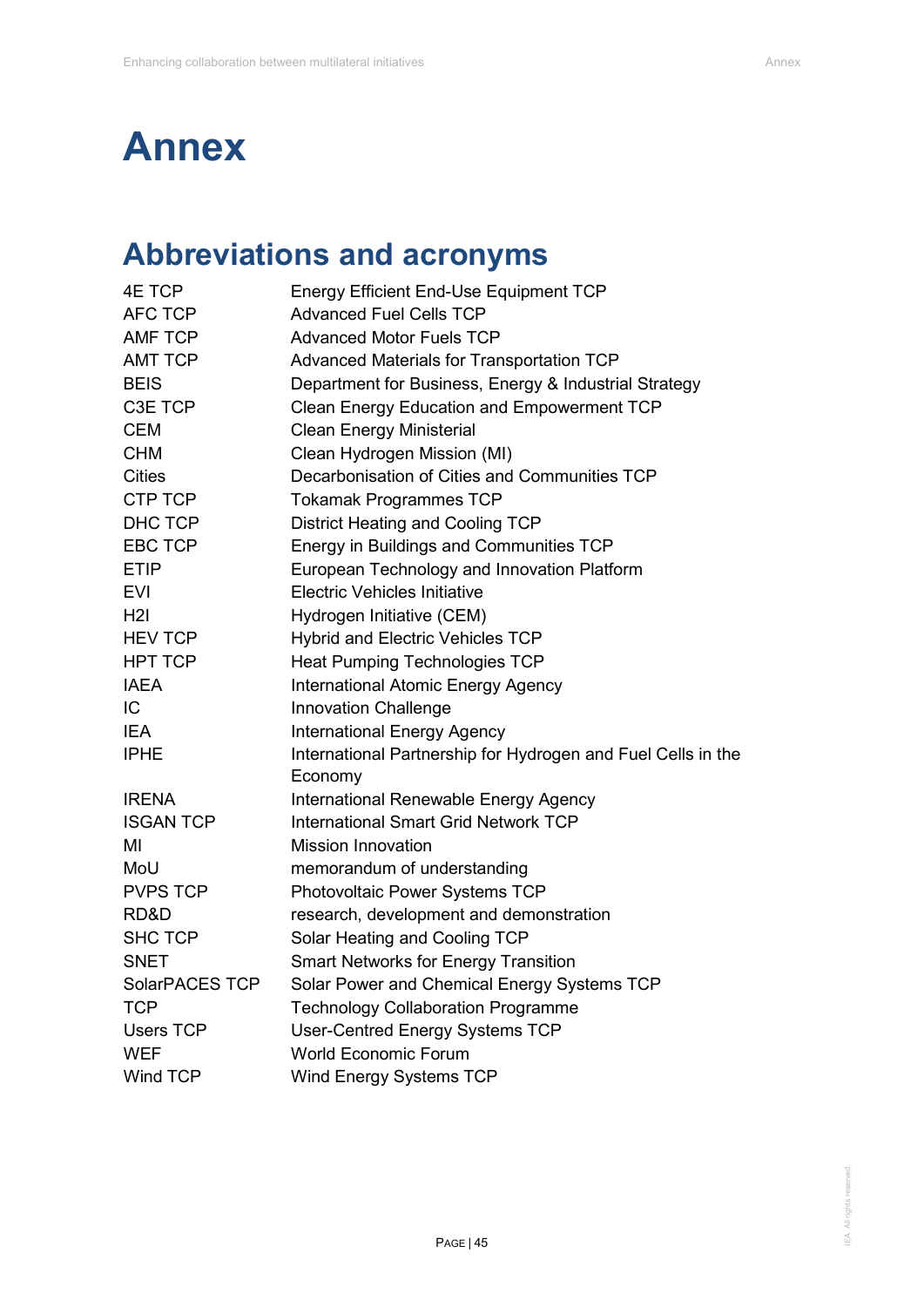

This publication has been produced in part with the financial assistance of the European Union as part of the Clean Energy Transitions in Emerging Economies programme. This publication reflects the views of the International Energy Agency (IEA) Secretariat but does not necessarily reflect those of individual IEA member countries or the European Union (EU). Neither the IEA nor the EU make any representation or warranty, express or implied, in respect to the publication's contents (including its completeness or accuracy) and shall not be responsible for any use of, or reliance on, the publication. Unless otherwise indicated, all material presented in figures and tables is derived from IEA data and analysis.

This publication and any map included herein are without prejudice to the status of or sovereignty over any territory, to the delimitation of international frontiers and boundaries and to the name of any territory, city or area.

IEA. All rights reserved.

IEA Publications

International Energy Agency

Website: www.iea.org

Contact information: www.iea.org/about/contact

Typeset in France by IEA – November 2021

Cover design: IEA

Photo credits: © ShutterStock